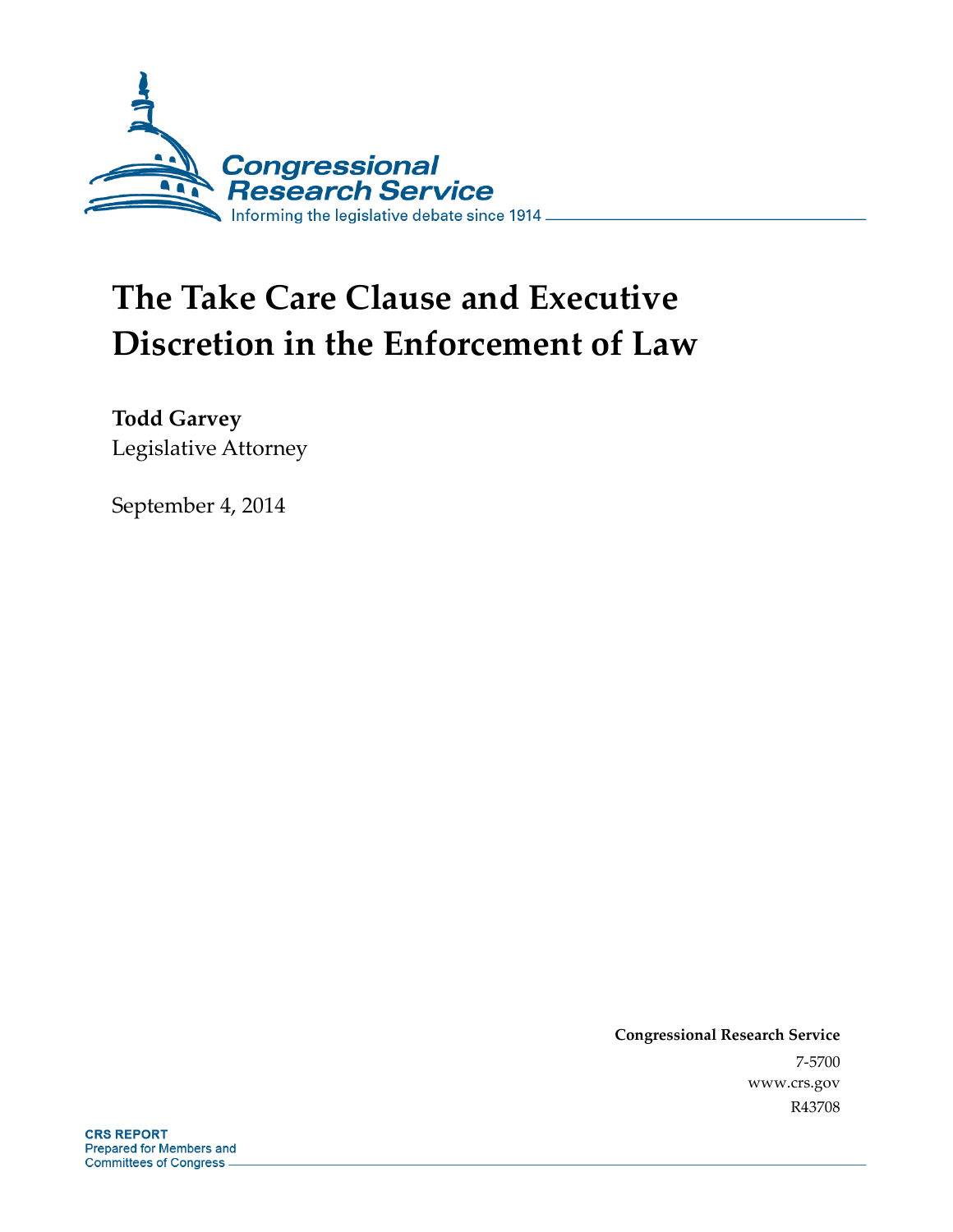### **Summary**

The Take Care Clause would appear to stand for two, at times diametrically opposed propositions—one imposing a "duty" upon the President and the other viewing the Clause as a source of Presidential "power." Primarily, the Take Care Clause has been interpreted as placing an obligation on both the President and those under his supervision to comply with and execute clear statutory directives as enacted by Congress. However, the Supreme Court has also construed the Clause as ensuring Presidential control over the enforcement of federal law. As a result, courts generally will not review Presidential enforcement decisions, including the decision of whether to initiate a criminal prosecution or administrative enforcement action in response to a violation of federal law.

In situations where an agency *refrains* from bringing an enforcement action, courts have historically been cautious in reviewing the agency determination—generally holding that these nonenforcement decisions are "committed to agency discretion" and therefore not subject to judicial review under the Administrative Procedure Act. The seminal case on this topic is *Heckler v. Chaney*, in which the Supreme Court held that an "agency's decision not to take enforcement action should be presumed immune from judicial review."

However, the Court also clearly indicated that the presumption against judicial review of agency nonenforcement decisions may be overcome in a variety of specific situations. For example, a court may review an agency nonenforcement determination "where the substantive statute has provided guidelines for the agency to follow in exercising its enforcement powers," or where the agency has "'consciously and expressly adopted a general policy' that is so extreme as to amount to an abdication of its statutory responsibilities."

As such, it would appear that Congress may overcome the presumption of nonreviewability and restrict executive discretion through statute by expressly providing "meaningful standards" for the manner in which the agency may exercise its enforcement powers.

Nevertheless, legislation that can be characterized as significantly restricting the exercise of executive branch enforcement decisions, in either the criminal, civil, or administrative context, could raise questions under the separation of powers.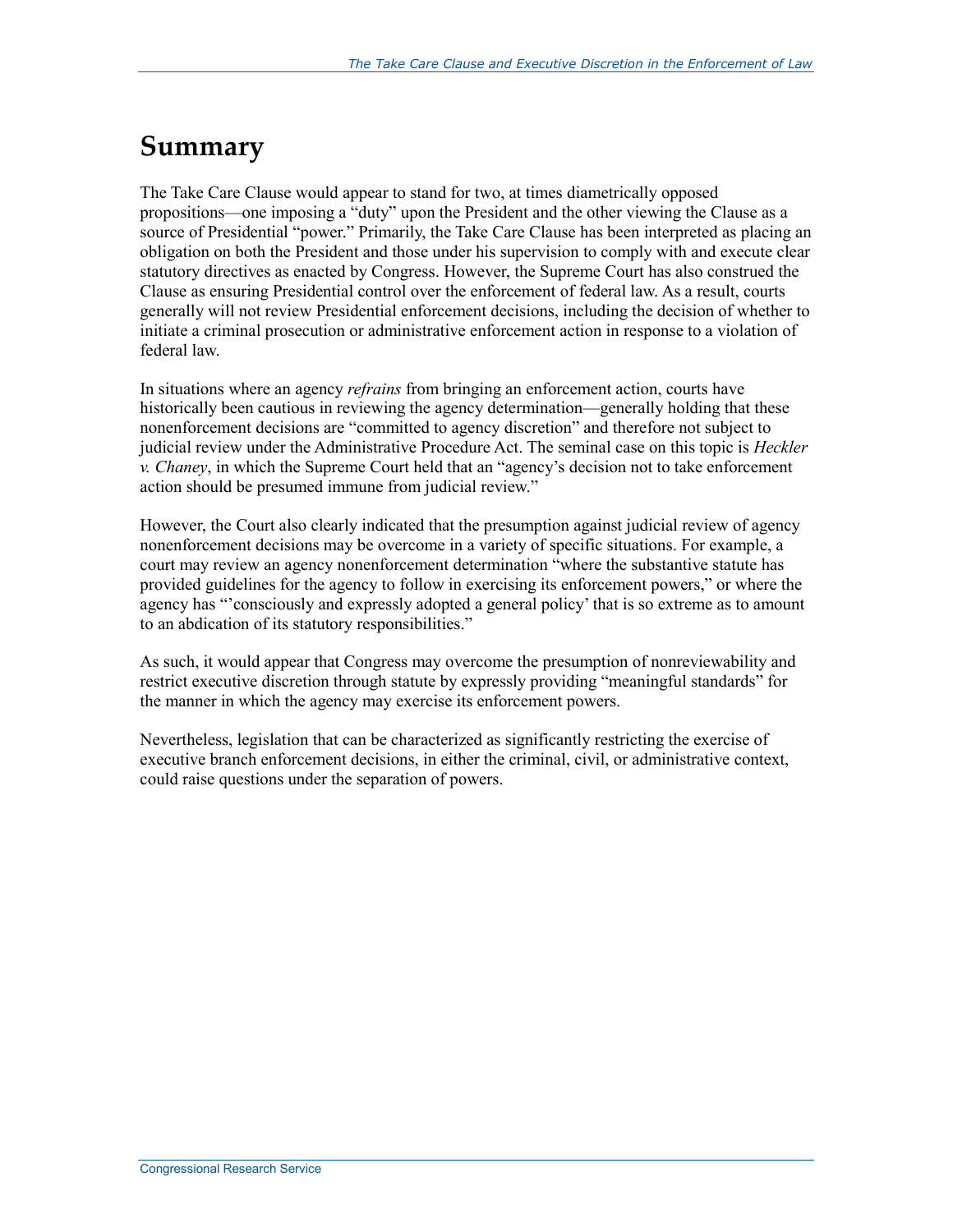## **Contents**

| The Take Care Clause as Establishing Presidential Control Over Law Enforcement 8       |
|----------------------------------------------------------------------------------------|
|                                                                                        |
|                                                                                        |
|                                                                                        |
|                                                                                        |
| Distinguishing Individual Nonenforcement Decisions From Nonenforcement Policies 24     |
| The Separation of Powers: Congressional Authority to Curtail Enforcement Discretion 27 |
|                                                                                        |
|                                                                                        |

### **Contacts**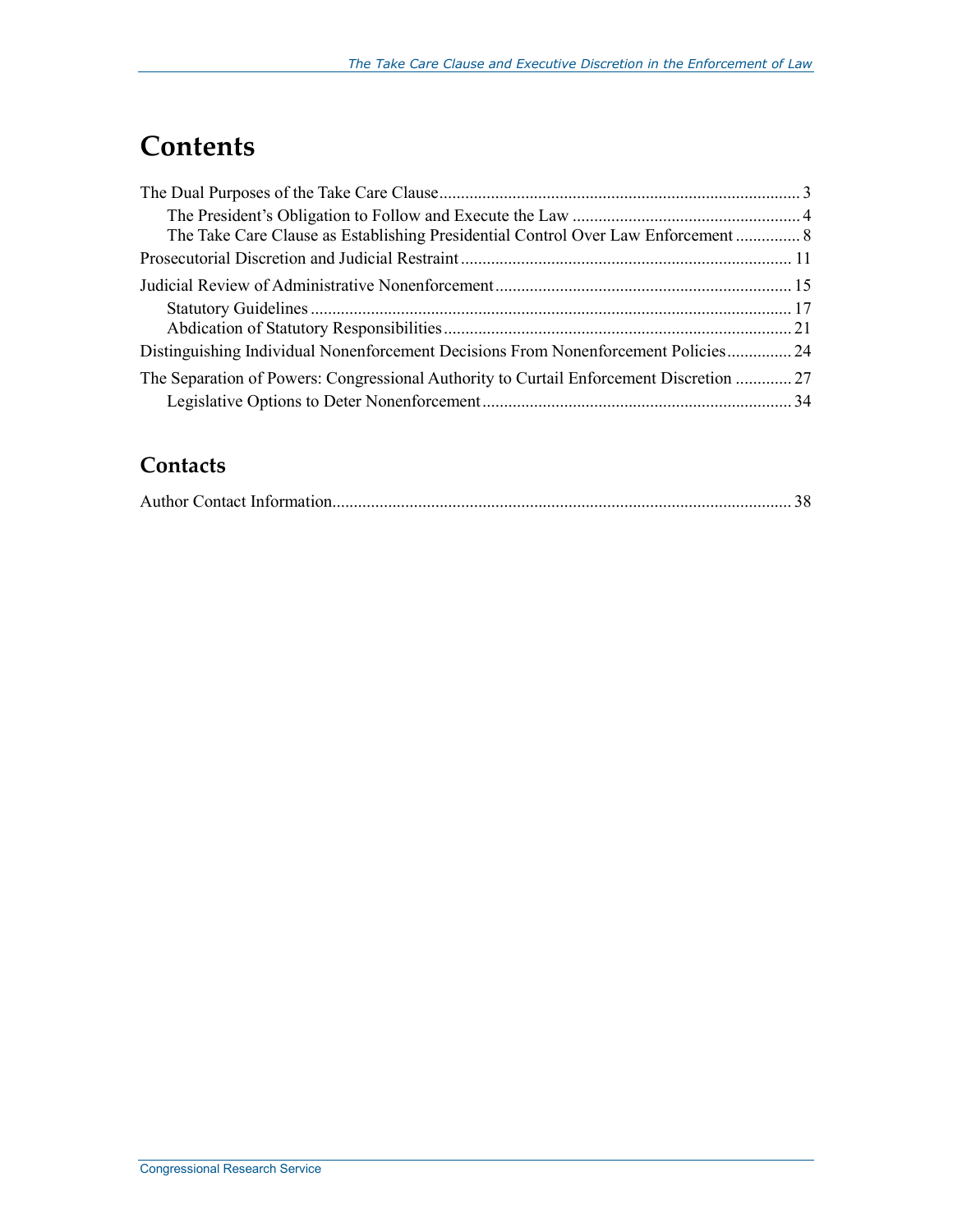he Obama Administration has faced significant scrutiny following a series of determinations in which the relevant federal agency charged with the implementation of a given statute has chosen to limit or delay the enforcement of specific provisions of federal The Obama Administration has faced significant scrutiny following a series of determinations in which the relevant federal agency charged with the implementat given statute has chosen to limit or delay the enforcement of s generally been implemented through stated agency policies directing officials *not* to take action to ensure compliance with statutory requirements that federal law imposes upon a third party. Notably, these policies have been grounded in practical or policy considerations, and have not been based on any argument that the statutory provisions themselves are unconstitutional or otherwise invalid.<sup>2</sup> Instead, the Administration has largely justified its inaction as consistent with a proper exercise of enforcement discretion, a legal doctrine that generally shields executive branch enforcement decisions, including the determination of whether to initiate a criminal, civil, or administrative enforcement action, from judicial review. This report focuses on two distinct forms of enforcement discretion: prosecutorial discretion, exercised in the criminal context; and administrative enforcement discretion, exercised in the administrative context.

The Department of Justice (DOJ) has cited prosecutorial discretion as the basis for its efforts to curtail the enforcement of the federal Controlled Substances Act (CSA) in states that have adopted both medical and recreational marijuana legalization initiatives.<sup>3</sup> Although the possession, cultivation, or distribution of marijuana remains a clear federal crime, the DOJ has directed federal prosecutors to "not focus federal resources [] on individuals whose actions are in clear and unambiguous compliance with existing state laws providing for the medical use of marijuana."4 Rather, U.S. Attorneys have been directed to prioritize investigative and prosecutorial resources on persons whose actions relate to identified federal priorities such as distribution to minors, the participation of criminal enterprises and cartels, or the use of marijuana on federal property.<sup>5</sup>

In 2012, the Secretary of Homeland Security relied on the doctrine of administrative enforcement discretion in a memorandum setting forth guidelines on how to "enforce the Nation's immigration laws against certain young people who were brought to this country as children and know only

The Obama Administration is not the first Presidential Administration to use nonenforcement as a means of achieving policy goals. See, e.g., Zachary S. Price, *Enforcement Discretion and Executive Duty*, 67 Vand. L. Rev. 671, 686 (2014) ("The George W. Bush Administration apparently underenforced certain environmental, product safety, and civil rights laws as a matter of policy; in one case the Environmental Protection Agency stopped enforcing certain air pollution restrictions after the D.C. Circuit declared its regulatory standards too permissive. Critics also accused the Clinton and Bush Administrations of neglecting enforcement of gun safety laws, and the Reagan Administration of deliberately failing to enforce antitrust statutes.")(citations omitted).

 $<sup>2</sup>$  These decisions should be distinguished from the Obama Administration's decision not to prosecute Attorney General</sup> Eric Holder for criminal contempt of Congress. The executive branch policy of not enforcing the criminal contempt statute against an executive branch official asserting executive privilege in response to a congressional subpoena which dates at least to the Reagan Administration—is based on constitutional objections. See e.g., U.S. v. Windsor, 133 S. Ct. 2675, 2702 (2013) (Scalia, J. dissenting) ("This suit saw the light of day only because the President enforced the Act (and thus gave Windsor standing to sue) even though he believed it unconstitutional. He could have equally chosen (more appropriately, some would say) neither to enforce nor to defend the statute he believed to be unconstitutional...").

<sup>3</sup> See, CRS Report R43034, *State Legalization of Recreational Marijuana: Selected Legal Issues*, by Todd Garvey and Brian T. Yeh.

<sup>4</sup> Memorandum for selected U.S. Attorneys from David W. Ogden, Deputy Attorney General, *Investigations and Prosecutions in States Authorizing the Medical Use of Marijuana*, October 19, 2009, *available at* http://www.justice.gov/opa/documents/medical-marijuana.pdf.

<sup>5</sup> Memorandum for U.S. Attorneys from James M. Cole, Deputy Attorney General, *Guidance Regarding Marijuana Enforcement*, August 29, 2013, *available at* http://www.justice.gov/iso/opa/resources/3052013829132756857467.pdf.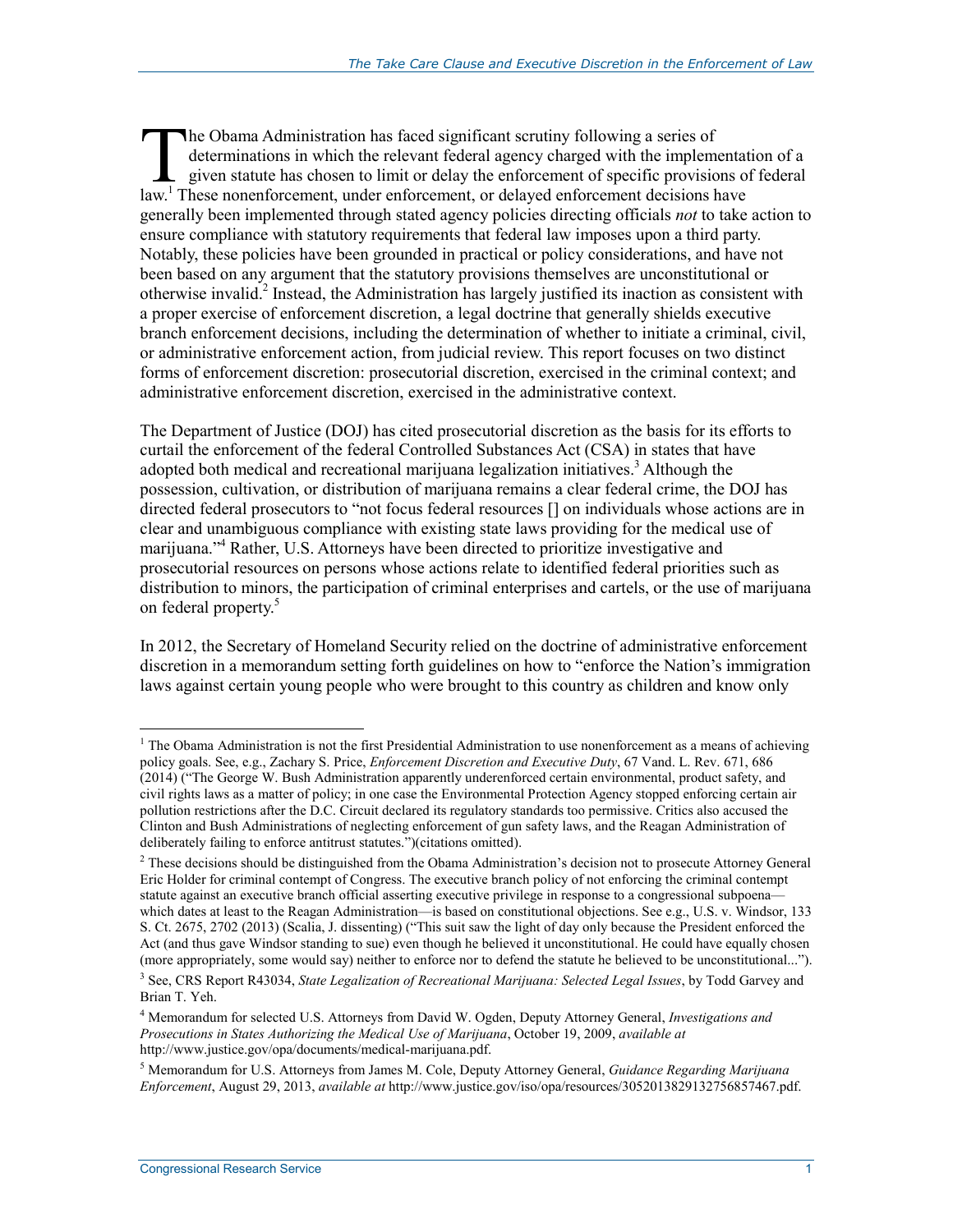this country as home."<sup>6</sup> The directive provided that, rather than use limited agency removal resources on low priority deportation cases, immigration officers should exercise their discretion to forego enforcement actions, for at least a period of time, against a specific class of individuals who unlawfully entered the United States as children, have not committed certain crimes, and meet other key requirements.<sup>7</sup> It has been argued, however, that the Secretary's memorandum contravenes statutory mandates under the Immigration and Nationality Act which, opponents of the policy assert, *require* that aliens who entered the country without inspection be "detained for removal proceedings."<sup>8</sup>

In 2013 and 2014, the Administration utilized enforcement discretion to justify delays in the enforcement of a number of provisions of the Affordable care act (ACA), including the law's employer mandate and minimum coverage requirements. These provisions were to take effect beginning on January 1, 2014. In July 2013, the Treasury Department announced that enforcement of the ACA's new excise tax on employers with 50 or more employees that fail to provide affordable health coverage (the "employer mandate") would be delayed for one year, until 2015.<sup>9</sup> In February 2014, the Administration announced that employers with at least 50 but fewer than 100 full-time equivalent employees would have an additional year to comply with the mandate.<sup>10</sup> Similarly, the Centers for Medicare and Medicaid Services announced in November 2013 that it was adopting a "transitional policy," under which health insurers can continue to offer coverage that fails to meet certain statutorily required minimum standards for private health insurance under the ACA without threat of federal enforcement consequences.<sup>11</sup>

In contrast to the Administration position, some Members of Congress have asserted that these unilateral Presidential nonenforcement determinations upset the separation of powers, harm Congress as an institution and a coordinate branch of government, and are in direct violation of

- came to the United States under the age of sixteen;
- has continuously resided in the United states for at least five years preceding the date of this memorandum and is present in the United states on the date of this memorandum;
- is currently in school, has graduated from high school, has obtained a general education development certificate, or is an honorably discharged veteran of the Coast Guard or Armed Forces of the United States;
- has not been convicted of a felony offense, a significant misdemeanor offense, multiple misdemeanor offenses, or otherwise poses a threat to national security or public safety; and
- is not above the age of thirty.

 6 Janet Napolitano, Secretary of Homeland Security, *Exercising Prosecutorial Discretion with Respect to Individuals Who Came to the United States as Children*, June 15, 2012, at 1, *available at* http://www.dhs.gov/xlibrary/assets/s1 exercising-prosecutorial-discretion-individuals-who-came-to-us-as-children.pdf.

 $<sup>7</sup>$  The Memorandum lays out the precise criteria to be satisfied "before an individual is considered for an exercise of</sup> prosecutorial discretion":

*Id*. See also, CRS Report R42924, *Prosecutorial Discretion in Immigration Enforcement: Legal Issues*, by Kate M. Manuel and Todd Garvey.

<sup>8</sup> *See,* Crane v. Napolitano, 920 F. Supp. 2d 724 (N.D. Tex. 2013).

<sup>9</sup> See, CRS Legal Sidebar, *Obama Administration Delays Implementation of ACA's Employer Responsibility Requirements: A Brief Legal Overview*.

<sup>&</sup>lt;sup>10</sup> 79 Fed. Reg. 8544 (Feb. 12 2014).

<sup>&</sup>lt;sup>11</sup> See, Letter from Gary Cohen, Director, Center for Consumer Information and Insurance Oversight, Centers for Medicare and Medicaid Services, to State Insurance Commissioners (Nov. 14, 2013) available at: http://www.cms.gov/CCIIO/Resources/Letters/Downloads/commissioner-letter-11-14-2013.PDF; CRS Legal Sidebar, *Obama Administration's "Fix" for Insurance Cancellations: A Legal Overview*.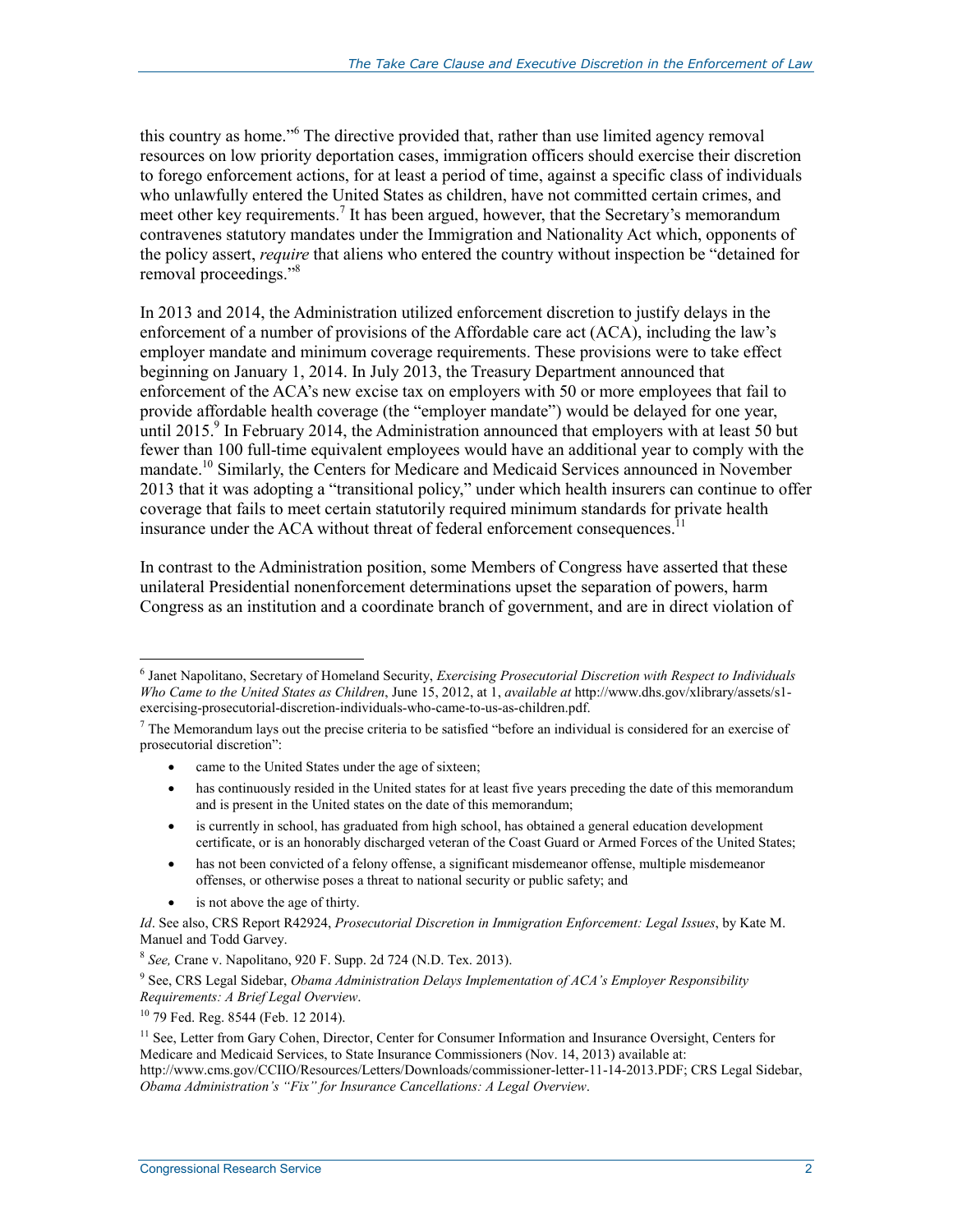the President's constitutional obligation to "take Care that the Laws be faithfully executed..."<sup>12</sup> Although the House has held hearings addressing the issue and has approved legislation that would require the Administration to provide Congress with a report describing the legal grounds for any nonenforcement decisions, the Senate has not concurred with the House's objections.<sup>13</sup>

As a result, the House appears to be focusing on the judicial process as a means of addressing the Administration's nonenforcement policies. The ENFORCE the Law Act of 2014, which passed the House in March 2014, would establish an expedited process by which either house of Congress could file a lawsuit challenging a "formal or informal policy, practice, or procedure to refrain from enforcing, applying, following, or administering any provision of a Federal statute, rule, regulation, program, policy, or other law in violation of the requirement that the President take care that the laws be faithfully executed..."14 In addition, the House approved a joint resolution that would authorize the Speaker—through the House General Counsel—to file a lawsuit seeking "any appropriate relief regarding the failure of the President, the head of any department or agency, or any other officer or employee of the executive branch, to act in a manner consistent with that official's duties under the Constitution and laws of the United States with respect to implementation of any provision of the  $[ACA]$ ."<sup>15</sup>

In light of these ongoing controversies, this report will address the President's general obligation to "take Care that the Laws be faithfully executed." The report will then discuss the limited role the judicial branch has traditionally adopted in reviewing discretionary enforcement decisions, including the decision to initiate a criminal prosecution or an administrative enforcement action. The report will conclude with a discussion of Congress's authority to restrict executive discretion in the enforcement of federal law.

### **The Dual Purposes of the Take Care Clause**

[H]e shall take Care that the Laws be faithfully executed...

U.S. Constitution, Article II, §3

The Take Care Clause would appear to stand for two, at times diametrically opposed propositions—one imposing a "duty" upon the President and the other viewing the Clause as a source of Presidential "power." Primarily, the Take Care Clause has been interpreted as placing an obligation on both the President and those under his supervision to comply with and execute clear statutory directives as enacted by Congress.<sup>16</sup> However, the Supreme Court has also construed the

<sup>&</sup>lt;sup>12</sup> See, e.g., H.Rept. 113-376 113<sup>th</sup> Cong. (2014); H.Rept. 113-377 113<sup>th</sup> Cong. (2014).

 $^{13}$  H.R. 3973, Faithful Execution of the Law Act,  $113^{th}$  Cong. (2014).

 $14$  H.R. 4138 113<sup>th</sup> Cong. (2014).

<sup>&</sup>lt;sup>15</sup> H. Res. 676 113<sup>th</sup> Cong. (2014).

<sup>&</sup>lt;sup>16</sup> See, e.g., Medellin v. Texas, 552 U.S. 491, 532 (U.S. 2008) ("This authority allows the President to execute the laws, not make them."); Youngstown Sheet & Tube Co. v. Sawyer, 343 U.S. 579, 587 (1952) ("[T]he President's power to see that the laws are faithfully executed refutes the idea that he is to be a lawmaker. The Constitution limits his functions in the lawmaking process to the recommending of laws he thinks wise and the vetoing of laws he thinks bad."); Myers v. United States, 272 U.S. 52, 177(1926) ("The duty of the President to see that the laws be executed is a duty that does not go beyond the laws or require him to achieve more than Congress sees fit to leave within his power."); Lear Siegler, Inc. v. Lehman, 842 F. 2d 1102, 1124 (9th Cir. 1988) ("To construe this duty to faithfully execute the laws as implying the power to forbid their execution perverts the clear language of the 'take care' clause. . . (continued...)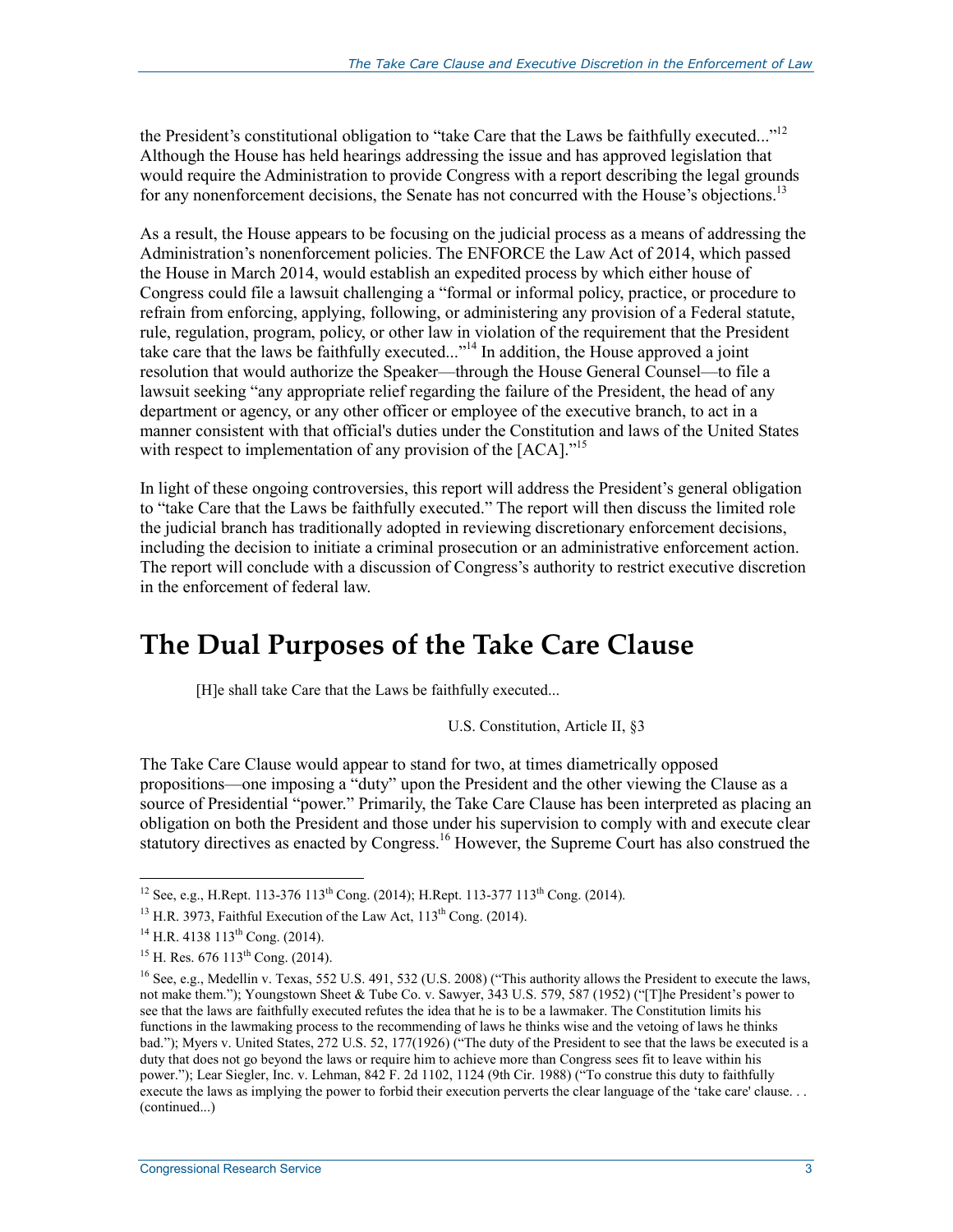Clause as ensuring Presidential control over the *enforcement* of federal law.17 As a result, courts generally will not review Presidential enforcement decisions, including the decision of whether to initiate a criminal prosecution or administrative enforcement action in response to a violation of federal law or regulation. The puzzling result is that the Clause has been invoked as forming the constitutional basis for both the President's obligation to enforce the law, and his discretion not to.

#### **The President's Obligation to Follow and Execute the Law**

It is beyond dispute that the President plays a significant role in the legislative process. The specific powers enumerated in Article II,  $\S 3^{18}$  and Article I,  $\S 7^{19}$  of the Constitution, along with the general vesting of "the executive power" in Article II,  $\S_1$ ,  $\S_0$  provide the President with the authority to recommend legislation to Congress, communicate his opposition or support for legislation under consideration,<sup>21</sup> and, ultimately, to either sign legislation that meets his approval, or veto that legislation which "he thinks bad."<sup>22</sup>

It is equally well established, however, that once a bill is enacted into  $law<sub>1</sub><sup>23</sup>$  the President's legislative role comes to an end and is supplanted by his express constitutional obligation under Article II, §3 to "take Care that the Law[] be faithfully executed."<sup>24</sup> Although there was little discussion of the Clause at the Constitutional Convention, most scholars have agreed that, at a

 $\overline{a}$ 

<sup>(...</sup>continued)

<sup>.&</sup>quot;), reh'g en banc ordered sub nom. Lear Seigler, Inc. v. Ball, 863 F. 2d 693 (9th Cir. 1988) (en banc); National Treasury Employees Union v. Nixon, 492 F. 2d 587, 604 (D.C.Cir. 1974) ("That constitutional duty does not permit the President to refrain from executing laws duly enacted by the Congress as those laws are construed by the judiciary.").

<sup>&</sup>lt;sup>17</sup> See, e.g., Free Enter. Fund v. Pub. Co. Accounting Oversight Bd., 561 U.S. 477 (2010) ("The President cannot 'take Care that the Laws be faithfully executed' if he cannot oversee the faithfulness of the officers who execute them."); Buckley v. Valeo, 424 U.S. 1 (1976) ("A lawsuit is the ultimate remedy for a breach of the law, and it is to the President, and not to the Congress, that the Constitution entrusts the responsibility to 'take Care that the Laws be faithfully executed.'"); U.S. v. Nixon, 418 U.S. 683, 693 (1974)("the Executive Branch has exclusive authority and absolute discretion to decide whether to prosecute a case"); U.S. v. *Armstrong,* 517 U.S. 456, 464 (1996) ("They have this latitude because they are designated by statute as the President's delegates to help him discharge his constitutional responsibility to 'take Care that the Laws be faithfully executed.'"); Confiscation Cases, 74 U.S. 454 (1869); Smith v. U.S., 375 F.2d 243 ( $5^{th}$  Cir. 1967) ("The President of the United States is charged in Article 2, Section 3, of the Constitution with the duty to 'take Care that the Laws be faithfully executed'...The discretion...in choosing whether to prosecute or not to prosecute, or to abandon a prosecution already started, is absolute."); U.S. v. Cox, 342 F.2d 167 (5<sup>th</sup> Cir. 1965)("It follows, as an incident of the constitutional separation of powers, that the courts are not to interfere with the free exercise of the discretionary powers of the attorneys of the United States in their control over criminal prosecutions.").

<sup>&</sup>lt;sup>18</sup> U.S. Const. Art. II, §3 ("He shall from time to time give to the Congress Information on the State of the Union, and recommend to their Consideration such Measures as he shall judge necessary and expedient...").

<sup>&</sup>lt;sup>19</sup> U.S. Const. Art. I,  $\frac{87}{15}$  ("Every Bill which shall have passed the House of Representatives and the Senate, shall, before it become a Law, be presented to the President of the United States; If he approves he shall sign it, but if not he shall return it, with his Objections to that House in which it shall have originated...").

<sup>&</sup>lt;sup>20</sup> U.S. Const. Art. II, §1 ("The executive Power shall be vested in a President of the United States of America.").

 $21$  One way in which the President communicates his views on bills currently under consideration is through Statements of Administration Policy. See, http://www.whitehouse.gov/omb/legislative\_sap\_default.

<sup>&</sup>lt;sup>22</sup> Youngstown Sheet & Tube Co. v. Sawyer, 343 U.S. 579 (1952) ("The Constitution limits his functions in the lawmaking process to the recommending of laws he thinks wise and the vetoing of laws he thinks bad.")

 $23$  The President's obligation to execute the law is equally applicable whether the law was enacted with the approval of the President or by a congressional override of the President's veto.

<sup>&</sup>lt;sup>24</sup> U.S. Const. Art. II,  $\S3$  ("H]e shall take Care that the Laws be faithfully executed.")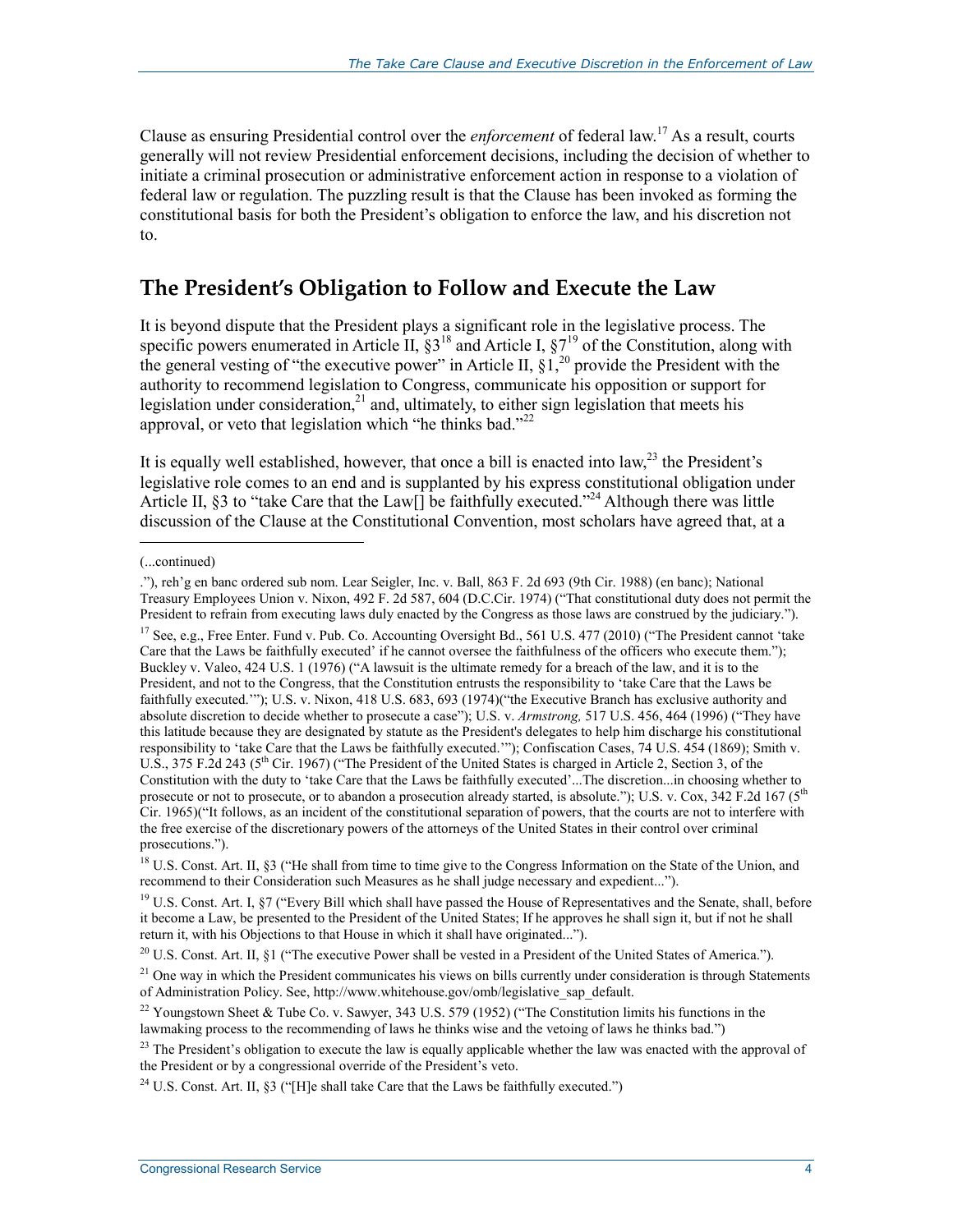minimum, the Clause represents a repudiation of the royal suspending and dispensing power that had been historically exercised by English monarchs.<sup>25</sup> James Wilson, delegate to the constitutional convention form Pennsylvania, summarized this view in characterizing the Clause as providing the President with the "authority, not to make, or alter, or dispense with the laws, but to execute and act the laws."<sup>26</sup> The executive branch has agreed with this view, acknowledging that "the Supreme Court and the Attorneys General have long interpreted the Take Care Clause as standing for the proposition that the President has no inherent constitutional authority to suspend the enforcement of the laws, particularly of statutes."<sup>27</sup> The Clause would appear then to prevent the President from simply disregarding or suspending laws enacted by Congress.

Today, the Take Care Clause makes a significant contribution to the separation of powers. The constitutionally created distinction between the "faithful" execution of the law under Article II, and the "finely wrought" process for the creation of law under Article I §4, operates as a clear demarcation of the legitimate powers and responsibilities of both the President and Congress in our constitutional system.28 Just as Congress may neither enforce the laws nor improperly intrude into the President's execution of the same, the President and his subordinates may not create law by unilaterally disregarding, amending, or repealing a validly enacted statute.<sup>29</sup> The ultimate power to legislate is a power possessed solely by Congress, and to permit the President the freedom to suspend, amend, or disregard laws of his choosing would be to "clothe" the executive branch with the power of lawmaking. $30$ 

A long line of Supreme Court precedent indicates the Court's consistent view that the Take Care Clause imposes a "duty" or "obligation" upon the President to ensure that executive branch officials obey Congress's commands, and, additionally, that the Clause does not provide the President with the authority to frustrate legal requirements imposed by law. The notion that the President and executive branch officers must "faithfully" implement and execute the law can be seen as early as the seminal case of *Marbury v. Madison* in 1803.<sup>31</sup> Although *Marbury* is best known for Chief Justice John Marshall's discussion of the Supreme Court's power of "judicial review"—the authority of the Court to invalidate laws it determines to be unconstitutional— the case also contains strong language relating to the obligation of executive branch officials to comply with the law.

In the final hours of his Presidency, John Adams had appointed William Marbury to serve as Justice of the Peace for the District of Columbia. Marbury's commission, however, was never delivered, and upon assuming office President Thomas Jefferson instructed Secretary of State

 $31$  5 U.S. 137 (1803).

<u>.</u>

<sup>25</sup> See, e.g., Zachary S. Price, *Enforcement Discretion and Executive Duty*, 67 Vand. L. Rev. 671, 693 (2014). Beyond this limited agreement, there is little consensus among scholars as to the historical meaning of the Take Care Clause. *Compare* Steven G. Calabresi and Saikrishna B. Prakash, *The President's Power to Execute the Laws*, 104 Yale L. J. 541 (1994) *with* Lawrence Lessig and Cass R. Sunstein, *The President and the Administration*, 94 Colum. L. Rev. 1 (1994).

 $26$  2 James Wilson, Lectures on Law Part 2, in Collected Works of James Wilson 829, 878 (2007).

<sup>27</sup> Memorandum from Walter Dellinger, Assistant Attorney General, Office of Legal Counsel, *Re: Consitutional Limitations on Federal Government Participation in Binding Arbitration* (Sept. 7 1995).

<sup>&</sup>lt;sup>28</sup> See, INS v. Chadha, 462 U.S. 919, 945 (1983) ("Explicit and unambiguous provisions of the Constitution prescribe and define the respective functions of the Congress and of the Executive in the legislative process.").

<sup>&</sup>lt;sup>29</sup> See, Clinton v. City of New York, 524 U.S. 417, 488 (1998) ("There is no provision in the Constitution that authorizes the President to enact, to amend, or to repeal statutes.").

 $30$  Kendall v. United States ex. rel. Stokes, 37 U.S. (12 Pet.) 524, 613 (1838).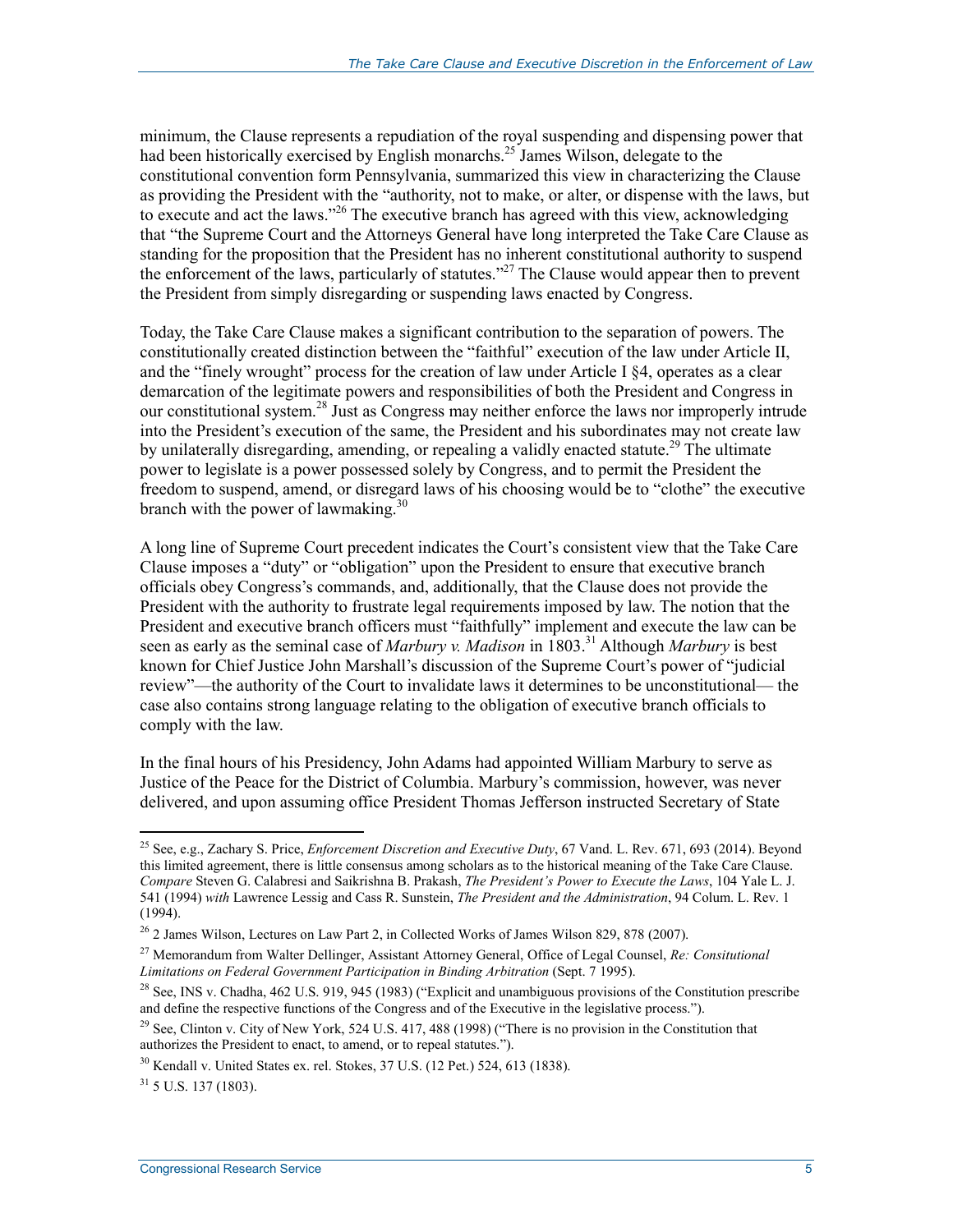James Madison to withhold the commission, thus denying Marbury the position. Marbury filed suit, asking the Supreme Court to compel Madison to deliver the commission as, Marbury argued, was required by law. Although the Supreme Court determined that it lacked jurisdiction to hear the case and therefore did not compel Madison to take any action, Chief Justice Marshall nonetheless established that when an executive officer fails to perform a "specific duty [] assigned by law," the courts may enforce the obligation through a writ of mandamus.<sup>32</sup> The *Marbury* opinion recognized Congress's authority to impose specific duties upon executive branch officials by law, as well as the official's corresponding obligation to execute the congressional directive. The general rule established in *Marbury* had limits, however; the Chief Justice drew a clear distinction between the enforceability of ministerial or mandatory requirements—which were subject to judicial enforcement— and political acts involving either statutory or constitutional discretion—which were not.<sup>33</sup>

The Supreme Court's most forceful articulation of the President's obligation to execute the law came thirty years later in *Kendall v. United States ex rel. Stokes*. 34 In *Kendall*, a federal law directed the Postmaster General to provide back pay to a group of mail carrier contractors in an amount determined by the Solicitor of the Treasury. The Postmaster General, apparently at the express direction of the President, refused to pay the amount that the Solicitor had found owing. The Supreme Court, viewing the Postmaster General's duty to pay the full amount as ministerial rather than discretionary, held that the President had no authority to direct the Postmaster's performance of his statutory obligation.<sup>35</sup> Where Congress has imposed upon an executive officer a valid duty, the Court declared "the duty and responsibility grow out of and are subject to the control of the law, and not to the direction of the President."<sup>36</sup> Any interpretation of the Constitution that characterized the obligation of an executive branch official to execute the law as arising from the direction of the President alone, and not as arising from the law itself, would "cloth[e] the President with a power entirely to control the legislation of Congress, and paralyze the administration of justice."<sup>37</sup> "This is a doctrine," the majority held "that cannot receive the sanction of this court."<sup>38</sup>

Perhaps the most significant aspect of the *Kendall* opinion was its repudiation of the government's assertion that the Take Care Clause constituted a source of presidential power. The Court plainly rejected this argument, holding that the Clause could *not* be relied upon as a basis for noncompliance with the law. "To contend that the obligation imposed on the President to see the laws faithfully executed implies a power to forbid their execution," the Court held, "is a novel construction of the Constitution, and entirely inadmissible."39 The legal reasoning in *Kendall* has long been cited as refuting any asserted presidential power to block the execution of validly enacted statutes.

1

<sup>36</sup> *Id*.

<sup>38</sup> *Id*.

<sup>32</sup> *Id*. at 166.

<sup>&</sup>lt;sup>33</sup> *Id.* at 164 ("Is the act of delivering or withholding a commission to be considered as a mere political act, belonging to the executive department alone, for the performance of which entire confidence is placed by our constitution in the supreme executive; and for any misconduct respecting which, the injured individual has no remedy?").

<sup>34 37</sup> U.S. 524 (1838).

<sup>35</sup> *Id*. at 610.

<sup>37</sup> *Id*. at 613.

<sup>39</sup> *Id*.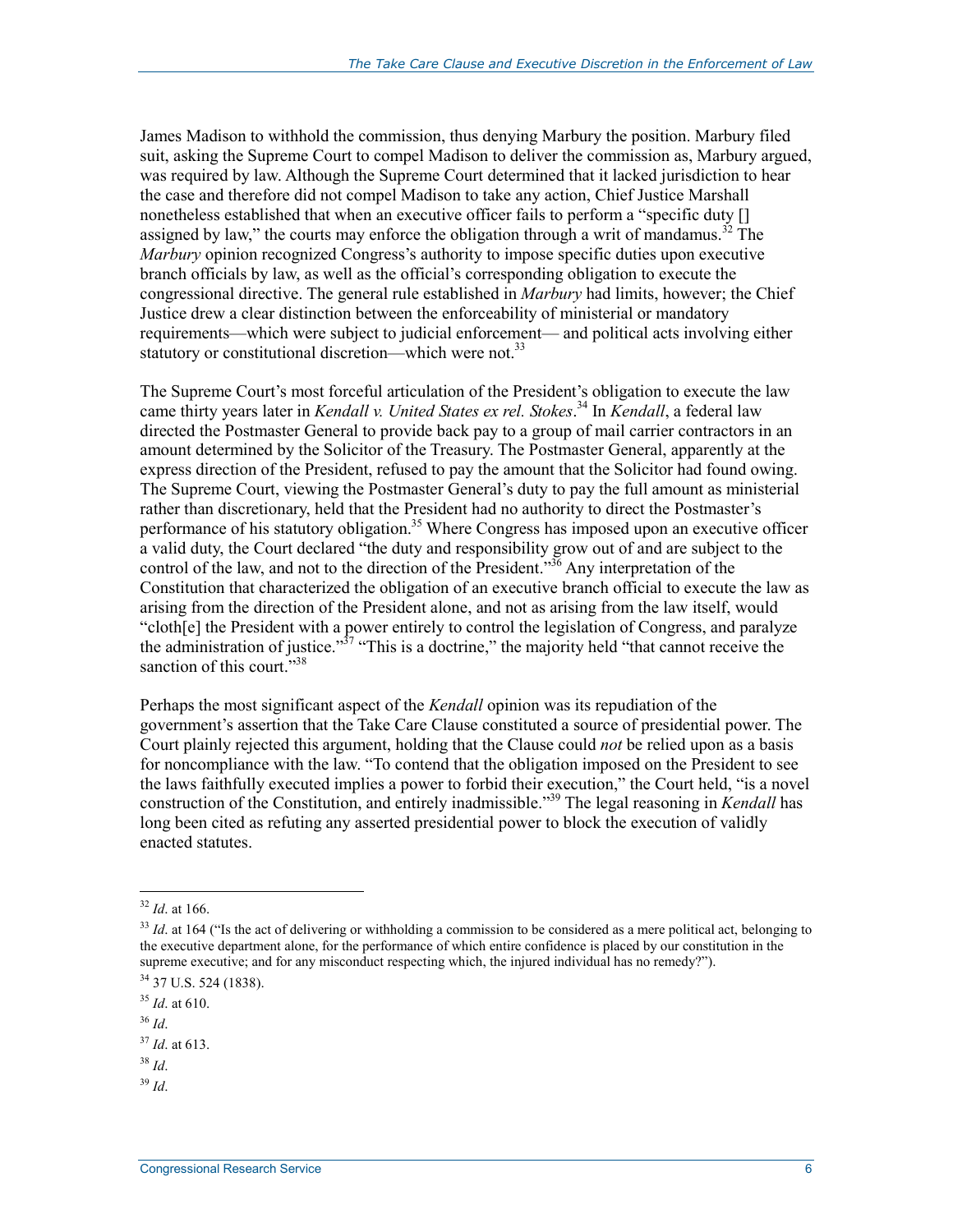The Supreme Court reinforced the Constitution's clear distinction between Congress's role in the creation of the law and the President's role in the execution of the law in *Youngstown Sheet & Tube Co. v. Sawyer*. 40 In *Youngstown*, the Court heard a challenge to an Executive Order issued by President Harry Truman directing the Secretary of Commerce to seize various steel mills in an effort to avert the detrimental effect a potential workers' strike would have on the prosecution of the Korean conflict. The Court invalidated the President's directive, holding that neither the Constitution nor any statutory delegation from Congress authorized such an order. The majority opinion was based chiefly on the proposition that the Constitution limits the President's "functions in the lawmaking process" to recommending laws he supports, vetoing laws he opposes, and executing laws that have been enacted by Congress.<sup>41  $\cdot$ </sup>In the framework of our Constitution," wrote Justice Black, "the President's power to see that the laws be faithfully executed refutes the idea that he is to be a lawmaker.<sup>742</sup> Justice Jackson's influential concurring opinion likewise concluded that "the Executive, except for recommendation and veto, has no legislative power."<sup>43</sup>

The legal reasoning espoused in *Marbury*, *Kendall*, and *Youngstown* is buttressed by the judicial response to an illustrative conflict in which President Richard Nixon claimed the authority to disregard congressional enactments. Beginning in 1972, President Nixon asserted the authority to decline to spend or obligate appropriated funds in order to reduce public spending and to negate programs established by congressional legislation.44 Termed an "impoundment," the legal justification for Nixon's policy was claimed to have derived from the Take Care Clause. Most of the courts that reviewed the matter rejected the declared authority, holding—generally on statutory grounds—that neither the President nor the agency heads involved had discretion as to whether to spend appropriated funds.<sup>45</sup> To permit such an action would be to allow a President to substitute his policy choices on spending for those established by congressional appropriations. The Supreme Court agreed in *Train v. City of New York,* holding that as a statutory matter the Administrator of the Environmental Protection Agency had no discretion to withhold funds that had been validly appropriated.<sup>46</sup>

 $40$  343 U.S. 579 (1952).

<sup>&</sup>lt;sup>41</sup> *Id.* at 587-88. ("[T]he Constitution limits his functions in the lawmaking process to the recommending of laws he thinks wise and the vetoing of laws he thinks bad. And the Constitution is neither silent nor equivocal about who shall make laws which the President is to execute.").

<sup>42</sup> *Id*. at 587.

<sup>43</sup> *Id*. at 655 (Jackson, J. concurring).

<sup>44</sup> *See*, Clinton v. City of New York, 524 U.S. 417, 468 (1998) (Kennedy, J. concurring)("President Nixon, the Mahatma Gandhi of all impounders, asserted at a press conference in 1973 that his 'constitutional right' to impound appropriated funds was 'absolutely clear.'").

<sup>45</sup> See, e.g., State Highway Comm'n. of Missouri v. Volpe, 479 F.2d 1099 (8th Cir. 1973); Pennsylvania v. Lynn, 501 F.2d 848 (D.C. Cir. 1974); Local 2677, American Fed. of Gov. Employees v. Phillips, 358 F. Supp. 60 (D.D.C. 1973).

<sup>&</sup>lt;sup>46</sup> 420 U.S. 35 (1975). Lower federal courts similarly rejected President Reagan's assertion that he had the authority to disregard the automatic stay provisions of the Competition in Contracting Act (CICA). President Reagan objected to the law on constitutional grounds, asserting that the law frustrated the separation of powers by delegating executive powers to a legislative branch officer in violation of the principles established in *INS v. Chadha,* 462 U.S. 919 (1983) and *Bowsher v. Synar,* 478 US. 714 (1986). Consistent with the President's view, the Office of Management and Budget issued a directive to all executive branch agencies to disregard the stay provisions of the law.

An initial decision in *Lear Siegler, Inc. v. Lehman*, 842 F.2d 1102 (9<sup>th</sup> Cir. 1988) by the U.S. Court of Appeals for the Ninth Circuit (Ninth Circuit) held that CICA did not impermissibly intrude on the President's authority to execute the laws, but also contained strong language criticizing the President's nonenforcement decision. The government asserted that nonenforcement was warranted "because the President's duty to uphold the Constitution and faithfully execute the laws empowers the President to *interpret* the Constitution and *disregard* laws he deems unconstitutional." *Id*. at 1121. (continued...)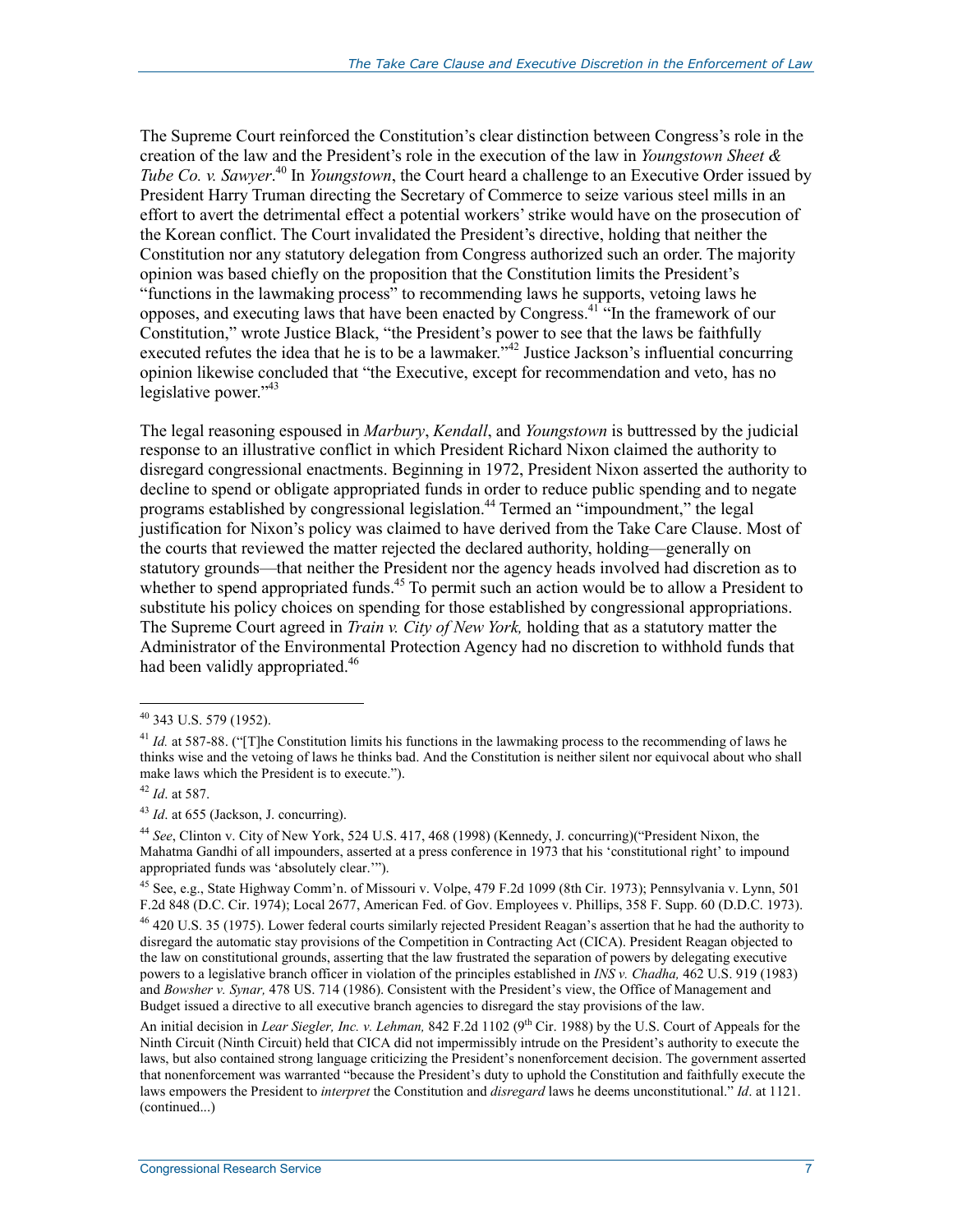The U.S. District Court for the District of Columbia, however, offered a more robust rejection of the impoundments and the President's claimed constitutional authority. In *Local 2677 AFGE v. Phillips,* the district court held that until Congress terminates a program, "historical precedent, logic, and the text of the Constitution itself obligate the [President] to continue to operate [the program] as was intended by the Congress..."47 The opinion further suggested that were the President's asserted power to be accepted, "no barrier would remain to the executive ignoring any and all Congressional authorizations if he deemed them, no matter how conscientiously, to be contrary to the needs of the nation."<sup>48</sup>

Notwithstanding the Supreme Court's articulation of the President's constitutional responsibility to execute the law, it is important to note that judicial enforcement of that duty is wholly contingent upon the creation of a well-defined statutory mandate or prohibition.<sup>49</sup> Where Congress has legislated broadly, ambiguously, or in a nonobligatory manner, courts are unlikely to command or halt action by either the President or his officials.<sup>50</sup> Absent the creation of a clear duty, "the executive must be allowed to operate freely within the sphere of discretion created for him by that legislation."<sup>51</sup>

### **The Take Care Clause as Establishing Presidential Control Over Law Enforcement**

In addition to establishing the President's obligation to execute the law, the Supreme Court has simultaneously interpreted the Take Care Clause as ensuring presidential control over those who execute and enforce the law.<sup>52</sup> In framing the Clause as establishing a *personal* responsibility in

 $\overline{a}$ 

<sup>51</sup> *Ameron*, 808 F.2d at 994.

<sup>(...</sup>continued)

The court rejected this argument, holding the position to be "utterly at odds with the texture and plain language of the Constitution, and with nearly two centuries of judicial precedent." *Id*. In an approach slightly different from that taken by other courts, the Ninth Circuit reasoned that the President's asserted power would provide the President with "absolute veto power" by vitiating Congress's constitutional authority to override a Presidential veto. *Id*. at 1124. By unilaterally suspending a law, as opposed to vetoing the law, the President "afforded no opportunity for congressional override, thereby violating the override as well as the veto provision of the Constitution." *Id*. On appeal en banc, however, the Ninth Circuit withdrew the above quoted portions on other grounds. *Lear Siegler v. Lehman*, 893 F.2d 205 (9th Cir. 1989) ("Accordingly, Part III of the decision...is withdrawn from publication...").

 $^{47}$  Local 2677, American Fed. of Gov. Employees v. Phillips, 358 F. Supp. 60, 76 (D.D.C. 1973); Lincoln v. Vigil, 508 U.S. 182, 193 (1993) ("Of course, an agency is not free simply to disregard statutory responsibilities: Congress may always circumscribe agency discretion to allocate resources by putting restrictions in the operative statutes..."). <sup>48</sup> *Id*. at 77.

<sup>&</sup>lt;sup>49</sup> See, e.g., Ameron Inc. v. U.S. Army Corps of Engineers, 808 F.2d 979, 993 (3rd Cir. 1986) ("If Congress gives the President only a few general instructions, and allows the executive 'to fill up the details,' then the scope of the executive power is great. If, on the other hand, Congress chooses to specify a great number of details concerning how it wants the executive to proceed, such as specifying what it wants the executive to procure, the legislature is entirely free to take that course.") (citations omitted).

<sup>&</sup>lt;sup>50</sup> Wilbur v. United States ex rel. Kadrie, 281 U.S. 206, 219 (1930) ("Where the duty . . . depends upon a statute or statutes the construction or application of which is not free from doubt, it is regarded as involving the character of judgment or discretion which cannot be controlled by mandamus.").

<sup>52</sup> See, Free Enter. Fund v. PCAOB, 130 S. Ct. 3138, 3151 (2010) ("As Madison stated on the floor of the First Congress, 'if any power whatsoever is in its nature Executive, it is the power of appointing, overseeing, and controlling those who execute the laws.' 1 Annals of Cong. 463 (1789).").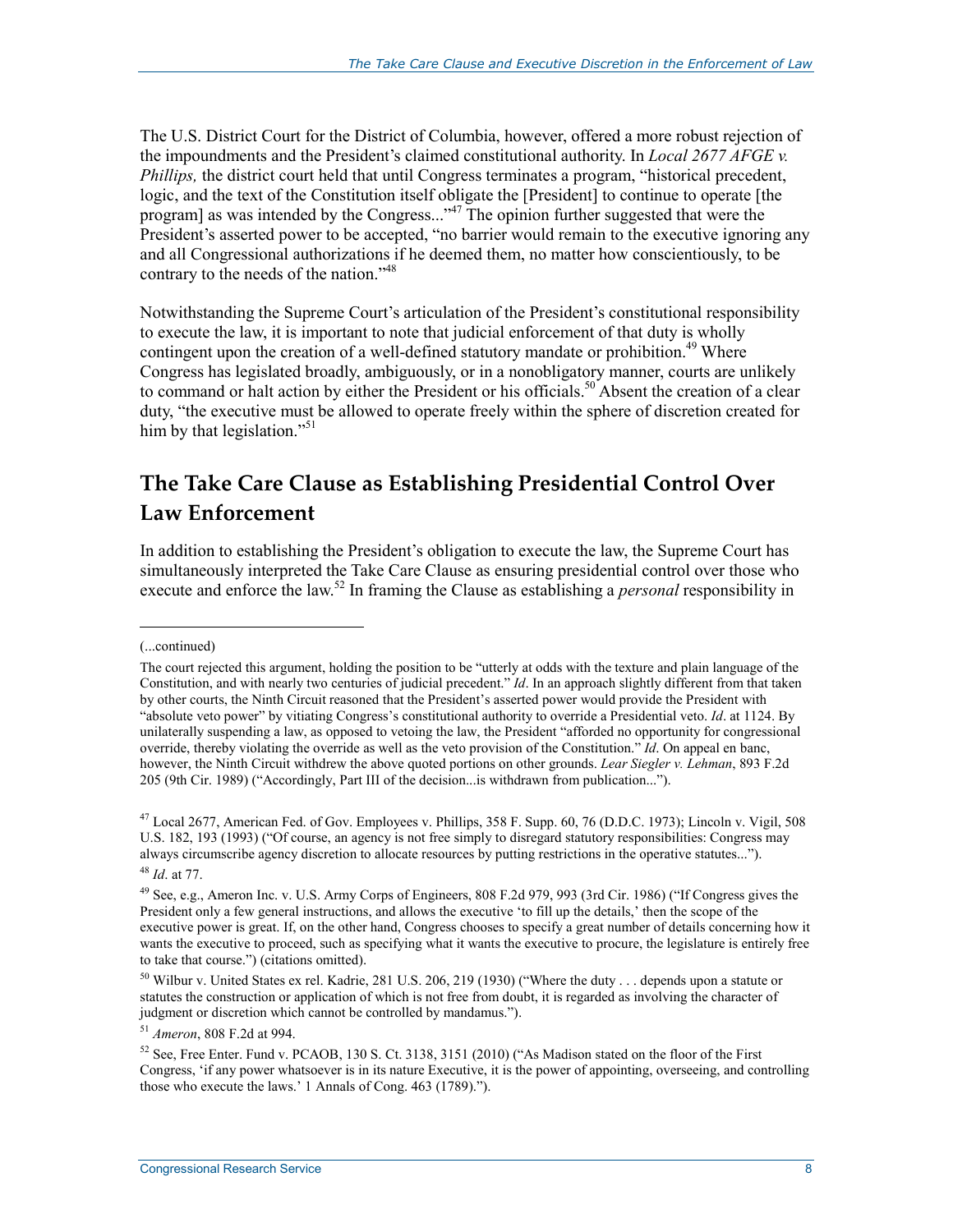the President, the court has previously invalidated laws that would undermine the President's ability to oversee the execution and enforcement of the law. 53 These principles have grown mainly out of the Court's consideration of the President's appointment and removal power. In *Bowsher v. Synar*, for example, the Court invalidated a law that had delegated executive powers, including the authority to interpret and execute the law, to the Comptroller General—a legislative branch officer removable by Congress.54 The Court held that "[a] direct congressional role in the removal of officers charged with the execution of the laws ... is inconsistent with separation of powers."<sup>55</sup>

Likewise, in *Buckley v. Valeo*, the Court determined that Congress could not provide itself with the power to appoint members of an independent commission that had been vested, among other powers, with the authority to undertake enforcement actions.<sup>56</sup> In striking down the appointment structure of the Federal Election Commission, the Court held that "a lawsuit is the ultimate remedy for a breach of the law, and it is to the President, and not to Congress, that the Constitution entrusts the responsibility to take care that the laws be faithfully executed."<sup>57</sup>

In *Printz v. U.S,* the Court suggested that vesting state and local officers with the authority to enforce federal law may also intrude upon the President's duty to oversee those that execute the law.<sup>58</sup> Although *Printz* is primarily known as a 10<sup>th</sup> Amendment case addressing federal intrusion into state sovereignty, the Court also considered the effect the Brady Handgun Violence Prevention Act would have on the President's obligation to "take Care that the Laws be faithfully executed." At issue in *Printz* was a provision of the Act that required the chief law enforcement officers (CLEOs) of state and local governments to conduct background checks to ascertain whether individuals were ineligible to purchase handguns. The Court suggested that the law may impermissibly diminish presidential power, noting:

The Constitution does not leave to speculation who is to administer the laws enacted by Congress; the President, it says, "shall take Care that the Laws be faithfully executed," personally and through officers whom he appoints...The Brady Act effectively transfers this responsibility to thousands of CLEOs in the 50 States, who are left to implement the program without meaningful Presidential control (if indeed meaningful Presidential control is possible without the power to appoint and remove). The insistence of the Framers upon unity in the Federal Executive—to ensure both vigor and accountability—is well known. That unity would be shattered, and the power of the President would be subject to reduction, if Congress could act as effectively without the President as with him, by simply requiring state officers to execute its laws.59

<sup>&</sup>lt;sup>53</sup> See, e.g., *Id.* at 3152 ("Article II confers on the President 'the general administrative control of those executing the laws.' It is his responsibility to take care that the laws be faithfully executed. The buck stops with the President, in Harry Truman's famous phrase.")(citations omitted); Nixon v. Fitzgerald, 457 U.S. 731, 750, (1982) ("This grant of authority establishes the President as the chief constitutional officer of the Executive Branch, entrusted with supervisory and policy responsibilities of utmost discretion and sensitivity. These include the enforcement of federal law—it is the President who is charged constitutionally to 'take Care that the Laws be faithfully executed'").

<sup>54 478</sup> U.S. 714 (1986).

<sup>55</sup> *Id*. at 723.

<sup>56 424</sup> U.S. 1 (1976).

<sup>57</sup> *Id*. at 138.

<sup>58 521</sup> U.S. 898 (1997).

<sup>59</sup> *Id*. at 922 (citations omitted).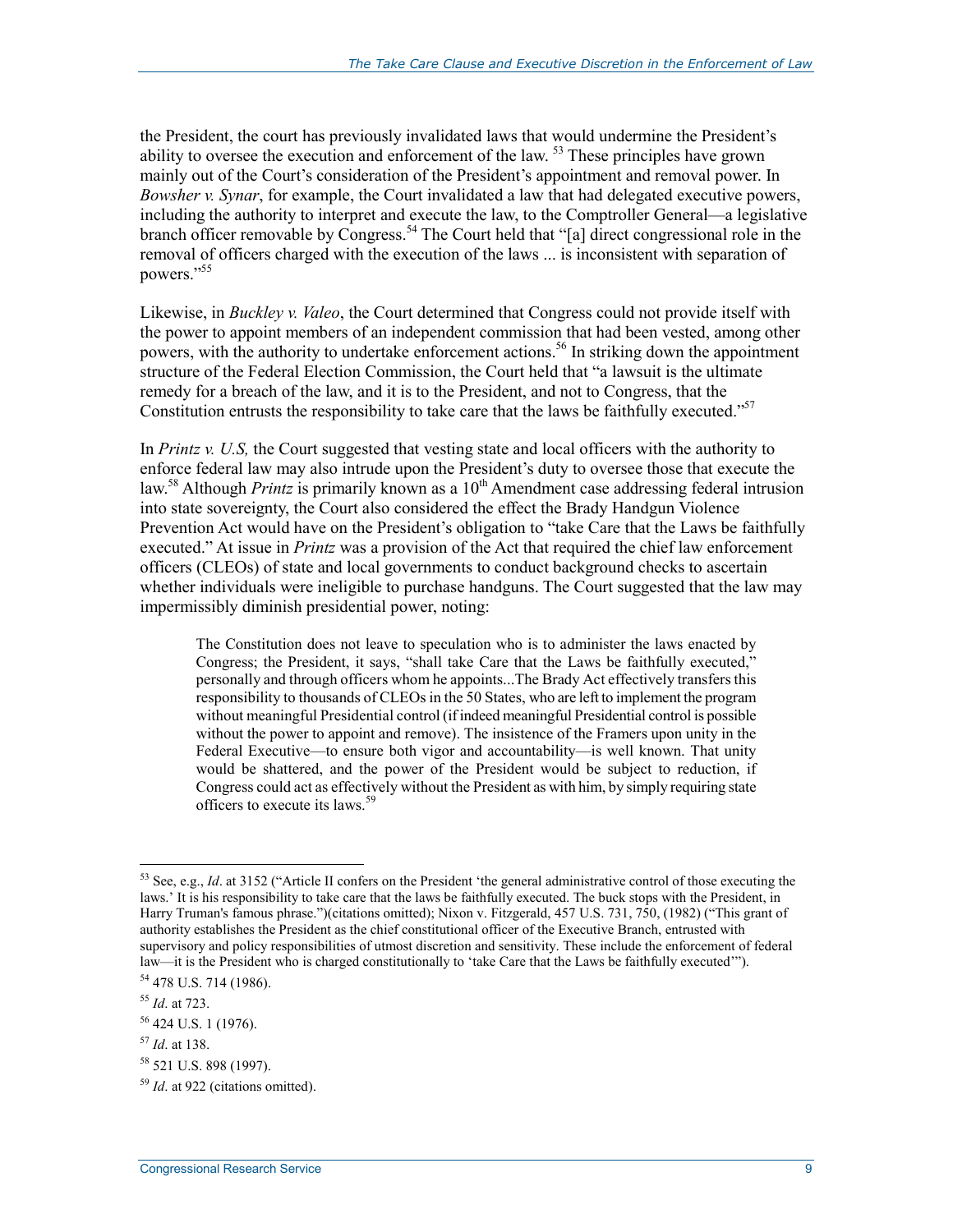More recently in *Free Enterprise Fund v. PCAOB*, the Supreme Court invalidated a statute that insulated officers of the Public Company Accountability Oversight Board from the President by providing Board members with dual layers of "for cause" removal protections.<sup>60</sup> In the course of striking down the law, the Court cited with approval the holding in *Myers v. U.S*. that the President must retain "general administrative control of those executing the laws," for he cannot "'take Care that the laws be faithfully executed' if he cannot oversee the faithfulness of the officers who execute them."<sup>61</sup>

Whereas the President must be able to oversee those who enforce the law, Presidential control over law enforcement officers need not be absolute. In *Morrison v Olson*, a case upholding a law establishing the office of the Independent Counsel, the Court summarized its removal jurisprudence as ensuring that "Congress does not interfere with the President's exercise of the 'executive power' and his constitutionally appointed duty to 'take care that the laws be faithfully executed' under Article II."<sup>62</sup> However, the opinion then sanctioned Congress's authority to provide a prosecutor with independence from the President by providing the officer with "for cause" removal protections—holding that such protections did *not* "sufficiently deprive[] the President of control over the independent counsel to interfere impermissibly with his constitutional obligation to ensure the faithful execution of the laws."63 *Morrison*, which may act as a significant limitation on the exclusivity of executive branch enforcement discretion, will subsequently be discussed in greater detail.

As a corollary to the requirement that the President must retain some level of control over those that enforce the law, the courts have similarly cited the Clause as providing the President and his officers with discretion as to *how* the laws are to be enforced against the general public. This discretion has been considered an essential component of the President's obligation to "discharge his constitutional responsibility to 'take Care that the Laws be faithfully executed.'"<sup>64</sup> It is worth emphasizing, however, that any discretion that may arise from the Take Care Clause would extend only to decisions directly related to the enforcement of federal law upon third parties. At no time has the Court recognized the Clause as a justification for either affirmatively suspending federal law or refusing to comply with explicit mandates or restrictions imposed on the executive branch. Moreover, whether executive enforcement discretion constitutes a presidential "power" or a rule of judicial restraint is an important question, and a crucial one in delineating Congress's authority to restrict that discretion, yet unanswered by the Supreme Court.

The Obama Administration has relied upon enforcement discretion, in both the criminal and administrative context, as the chief legal justification for the previously identified actions and it is to this doctrine that this report now turns.

<sup>&</sup>lt;sup>60</sup> Free Enter. Fund v. Pub. Co. Accounting Oversight Bd., 561 U.S. 477 (2010).

<sup>61</sup> *Id*. at 3147, 3152.

<sup>62 487</sup> U.S. 654, 690 (1988).

<sup>63</sup> *Id*. at 693.

<sup>&</sup>lt;sup>64</sup> U.S. v. Armstrong, 517 U.S. at 464 ("They have this latitude because they are designated by statute as the President's delegates to help him discharge his constitutional responsibility to 'take Care that the Laws be faithfully executed.'");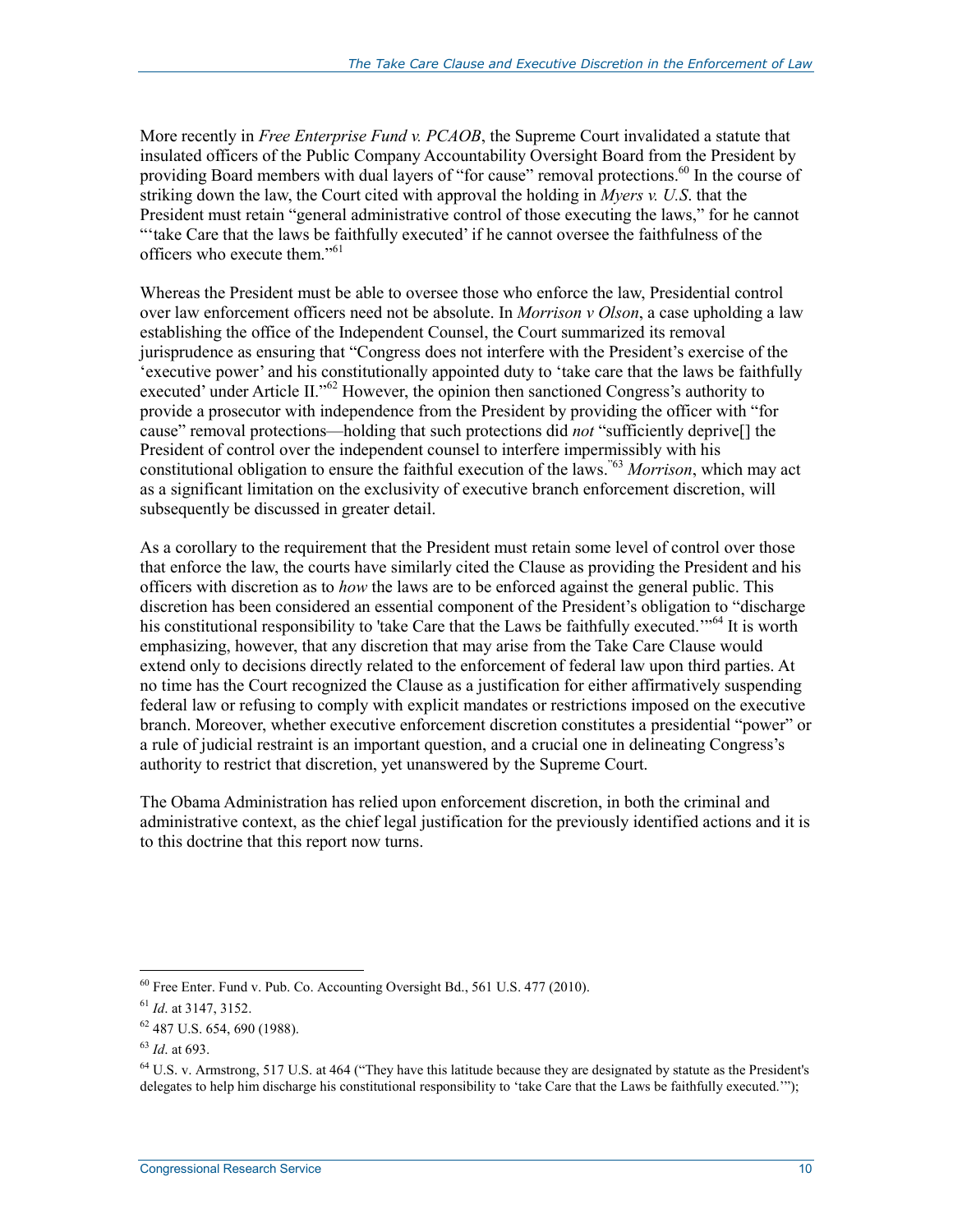### **Prosecutorial Discretion and Judicial Restraint**

The judicial branch has traditionally accorded federal prosecutors "broad" latitude in making a range of investigatory and prosecutorial determinations, including when, against whom, and whether to prosecute particular criminal violations of federal law.<sup>65</sup> This doctrine of prosecutorial discretion has a long historical pedigree—the early roots of which can be traced at least to a sixteenth century English common law procedural mechanism known as the *nolle prosequi*.<sup>66</sup> In the early English legal system, criminal prosecutions were generally initiated by private individuals rather than public prosecutors. The *nolle prosequi*, however, allowed the government, generally at the direction of the Crown, to intervene in and terminate a privately initiated criminal action it viewed as "frivolous or in contravention of royal interests."<sup>67</sup> The discretionary device and its principles were later adopted into American common law, permitting prosecutors to avoid prosecutions that were determined to be unwarranted or which the prosecuting authority chose not to pursue.<sup>68</sup>

Notwithstanding this historical background, the modern doctrine of prosecutorial discretion derives more from our constitutional structure than English common law. The exact justification for the doctrine, however, does not appear to have been explicitly established. Generally, courts have characterized prosecutorial discretion as a function of some mixture of constitutional principles, including the separation of powers, the Take Care Clause, and the duties of a prosecutor as an appointee of the President.<sup>69</sup> Regardless of its precise textual source, courts generally will not review discretionary prosecutorial decisions in criminal matters, nor coerce the executive branch to initiate a particular prosecution. Most courts have agreed that judicial review

 $65$  Wayte v. U.S., 470 U.S. 598, 607 (1985) ("In our criminal justice system, the Government retains 'broad discretion' as to whom to prosecute.")(citing United States v. Goodwin, 457 U.S. 368, 380 (1982)); United States v. Nixon, 418 U.S. 683, 693 (1974) ("[T]he Executive Branch has exclusive authority and absolute discretion to decide whether to prosecute a case…") (citing the Confiscation Cases, 74 U.S. 454 (1869)).

<sup>66</sup> See, e.g., Rebecca Krauss, *The Theory of Prosecutorial Discretion in Federal Law: Origins and Development*, 6 Seton Hall Cir. Rev. 1, 19-26 (2009) (describing the English use of the *nolle prosequi* and its "absorb[tion]" by American law).

<sup>67</sup> *Id*. at 20.

<sup>68</sup> See, e.g., Confiscation Cases, 74 U.S. 454 (1869); Newman v. United States, 382 F.2d 479, 480 (D.C. Cir. 1967) ("Most recently, the issue of the United States Attorney's 'discretionary control of criminal prosecutions has arisen in connection with the filing of a nolle prosequi, and the Courts have regularly refused to interfere with these voluntary dismissals of prosecution.'") (citing Louis B. Schwartz, *Federal Criminal Jurisdiction and Prosecutors' Discretion*, 13 Law & Contemp. Prob. 64, 83 (1948)).

<sup>69</sup> *See, e.g., Armstrong*, 517 U.S. at 464 ("They have this latitude because they are designated by statute as the President's delegates to help him discharge his constitutional responsibility to 'take Care that the Laws be faithfully executed.'"); *Confiscation Cases*, 74 U.S. at 458 ("Appointed, as the Attorney General is, in pursuance of an act of Congress, to prosecute and conduct such suits, argument would seem to be unnecessary to prove his authority to dispose of these cases in the manner proposed.... "); Ponzi v. Fessenden, 258 U.S. 254, 262 (1922) ("The Attorney General is the head of the Department of Justice. He is the hand of the President in taking care that the laws of the United States in protection of the interests of the United States in legal proceedings and in the prosecution of offences be faithfully executed."); Smith v. Meese, 821 F.2d 1484, 1491 (11<sup>th</sup> Cir. 1987) ("The prosecutorial function, and the discretion that accompanies it, is thus committed by the Constitution to the executive, and the judicial branch's deference to the executive on prosecutorial decisionmaking is grounded in the constitutional separation of powers."); United States v. Cox, 342 F.2d 167, 171 ( $5<sup>th</sup>$  Cir. 1965) ("as an incident of the constitutional separation of powers...the courts are not to interfere with the free exercise of the discretionary powers of the attorneys of the United States in their control over criminal prosecutions.").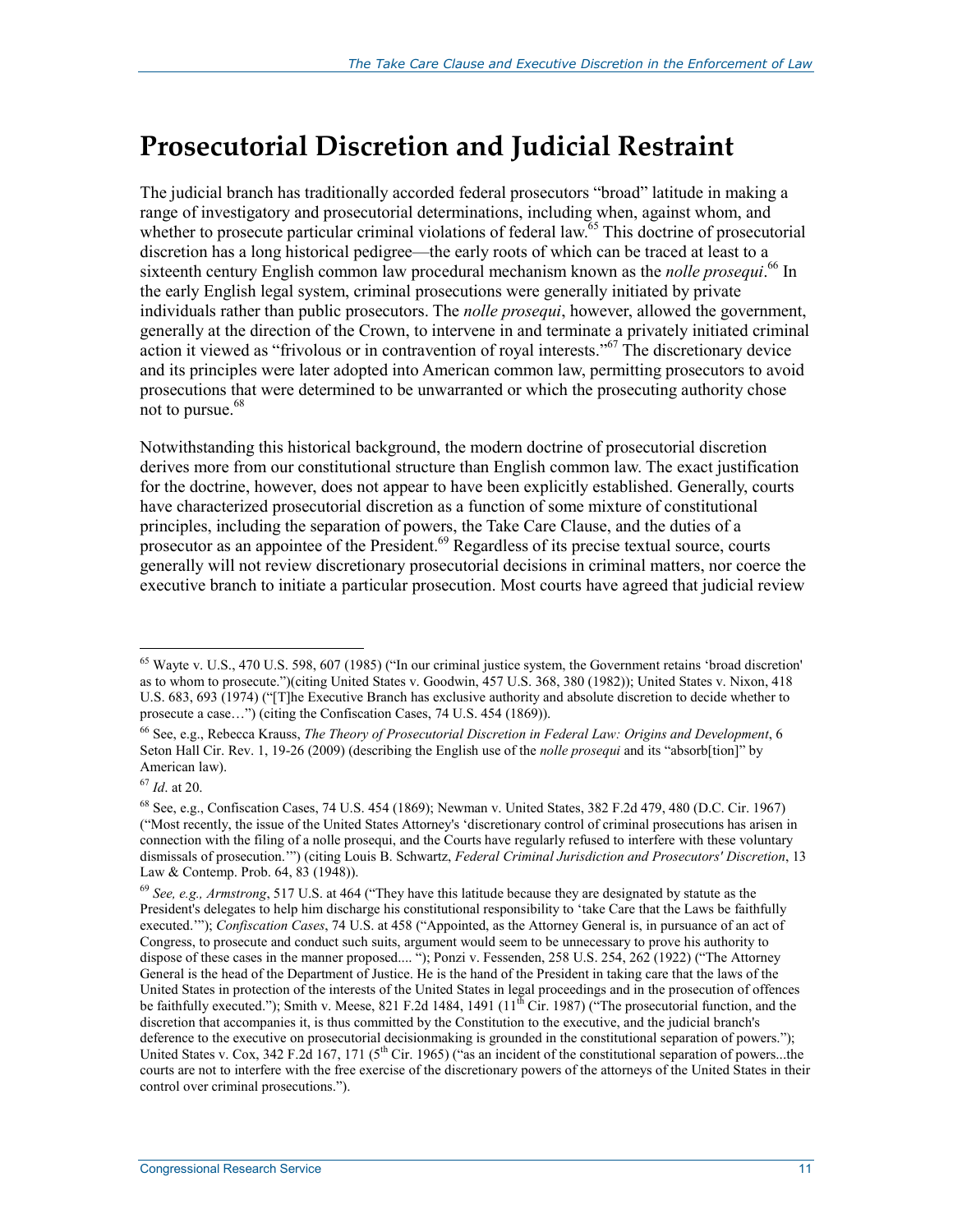of prosecutorial decisions is generally improper given that the "prosecutorial function, and the discretion that accompanies it, is  $\Box$  committed by the Constitution to the executive."<sup>70</sup>

Judicial deference to prosecutorial decisions made by federal prosecutors has been justified on the ground that the "decision to prosecute is particularly ill-suited to judicial review."<sup>71</sup> The courts have repeatedly acknowledged that these types of discretionary decisions involve the consideration of factors—such as the strength of evidence, deterrence value, available resources, and existing enforcement priorities—"not readily susceptible to the kind of analysis the courts are competent to undertake."72 Indeed, "[f]ew subjects are less adapted to judicial review than the exercise by the Executive of his discretion in deciding when and whether to institute criminal proceedings, or what precise charge shall be made, or whether to dismiss a proceeding once brought."<sup>73</sup>

A core aspect of prosecutorial discretion would appear to be the decision to initiate a criminal prosecution.<sup>74</sup> As a result, judicial hesitance to review prosecutorial decisions is perhaps at its peak when the government chooses not to prosecute. The Supreme Court issued one of its strongest pronouncements of this principle in *U.S. v. Nixon*, proclaiming that "the Executive Branch has exclusive authority and absolute discretion to decide whether to prosecute a case."<sup>75</sup> Although the Court did not elaborate on the statement, other lower courts have adopted similar lines of reasoning. For example, a strong statement of judicial restraint was issued in the oft cited case of *United States v. Cox*, in which the U.S. Court of Appeals for the Fifth Circuit (Fifth Circuit) held that a district court could not compel a U.S. Attorney to sign an indictment returned by the grand jury.<sup>76</sup> The court held that as an

officer of the executive department...[the prosecutor] exercises a discretion as to whether or not there shall be a prosecution in a particular case. It follows as an incident of the constitutional separation of powers, that the courts are not to interfere with the free exercise of the discretionary powers of the attorneys of the United States in their control over criminal prosecutions.77

This principle was further exemplified by the U.S. Court of Appeals for the Second Circuit (Second Circuit) in *Inmates of Attica Correctional Facility v. Rockefeller*. 78 In that case, prison

<sup>&</sup>lt;sup>70</sup> Smith v. Meese, 821 F.2d 1484, 1491 (11<sup>th</sup> Cir. 1987).

<sup>71</sup> Wayte v. U.S., 470 U.S. 598, 607 (1985).

<sup>72</sup> *Id. at* 607-608 ("Such factors as the strength of the case, the prosecution's general deterrence value, the Government's enforcement priorities, and the case's relationship to the Government's overall enforcement plan are not readily susceptible to the kind of analysis the courts are competent to undertake. Judicial supervision in this area, moreover, entails systemic costs of particular concern. Examining the basis of a prosecution delays the criminal proceeding, threatens to chill law enforcement by subjecting the prosecutor's motives and decisionmaking to outside inquiry, and may undermine prosecutorial effectiveness by revealing the Government's enforcement policy. All these are substantial concerns that make the courts properly hesitant to examine the decision whether to prosecute.").

<sup>73</sup> Newman v. U.S., 382 F.2d 479, 480 (D.C. Cir. 1967).

<sup>&</sup>lt;sup>74</sup> See, e.g., Heckler v Chaney, 470 U.S. 821, 832 (1985) ("The decision of a prosecutor in the Executive Branch not to indict . . . has long been regarded as the special province of the Executive Branch, inasmuch as it is the Executive who is charged by the Constitution to 'take Care that the Laws be faithfully executed.'");

<sup>75 418</sup> U.S. 683, 693 (1974).

 $76$  342 F.2d 167 ( $5^{\text{th}}$  Cir. 1965).

<sup>77</sup> *Id*. at 171.

<sup>78 477</sup> F. 2d 375 (2nd Cir. 1973).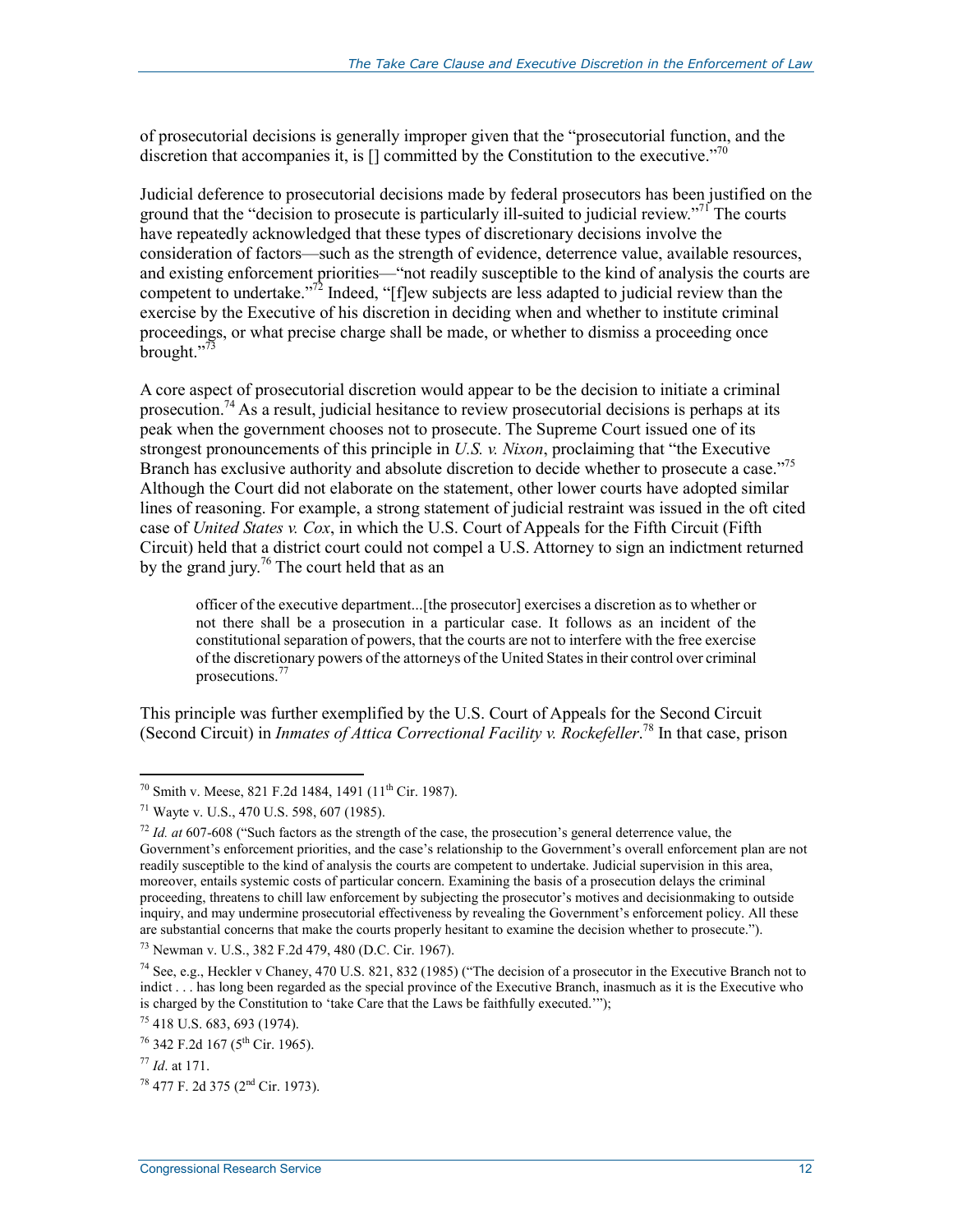inmates brought suit against the U.S. Attorney for the Western District of New York for his failure to take any action against government officials following the suppression of the Attica prison revolt that resulted in the deaths of 32 inmates. The plaintiffs sought a mandamus order, directing the U.S. Attorney to "investigate, arrest, and prosecute" those state officials who committed federal criminal civil rights violations.79 The court dismissed the claim, holding that "federal courts have traditionally *and, to our knowledge, uniformly* refrained from overturning...discretionary decisions of federal prosecuting authorities not to prosecute..."<sup>80</sup> The court noted that this "judicial reluctance" and the "traditional judicial aversion to compelling prosecutions" is grounded in the constitutional separation of powers as well as the practical consideration that "the manifold imponderables which enter into the prosecutor's decision to prosecute or not to prosecute make the choice not readily amendable to judicial supervision."<sup>81</sup>

In its view, the executive branch has asserted that it must maintain absolute control over prosecutorial decisions, concluding specifically that "because the essential core of the President's constitutional responsibility is the duty to enforce the laws, the Executive Branch has exclusive authority to initiate and prosecute actions to enforce the laws adopted by Congress."82 The DOJ has also asserted a "corollary" proposition, "that neither the Judicial nor Legislative Branches may directly interfere with the prosecutorial discretion of the Executive by directing the Executive Branch to prosecute particular individuals."<sup>83</sup>

While prosecutorial discretion is broad, it is not "unfettered."<sup>84</sup> Indeed, the government "cannot" cloak constitutional violations under the guise of prosecutorial discretion and expect the federal courts simply to look the other way."85 For example, in discussing the scope of the executive branch's discretion, courts have repeatedly noted that the determination as to whether to prosecute may not be based upon "race, religion, or other arbitrary classification."<sup>86</sup> Nor may an exercise of prosecutorial discretion infringe individual constitutional rights.<sup>87</sup> Where prosecutions (or other enforcement actions) are based upon impermissible factors "the judiciary must protect against unconstitutional deprivations."88 This principle was evident in *Yick Wo v. Hopkins*, where the Supreme Court found that prosecutors' practice of enforcing a state law prohibiting the operation of laundries against only persons of Chinese descent ran afoul of the Equal Protection Clause.<sup>89</sup> In practice, however, defendants generally find it difficult to maintain a claim of selective

<sup>&</sup>lt;u>.</u> <sup>79</sup> *Id*. at 381.

<sup>80</sup> *Id*. at 379.

<sup>81</sup> *Id*. at 380.

<sup>82</sup> See*, Prosecution for Contempt of Congress of an Executive Branch Official Who Has Asserted a Claim of Executive Privilege*, 8 Op. Off. Legal Counsel 101, 114 (1984) (emphasis added). This traditional conception may, however, have been qualified in some respects following the Supreme Court's decision in *Morrison v. Olson,* in which the Court upheld a congressional delegation of prosecutorial power to an independent counsel under the Ethics in Government Act. 487 U.S. 654 (1988).

<sup>83 8</sup> Op. Off. Legal Counsel 101, 115 (1984).

<sup>84</sup> United States v. Batchelder, 442 U.S. 114, 125 (1979).

<sup>&</sup>lt;sup>85</sup> Smith v. Meese, 821 F.2d 1484, 1492 ( $11^{th}$  Cir. 1987).

<sup>&</sup>lt;sup>86</sup> Bordenkircher v. Hayes, 434 U.S. 357, 364 (1977) (finding that a state prosecutor's decision to indict the defendant as habitual offender after he refused to plead guilty of a felony did not violate the defendant's constitutional rights).

<sup>87</sup> United States v. Goodwin, 457 U.S. 368, 372 (1982).

 $88 \text{ U.S. y. Johnson. } 577 \text{ F.2d} 1304 (5^{\text{th}} \text{ Cir. } 1978)$ 

<sup>89 118</sup> U.S. 356 (1886).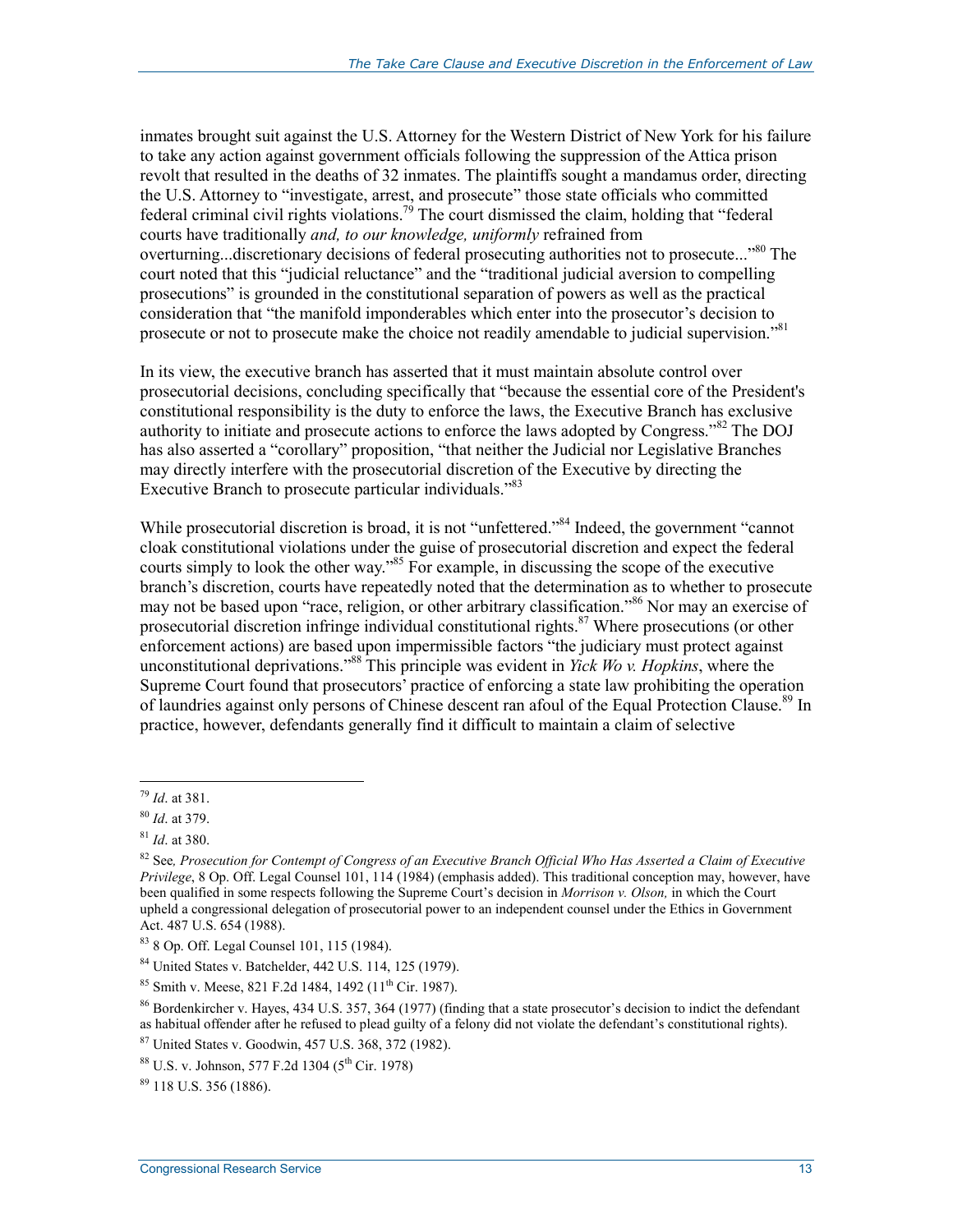prosecution. Courts generally require defendants to introduce "clear evidence" displacing the presumption that the prosecutor has acted lawfully.<sup>90</sup>

In addition to reviewing decisions that violate individual constitutional rights, courts may also choose to review prosecutorial decisions for compliance with express statutory requirements. In *Nader v Saxbe*, a case involving nonenforcement of the Federal Corrupt Practices Act, the U.S. Court of Appeals for the District of Columbia Circuit (D.C. Circuit) suggested that "the exercise of prosecutorial discretion, like the exercise of Executive discretion generally, is subject to *statutory* and constitutional limits enforceable through judicial review."<sup>91</sup> Although dismissing the case for lack of standing, the D.C. Circuit rejected the district court's determination that "prosecutorial decision-making is wholly immune from judicial review."<sup>92</sup> Therefore, it would appear that where Congress has explicitly established a statutory framework under which prosecutions are to take place, and as a result altered the traditional scope of prosecutorial discretion, "the judiciary has the responsibility of assuring that the purpose and intent of congressional enactments are not negated..."<sup>93</sup> Under these rare circumstances, courts may elect to review prosecutorial decisions—including the decision of whether to initiate a criminal prosecution— to ensure compliance with federal law.

However, courts have been reluctant to read criminal statutes as establishing the type of framework necessary to withdraw the executive's discretion to decide whether to initiate a prosecution, instead requiring clear and unambiguous evidence of Congress's intent to withdraw traditional prosecutorial discretion. For example, in *Powell v Katzenbach,* the D.C. Circuit dismissed a challenge to the Attorney' General's failure to prosecute a national bank for certain criminal violations.<sup>94</sup> After assuming, "without deciding, that where Congress has withdrawn all discretion from the prosecutor by special legislation, a court might be empowered to force prosecutions in some circumstances," the circuit court determined "the language of [the provision in question] and its legislative history fail to disclose a congressional intent to alter the traditional scope of the prosecutor's discretion."<sup>95</sup> Moreover, both the U.S. Court of appeals for the Fourth Circuit (Fourth Circuit) and the U.S. District Court for the District of Columbia have held that language in the federal civil rights statutes stating that U.S. Attorneys are "authorized *and required to institute prosecutions* against all persons violating" certain provisions of the Civil Rights Act<sup>96</sup> similarly failed to "strip" federal prosecutors of "their normal prosecutorial discretion."<sup>97</sup> The Fourth Circuit specifically found the use of the word "require" to be "insufficient to evince a broad congressional purpose to bar the exercise of executive discretion in the prosecution of federal civil rights crimes."98 As a result, the court determined that it was

<u>.</u>

<sup>&</sup>lt;sup>90</sup> Reno v. American-Arab Anti-Discrimination Comm, 525 U.S. 471, 489 (1999) (quoting Armstrong, 517 U.S. at 463). Specifically, they must show that: (1) they were singled out for prosecution on an impermissible basis; (2) the government had a policy of declining to prosecute similarly situated defendants of other races, religions, etc.; and (3) the policy was motivated by a discriminatory purpose.

<sup>91 497</sup> F.2d 676, 679 n.19 (1974).

<sup>92</sup> *Id*.

<sup>93</sup> NAACP v. Levi, 418 F. Supp. 1109, 1116 (D.D.C. 1976).

<sup>94 359</sup> F.2d 234 (D.C. Cir. 1965).

<sup>95</sup> *Id*. at 235.

<sup>96</sup> See, 42 U.S.C. §§1984, 1986, 1987, 1988.

<sup>&</sup>lt;sup>97</sup> Inmates of Attica Correctional Facility v. Rockefeller, 477 F.2d 375 (2<sup>nd</sup> Cir. 1973); Moses v. Kennedy, 219 F. Supp. 762 (D.D.C. 1963).

<sup>98</sup> *Inmates of Attica Correctional Facility*, 477 F.2d at 381.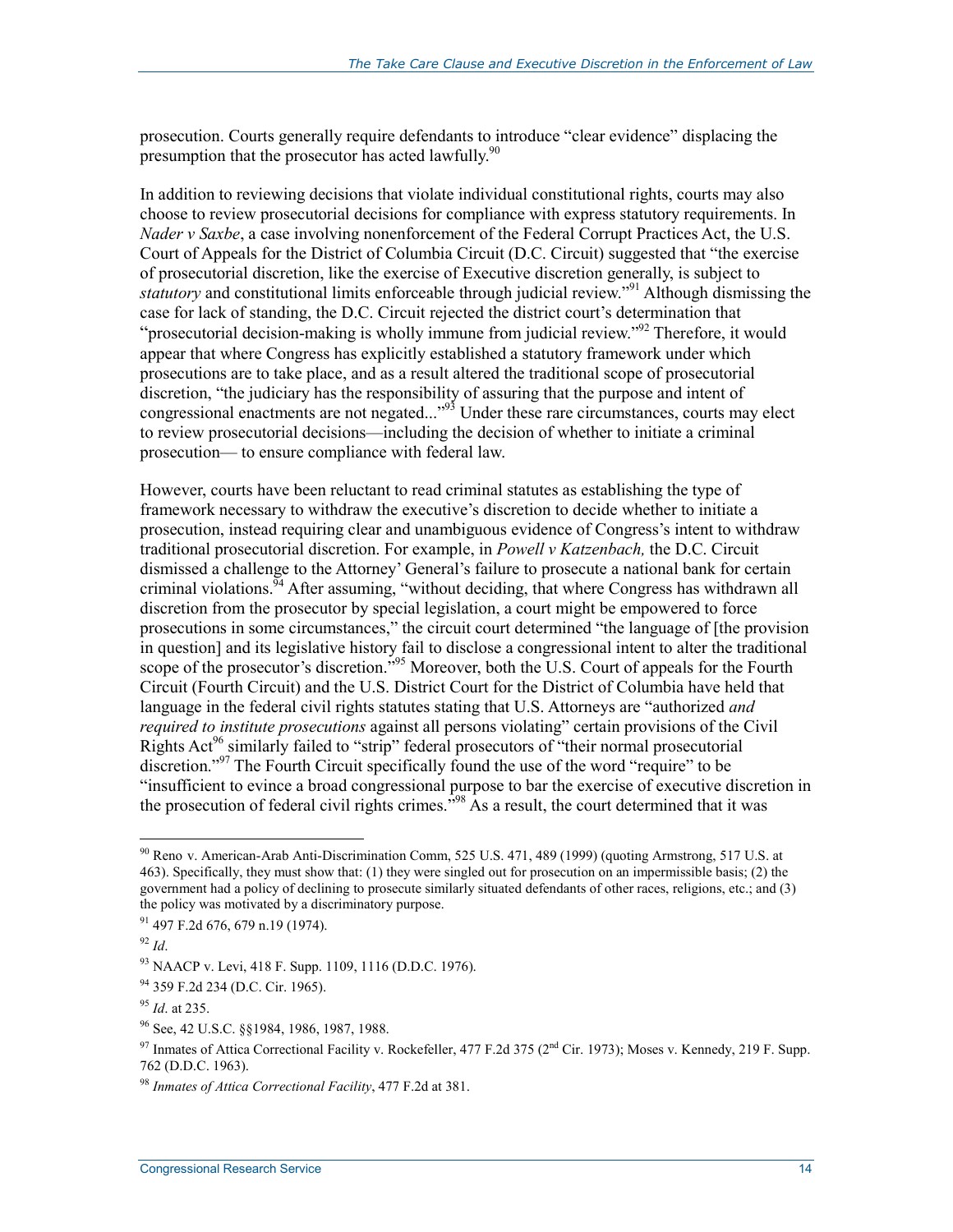"unnecessary to decide whether, if Congress were by explicit direction and guidelines to remove all prosecutorial discretion with respect to certain crimes or in certain circumstances we would properly direct that a prosecution be undertaken."<sup>99</sup>

The separation of powers concerns that would derive from a law that unambiguously and expressly sought to remove prosecutorial discretion and compel criminal prosecutions will be explored in greater detail *infra*. 100

### **Judicial Review of Administrative Nonenforcement**

Agency civil enforcement decisions in the *administrative* context "share[] to some extent the characteristics of the decision of a prosecutor" in the *criminal* context.101 This freedom in setting enforcement priorities, allocating resources, and making specific strategic enforcement decisions— including the decision to initiate an enforcement action— is commonly described as "administrative enforcement discretion." Whether this form of enforcement discretion enjoys the same constitutional footing as prosecutorial discretion is not entirely clear. Indeed, the judicial reluctance to review agency enforcement decisions would appear to arise as much from the Administrative Procedure Act (APA) as it does from the Take Care Clause.

Although the APA establishes a general presumption that all final agency decisions are subject to judicial review, it also specifically precludes from judicial consideration any agency action that is "committed to agency discretion by law."102 A decision is generally considered "committed to agency discretion" when a reviewing court would have "no law to apply" in evaluating the determination.<sup>103</sup> Consistent with this framework, and in light of the traditional discretion exercised by agencies in enforcing statutes they administer, courts generally will not review discretionary agency enforcement decisions.<sup>104</sup> These discretionary activities may include any

1

 $102$  5 U.S.C. §701(a).

<sup>99</sup> *Id*. at 382.

<sup>&</sup>lt;sup>100</sup> In a concurring opinion in *Nathan v. Smith*, 737 F.2d 1069 (D.C. Cir. 1984) Judge Bork identified the "severity of the constitutional problem that would arise" were Congress to authorize the courts to direct the Attorney General in his law enforcement function.

<sup>&</sup>lt;sup>101</sup> *Heckler v. Chaney*, 470 U.S. at 832 ("[W]e recognize that an agency's refusal to institute proceedings shares to some extent the characteristics of the decision of a prosecutor in the Executive Branch not to indict — a decision which has long been regarded as the special province of the Executive Branch, inasmuch as it is the Executive who is charged by the Constitution to 'take Care that the Laws be faithfully executed.'"). It would appear that agency enforcement discretion exercised in the administrative context, though similar, is to be distinguished from prosecutorial discretion exercised in the criminal context.

<sup>&</sup>lt;sup>103</sup> Citizens to Preserve Overton Park, Inc. v. Volpe, 401 U.S. 402, 410 (1971) (holding that the "committed to agency discretion" exception to judicial review is "very narrow" and "is applicable in those rare instances where 'statutes are drawn in such broad terms that in a given case there is no law to apply.') (citing S. Rep. No. 752, 79th Cong., 1st Sess., 26 (1945)).

<sup>&</sup>lt;sup>104</sup> It should be noted that the dismissal of a challenge to an agency nonenforcement decision under the APA is not necessarily recognition by the court that the agency was acting within its authority. A legal distinction must be made between a decision in which a court reviews the merits of a challenge and approves of the agency action or inaction, and one in which a court dismisses the challenge for lack of jurisdiction before reviewing the merits. Although, as a practical matter, either decision results in the same outcome, (i.e., the continuation of the agency decision) it would be inappropriate to state that a court that has dismissed a nonenforcement decision as "committed to agency discretion" has accorded legal confirmation to the agency action or inaction. See also, Johnson v. U.S. Office of Pers. Mgmt., No. 14-C-009, slip op. at 17 (E.D. Wisc. July 21, 2014) ("[T]here is nothing in the Constitution stipulating that all wrongs must have remedies, much less that the remedy must lie in federal court.").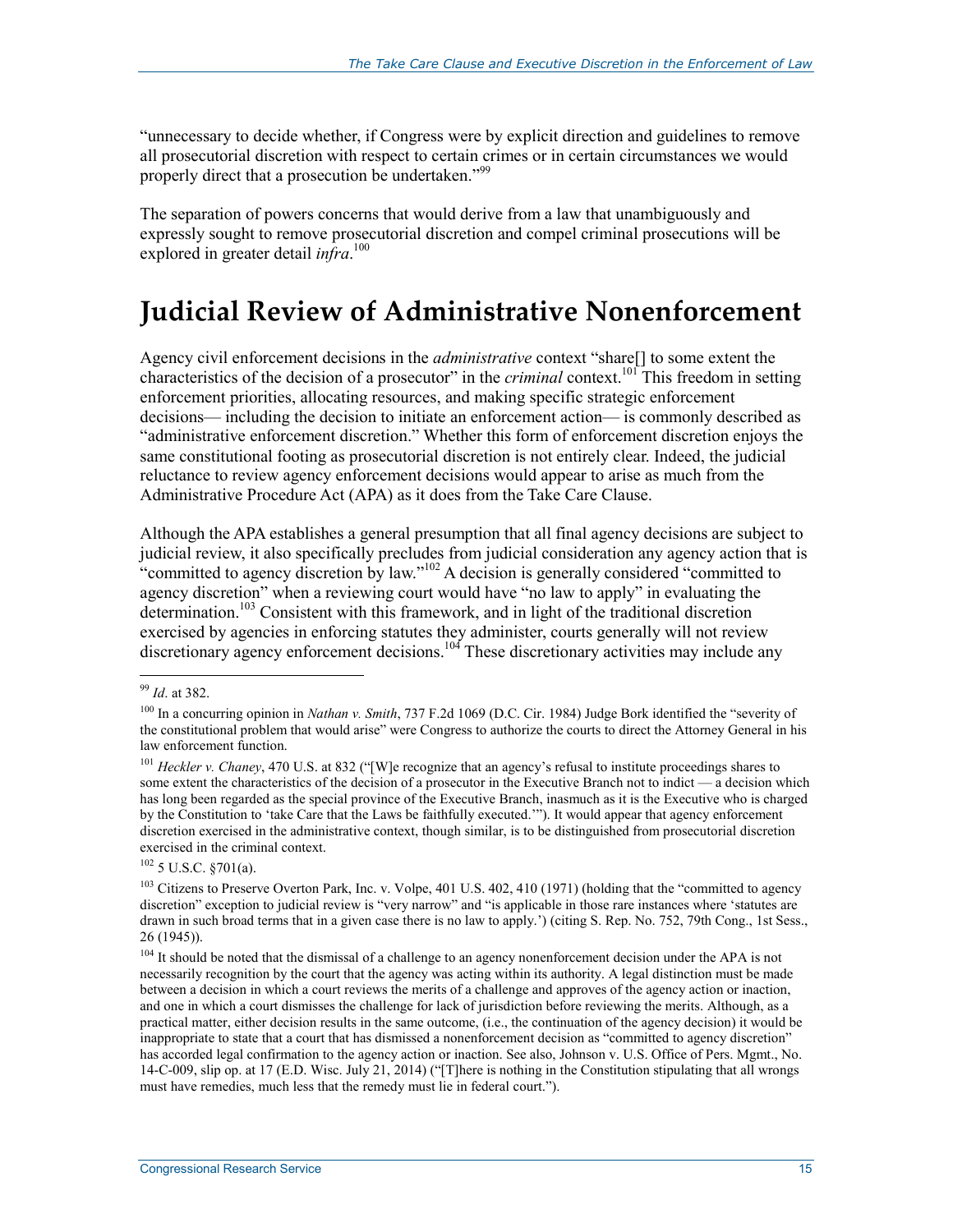range of actions and decisions taken throughout the investigative and enforcement process, including, but not limited to, the imposition of penalties or the initiation of an agency investigation, prosecution, adjudication, lawsuit, or audit.<sup>105</sup>

In situations where an agency *refrains* from bringing an enforcement action, courts have historically been cautious in reviewing the agency determination—generally holding that these nonenforcement decisions are "committed to agency discretion" and therefore not subject to judicial review under the APA.106 The seminal case on this topic is *Heckler v. Chaney*, a Supreme Court decision in which death row inmates challenged the Food and Drug Administration's refusal to initiate an enforcement action to block the use of certain drugs in lethal injection.<sup>107</sup> In rejecting the challenge, the Supreme Court held that "an agency's decision not to prosecute or enforce...is a decision generally committed to an agency's absolute discretion."<sup>108</sup> The Court noted that agency enforcement decisions, involve a "complicated balancing of a number of factors which are peculiarly within [the agency's] expertise" including,

whether agency resources are best spent on this violation or another, whether the agency is likely to succeed if it acts, whether the particular enforcement action requested best fits the agency's overall policies, and, indeed, whether the agency has enough resources to undertake the action at all. An agency generally cannot act against each technical violation of the statute it is charged with enforcing.<sup>109</sup>

Agencies, the Court reasoned, are "far better equipped" to evaluate "the many variables involved in the proper ordering of its priorities" than are the courts.<sup>110</sup> Consistent with this deferential view, the *Heckler* opinion proceeded to establish the standard for the reviewability of agency nonenforcement decisions, holding that an "agency's decision not to take enforcement action should be *presumed immune from judicial review*.<sup>"111</sup>

However, the Court also clearly indicated that the presumption against judicial review of agency nonenforcement decisions may be overcome in a variety of specific situations.<sup>112</sup> For purposes of

<u>.</u>

<sup>111</sup> *Id*. at 832.

<sup>&</sup>lt;sup>105</sup> For a typical description of how agencies exercise enforcement discretion see, Securities and Exchange Commission Division of Enforcement: Enforcement Manual, 2.1.1 Ranking Investigations and Allocating Resources, *available at:* http://www.sec.gov/divisions/enforce/enforcementmanual.pdf.

<sup>106 5</sup> U.S.C. §701(a).

<sup>107 470</sup> U.S. 821.

<sup>108</sup> *Id*. at 831.

<sup>109</sup> *Id*.

<sup>110</sup> *Id*. at 831-32.

<sup>&</sup>lt;sup>112</sup> One commentator has identified seven exceptions to the *Heckler v. Chaney* rule, concluding that it "would probably be a mistake to read Chaney as establishing a general rule of nonreviewabilty for enforcement decisions." See, Cass Sunstein, *Reviewing Agency Inaction After Heckler v. Chaney*, 52 U. Chi. L. Rev. 653, 675-683 (1985). These exceptions include: "Inaction Based on Constitutionally Impermissible Factors;" "Inaction Based on Asserted Absence of Statutory Jurisdiction;" "Inaction Based on Statutorily Irrelevant Factors or Otherwise in Violation of Statutory Constraints on Enforcement Discretion;" "'Abdication' of Statutory Duty or a 'Pattern' of Nonenforcement;" "Refusal to Enforce Agency Regulations;" "Failure to Initiate Rulemaking;" "Generalized Arbitrariness." The D.C Circuit has also held that the *Heckler* presumption does not apply when a nonenforcement decision is actually an agency interpretation of a statute. See, Edison Elec. Inst. v. EPA, 996 F.2d 326, 333 (D.C. Cir. 1993) ("'[N]othing in the holding or policy of *Heckler v. Chaney* [] precludes review of a ...challenge of an agency's announcement of its interpretation of a statute,' even when that interpretation is advanced in the context of a decision not to take enforcement action.") (citations omitted).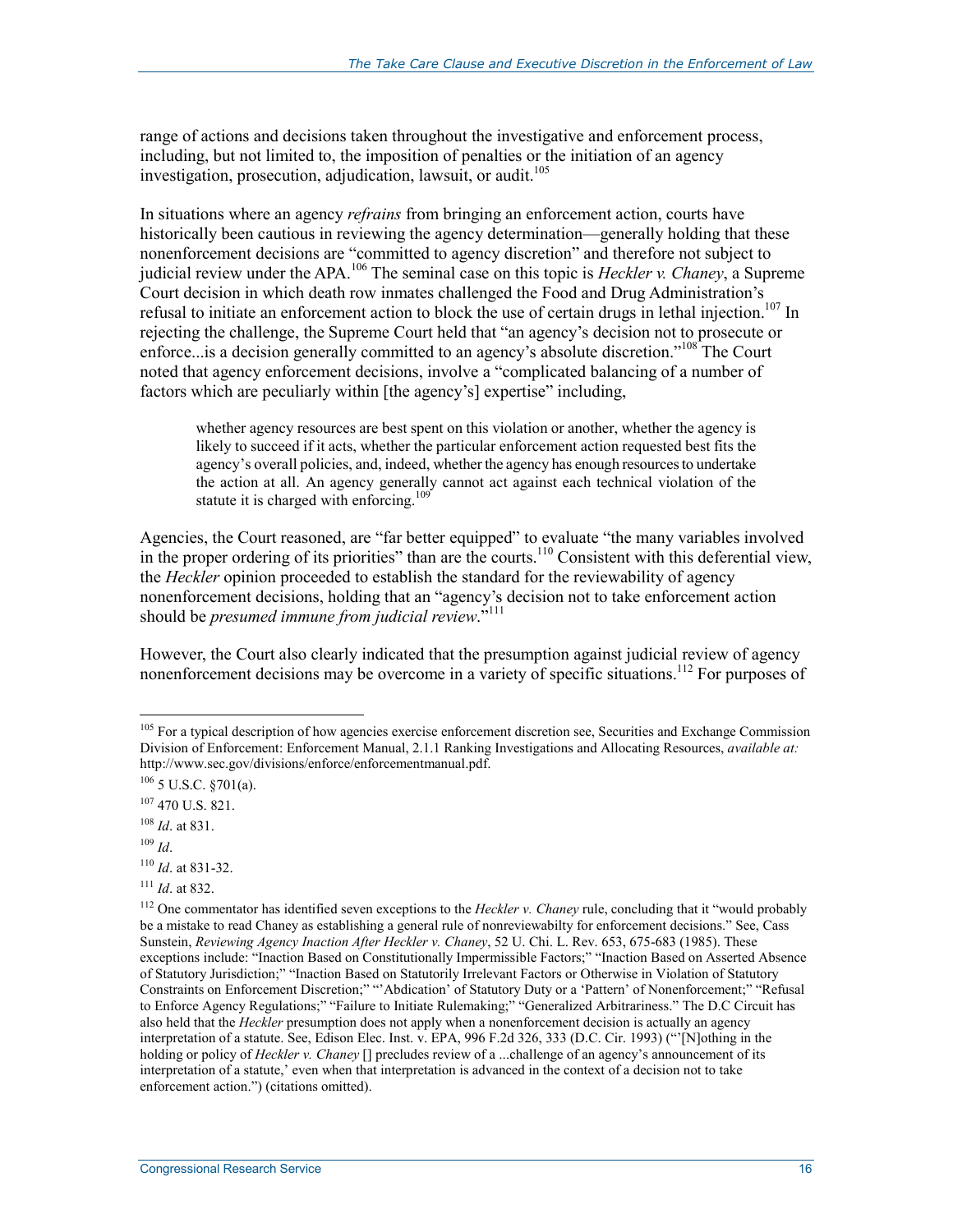this report, two identified exceptions necessitate significant discussion. First, a court may review an agency nonenforcement determination "where the substantive statute has provided guidelines for the agency to follow in exercising its enforcement powers."<sup>113</sup> In such a situation, Congress has supplied the court with "law to apply" in reviewing the agency decision. Second, the Court suggested that judicial review of nonenforcement may be appropriate when an agency has "'consciously and expressly adopted a general policy' that is so extreme as to amount to an abdication of its statutory responsibilities."<sup>114</sup> Due presumably to standing limitations, lower federal courts have only rarely had opportunity to clarify these exceptions to *Heckler's*  presumption of non-reviewability of nonenforcement decisions.<sup>115</sup>

#### **Statutory Guidelines**

The *Heckler* opinion specifically recognized Congress's authority to curtail an agency's ability to exercise enforcement discretion "either by setting substantive priorities, or by otherwise circumscribing an agency's power to discriminate among issues or cases it will pursue."116 Congress may, for instance, choose to remove an agency's discretion by indicating "an intent to circumscribe agency enforcement discretion" and "provid[ing] meaningful standards for defining the limits of that discretion."117 In this manner Congress overrides the inherent discretion possessed by the agencies in the enforcement of federal law and provides a reviewing court with a standard upon which to review the agency inaction. The Court succinctly articulated the principle in *Heckler*:

If [Congress] has indicated an intent to circumscribe agency enforcement discretion, and has provided meaningful standards for defining the limits of that discretion, there is "law to apply" under [the APA] and courts may require that the agency follow that law; if it has not, then an agency refusal to institute proceedings is a decision "committed to agency discretion by law" within the meaning of that section.<sup>1</sup>

1

<sup>118</sup> *Id*. at 834-35.

<sup>113</sup> *Heckler*, at 833.

<sup>114</sup> *Id*. at 833 n.4.

<sup>&</sup>lt;sup>115</sup> The dearth of case law relating to agency nonenforcement may be due to the difficulty of finding a plaintiff who has been sufficiently injured by the agency inaction, such that the individual can establish standing. *See e.g.,* CRS Legal Sidebar, *Obama Administration Delays Implementation of ACA's Employer Responsibility Requirements: A Brief Legal Overview*. The U.S. District Court for the Southern District of Florida recently dismissed a challenge to the administration's delayed enforcement of the employer mandate for lack of standing. Kawa Orthodontics, LLP v. Lew, Case No. 13-80990-CIV-DIMITROULEAS (D. Fl. Jan. 13, 2014). Justice Scalia articulated his views of how the standing doctrine generally should bar challenges to executive nonenforcement decisions in his dissent in FEC v. Atkins, 524 U.S. 11 (1998)(Scalia, J. dissenting) ("The provision of law at issue in this case is an extraordinary one, conferring upon a private person the ability to bring an Executive agency into court to compel its enforcement of the law against a third party. Despite its liberality, the [APA] does not allow such suits, since enforcement action is traditionally deemed 'committed to agency discretion by law.' If provisions such as the present one were commonplace, the role of the Executive Branch in our system of separated and equilibrated powers would be greatly reduced, and that of the Judiciary greatly expanded.")(citations omitted).

<sup>116</sup> *Heckler*, 470 U.S. at 833. *See also*, Souder v. Brennan, 367 F. Supp. 808, 811-12 (D.D.C. 1973) ("It is undisputed that the Department of Labor has a declared policy of nonenforcement of the minimum wage and overtime provisions with regard to patient-workers at non-Federal institutions for the mentally-ill. It is also clear to the Court that if the Fair Labor Standards Act does apply to such patient-workers then the policy of nonenforcement is a violation of the Secretary's duty to enforce the law.").

<sup>117</sup> *Id*. at 834.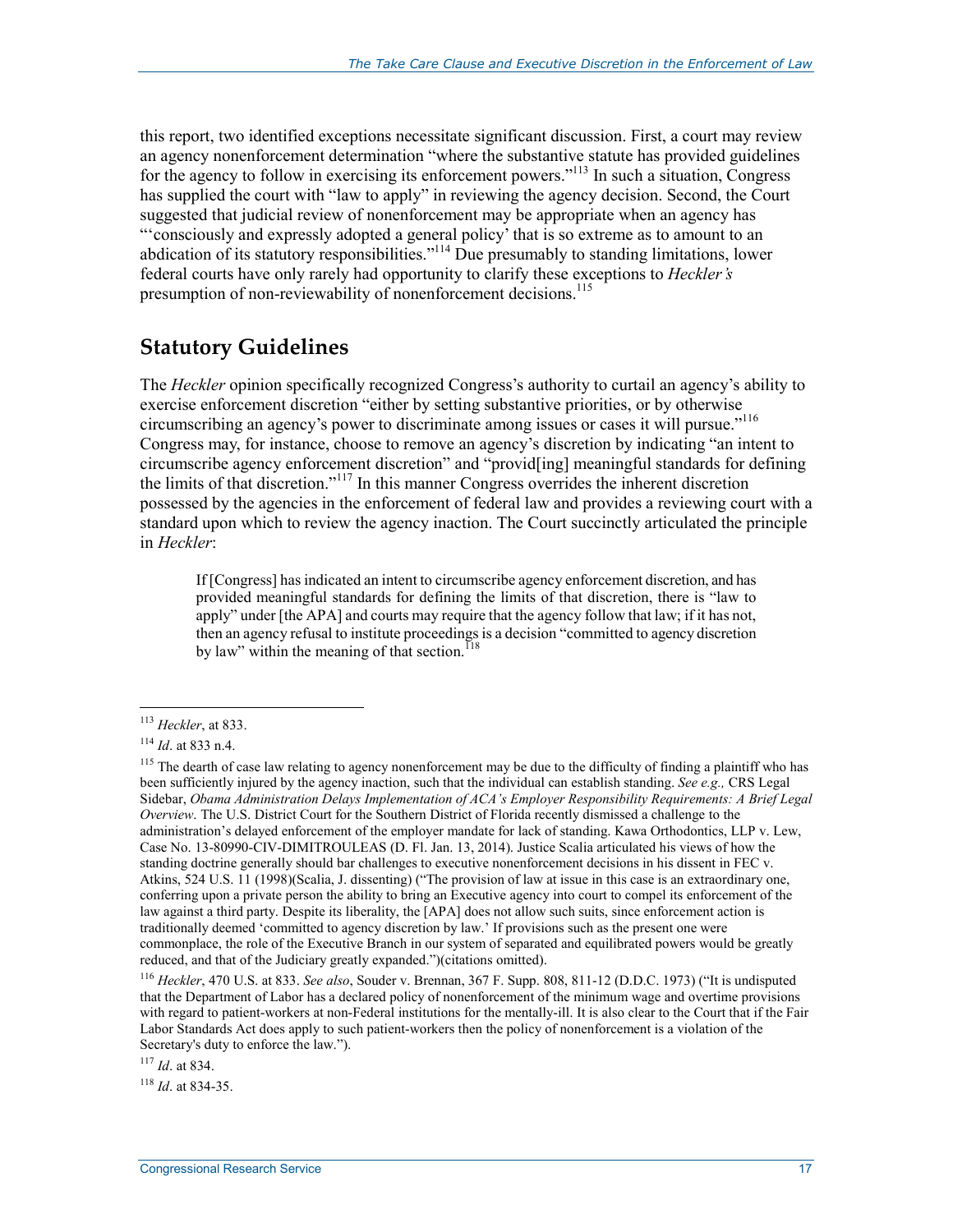Although the exercise of agency discretion may therefore be influenced by congressional controls, it would appear that Congress's intent to curtail the agency enforcement discretion must be made explicit, as courts are hesitant to imply such limitations.<sup>119</sup>

In applying this standard, the *Heckler* opinion held that the FFDCA had not curtailed the FDA's discretion in a manner sufficient to allow the court to review the agency's nonenforcement determination. The FFDCA provided only that the Secretary was "authorized to conduct examinations and investigations;" and not that he was required to do so.<sup>120</sup> Moreover, the Court determined that the FFDCA's requirement that any person who violates the Act "shall be imprisoned...or fined," could *not* be read to mandate that the FDA initiate an enforcement action in response to every violation.<sup>121</sup> The FFDCA's prohibition on certain conduct, although framed in mandatory terms, was insufficient to permit review of nonenforcement absent additional language delineating how and when the agency was to respond to violations. "The Act's enforcement provisions," held the Court "thus commit complete discretion to the Secretary to decide how and when they should be exercised."<sup>122</sup>

In his concurrence, Justice Brennan identified the potential consequences of the majority's position and attempted to narrow the scope of the opinion, writing that agencies should not feel "free to disregard legislative direction in the statutory scheme that the agency administers."<sup>123</sup> Brennan emphasized that the presumption against reviewability applied only to the "individual, isolated nonenforcement decisions" that "must be made by hundreds of agencies each day."<sup>124</sup> "Absent some indication of congressional intent to the contrary," Brennan found it reasonable to believe that Congress did not intend the courts to review "such mundane matters."<sup>125</sup>

Justice Brennan's more limited reasoning had carried the day in the pre-*Heckler* case of *Dunlop v.*  Bachowski.<sup>126</sup> In *Dunlop*, a union member challenged the Secretary of Labor's refusal to bring an enforcement action to set aside a union election. The Labor-Management Reporting and Disclosure Act (L-MRDA) provides that upon the filing of a complaint, "[t]he Secretary shall investigate such complaint and, if he finds probable cause to believe that a violation... has occurred...he shall...bring a civil action..."<sup>127</sup> Brennan's majority opinion rejected the agency's argument that the Secretary's determination of whether to bring a civil action was an unreviewable exercise of administrative discretion. In doing so, the Court did not itself address the enforcement discretion question, but rather stated its agreement with the appellate court's conclusion that "[a]lthough the Secretary's decision to bring suit bears some similarity to the decision to commence a criminal prosecution, the principle of absolute prosecutorial discretion is not applicable to the facts of this case." 128

 $119$  The D.C. Circuit has suggested that "guidelines" can take the form of "standards in the statute itself, in regulations promulgated by an administrative agency in carrying out its statutory mandate, or in other binding expressions of agency viewpoint." Crowley Caribbean Transp. v. Pena, 37 F.3d 671, 677 (D.C. Cir. 1994) (citations omitted).

<sup>120 21</sup> U.S.C. §372.

<sup>121</sup> *Heckler*, 470 U.S. at 835.

<sup>122</sup> *Id*.

<sup>123</sup> *Id*. at 839 (Brennan, J. concurring.)

<sup>124</sup> *Id*.

<sup>125</sup> *Id*.

<sup>126 421</sup> U.S. 560 (1975).

<sup>127 29</sup> U.S.C. §482.

<sup>&</sup>lt;sup>128</sup> Dunlop v. Bachowski, 421 U.S. 560, 567 n.7 (1975) ("We agree with the Court of Appeals, for the reasons stated in (continued...)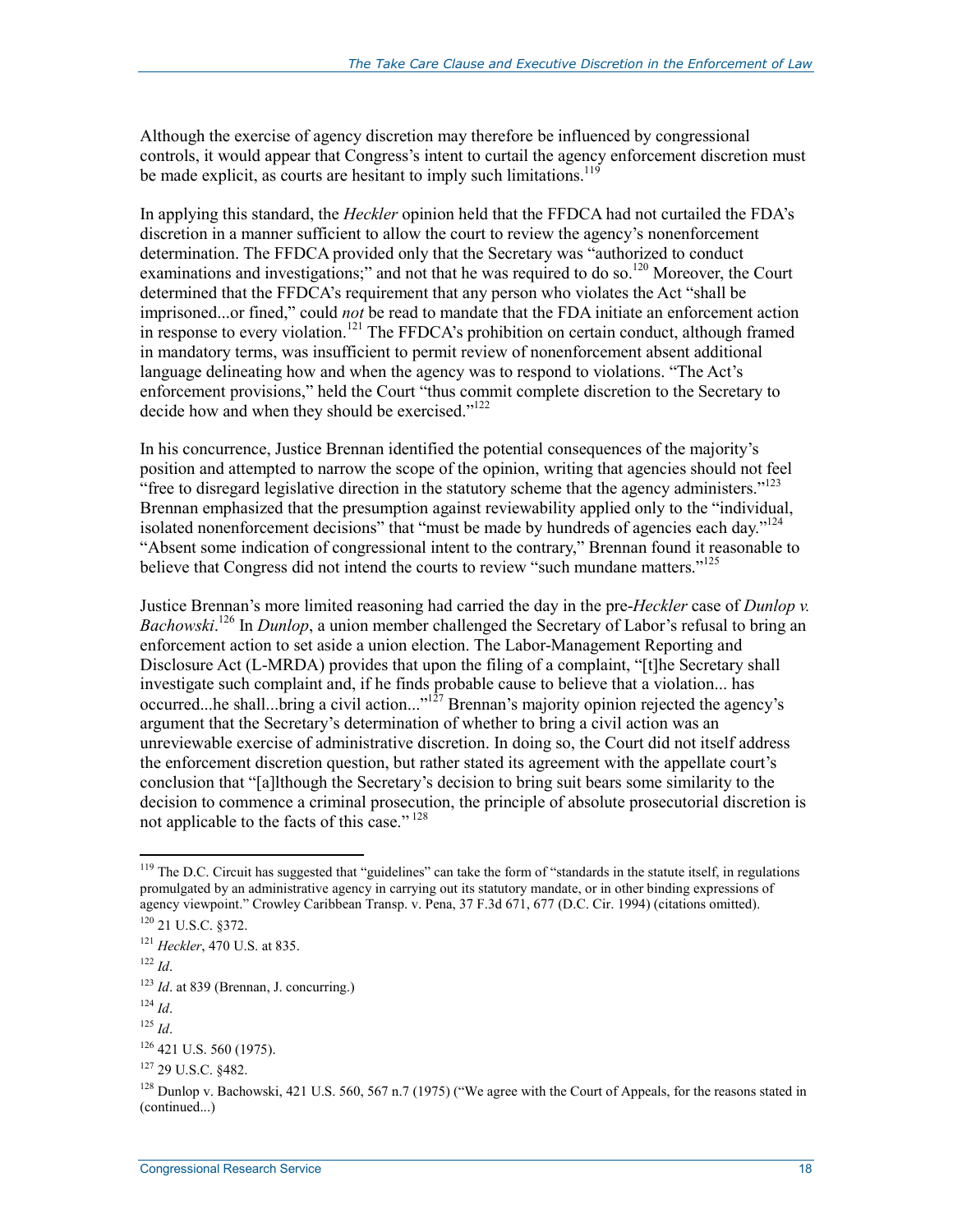The appellate court identified two reasons for this conclusion. First, the court found that enforcement discretion in the civil context should be limited to cases which, "like criminal prosecutions, involve the vindication of societal or governmental interests, rather than the protection of individual rights."<sup>129</sup> Second, the court found the "most convincing reasoning" for reviewability of the Secretary's decision was that in criminal cases, a prosecutor generally must balance "considerations that are 'beyond the judicial capacity to supervise."<sup>130</sup> To the contrary, the court found the "factors to be considered by the secretary" under the L-MRDA to be "more limited and clearly defined."131 The court determined that the statute:

provides that after investigating a complaint, he must determine whether there is probable cause to believe that violations of  $\S 481$  have occurred affecting the outcome of the election. Where a complaint is meritorious and no settlement has been reached which would remedy the violations found to exist, the language and purpose of  $\S$  402(b) indicate that Congress intended the Secretary to file suit. Thus, apart from the possibility of settlement, the Secretary's decision whether to bring suit depends on a rather straightforward factual determination, and we see nothing in the nature of that task that places the Secretary's decision 'beyond the judicial capacity to supervise.<sup>'132</sup>

The language held to override the presumption against review of agency nonenforcement in *Dunlop* contained an express trigger for an enforcement action. The Secretary, however, retained discretion in determining whether the precondition (whether there was probable cause to believe a violation had occurred) was met. $133$ 

The Supreme Court confirmed the continued validity of *Dunlop* in *Heckler*, but distinguished the two decisions, holding that unlike the FFDCA, the L-MRDA "quite clearly withdrew discretion from the agency and provided guidelines for exercise of its enforcement power."<sup>134</sup>

Federal statutes, unlike the L-MRDA, that do not contain language defining how and when the agency is to exercise its enforcement discretion, even when framed in mandatory terms, generally have not been held to override agency enforcement discretion. As previously discussed, a congressional command that an agency "shall enforce" a particular statute, without additional guidelines as to the circumstances under which enforcement is to occur, is generally insufficient to permit review of a nonenforcement decision. The *Heckler* court suggested as much, noting that it could not "attribute such a sweeping meaning" to the type of mandatory language that was commonly found in federal law.<sup>135</sup>

<sup>(...</sup>continued)

its opinion, 502 F. 2d 79, 86-88 (CA3 1974), that there is no merit in the Secretary's contention that his decision is an unreviewable exercise of prosecutorial discretion."); Bachowski v. Brennan, 502 F.2d 79, 87 ( $3<sup>rd</sup>$  Cir. 1974).

<sup>&</sup>lt;sup>129</sup> Bachowski v. Brennan, 502 F.2d 79, 87 ( $3<sup>rd</sup>$  Cir. 1974).

<sup>&</sup>lt;sup>130</sup> *Id.* at 88 (citing Davis, Administrative Law Treatise, §28.16 at 984 (1970 Supp.).

<sup>131</sup> *Id*.

<sup>132</sup> *Id*.

<sup>&</sup>lt;sup>133</sup> *Dunlop*, at 571. ("Since the statute relies upon the special knowledge and discretion of the Secretary for the determination of both the probable violation and the probable effect, clearly the reviewing court is not authorized to substitute its judgment for the decision of the Secretary not to bring suit.").

<sup>134</sup> *Heckler*, 470 U.S. at 834.

<sup>135</sup> *Id.*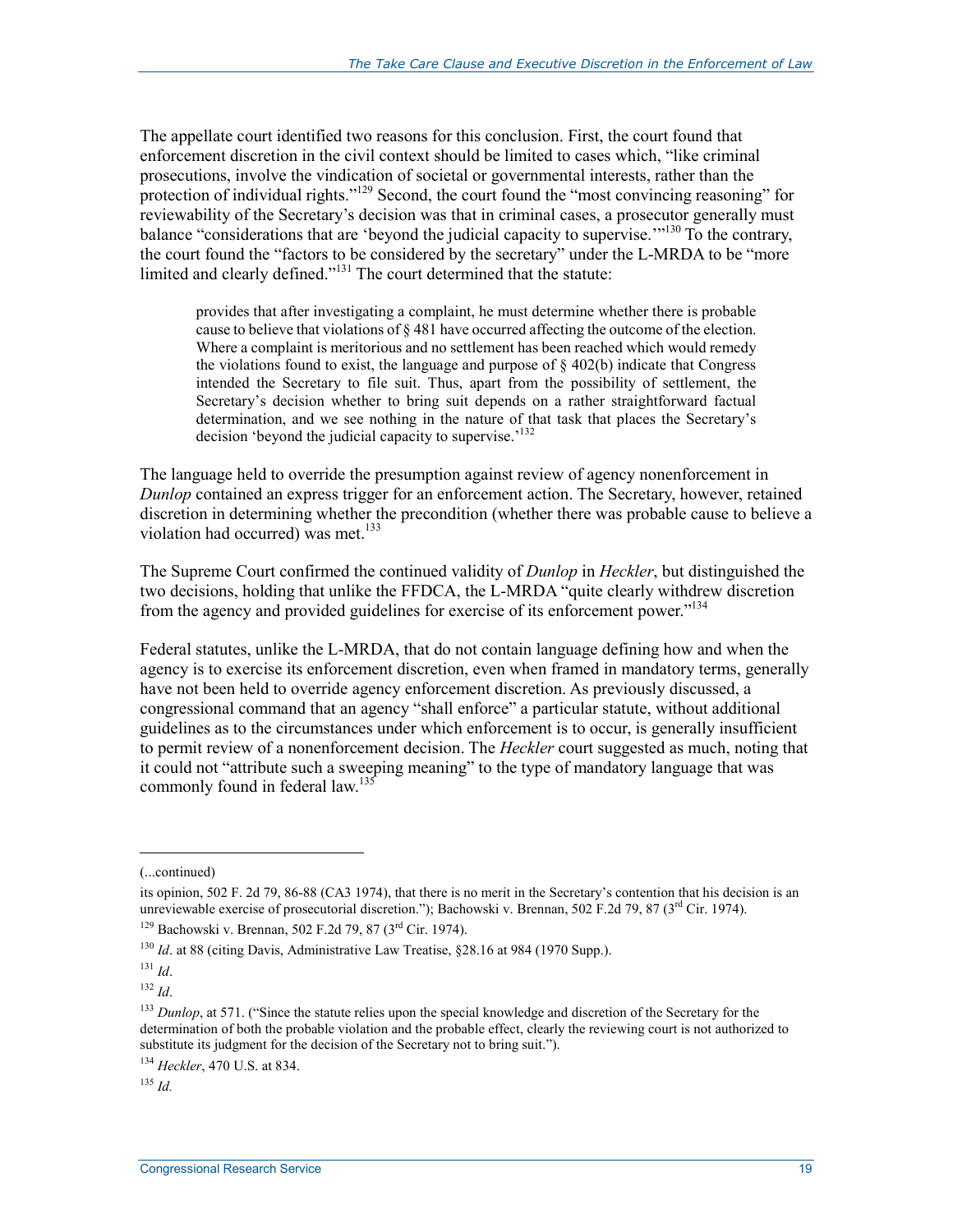A Florida district court applied this reasoning in its review of a statute commanding that "the provisions of [the Endangered Species Act (ESA)] and any regulations or permits issued pursuant thereto *shall* be enforced by the Secretary."136 Citing to *Heckler*, the court held that the provision "plainly does not mandate an impossibility—i.e., the Service to pursue to the fullest each and every possible violation of the ESA or permits thereunder."<sup>137</sup> Moreover, the ESA did not "provide criteria or guidelines charting a process the Service shall use to investigate possible noncompliance."<sup>138</sup>

The U.S. District Court for the Northern District of Texas applied *Heckler* and *Dunlop* in a recent challenge to the Secretary of Homeland Security's exercise of administrative enforcement discretion in the granting of "deferred action"— the name given to one type of relief from removal whereby immigration officials agree to forego taking action against an individual for a specified time frame—under the DACA memorandum.139 In *Crane v. Napolitano*, Immigration and Customs Enforcement (ICE) agents asserted that the Secretary's directive was in violation of the Immigration and Nationality Act (INA), which, the plaintiffs argued, "requires" ICE officers to initiate a removal proceeding if they encounter an unlawfully present alien who is not "clearly and beyond a doubt entitled to be admitted."<sup>140</sup>

Section  $1225(b)(2)(A)$  of the INA provides that if an "examining immigration officer determines" that an alien seeking admission is not clearly and beyond a doubt entitled to be admitted, the alien shall be detained for a [removal] proceeding...<sup>"141</sup> In response to a motion for a preliminary injunction, the district court determined that the INA established an obligation for officers to initiate a removal proceeding against any alien whom the officer determines is not "clearly and beyond a doubt entitled to be admitted."<sup>142</sup> The court held that judicial review of the agency nonenforcement policy was appropriate because the INA "provides clearly defined factors for when inspecting immigration officers are required to initiate removal proceedings against an arriving alien, just as the statute at issue in *Dunlop* provided certain clearly defined factors for when the Secretary of Labor was required to file a civil action."<sup>143</sup> The district court ultimately

1

141 8 U.S.C. §1225.

<sup>143</sup> *Id*. at 59.

<sup>&</sup>lt;sup>136</sup> Atlantic Green Sea Turtle v. County Council of Volusia County, 2005 U.S. Dist. LEXIS 38841 (May 3, 2005). <sup>137</sup> *Id*. at 49.

<sup>138</sup> *Id*. Similarly, in *Tucci v. District of Columbia*, a Washington D.C. court considered whether a D.C. law providing that "the Mayor of the District of Columbia...shall enforce the District of Columbia Solid Waste Management and Multi-Material Recycling Act of 1988," removed the Mayor's enforcement discretion. The court analogized the provision to the common use of the phrase "shall be prosecuted," holding that:

No one would seriously argue that the use of the term "shall be prosecuted" in these statutes requires the...United States Attorney to prosecute each and every violation of these statutes brought to his or her attention. Similarly here, the words "the Mayor ... shall enforce" allocate responsibility — they do not strip the Mayor of discretion in undertaking enforcement action.

<sup>956</sup> A. 2d 684 (2008).

<sup>&</sup>lt;sup>139</sup> Crane v. Napolitano, 2013 U.S. Dist. LEXIS 57788 (N.D. TX, April 23, 2013); Janet Napolitano, Secretary of Homeland Security, Exercising Prosecutorial Discretion with Respect to Individuals Who Came to the United States as Children, June 15, 2012, at 1.

<sup>140</sup> *Crane*, at 7-13.

<sup>&</sup>lt;sup>142</sup> *Crane*, at 39 ("Given the use of the mandatory term "shall," the structure of Section 1225(b) as a whole, and the defined exceptions to the initiation of removal proceedings located in Sections 1225(b)(2)(B) and (C), the Court finds that Section 1225(b)(2)(A) imposes a mandatory duty on immigration officers to initiate removal proceedings whenever they encounter an "applicant for admission" who "is not clearly and beyond a doubt entitled to be admitted.").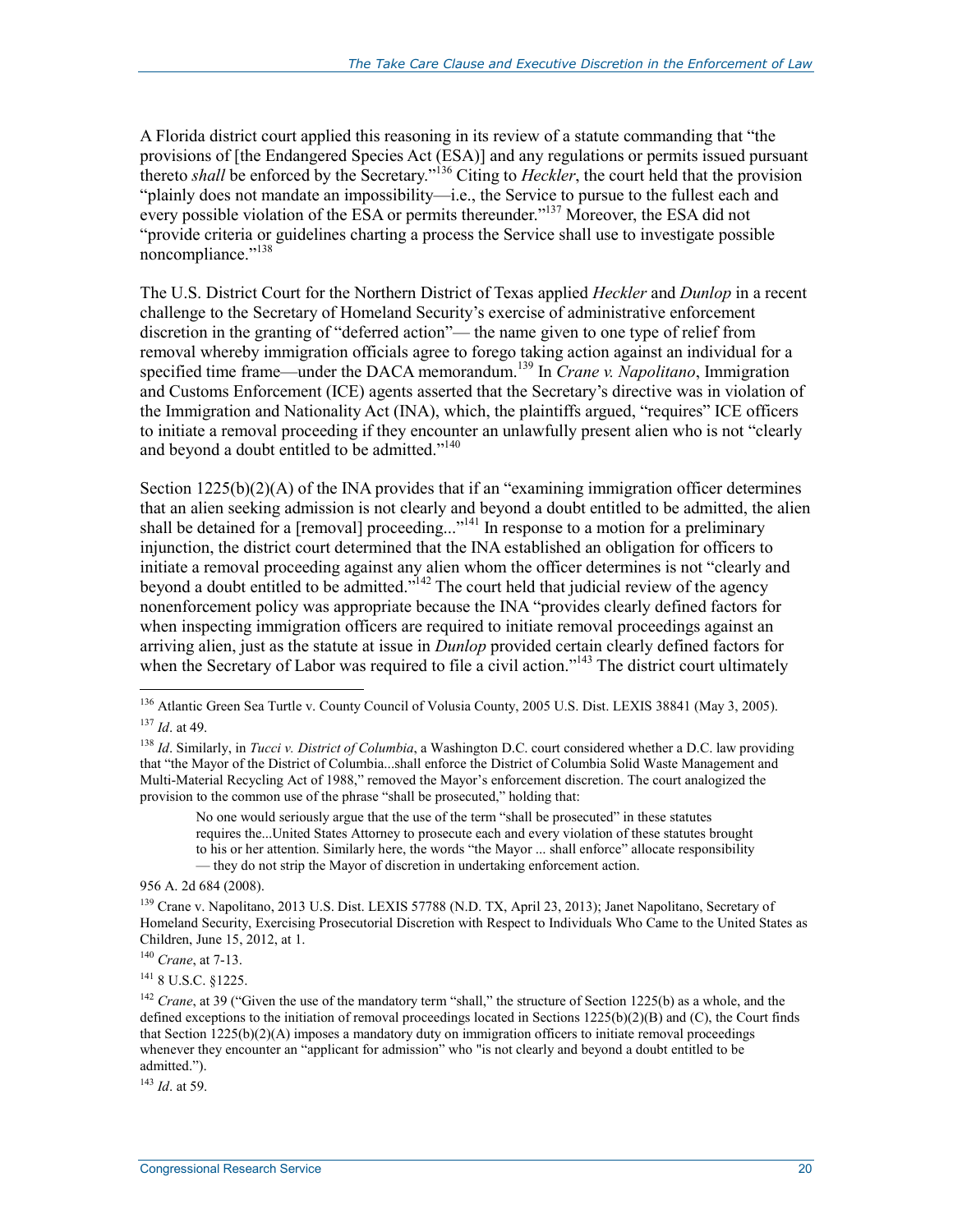dismissed the case, however, holding that the employment related claims asserted by the ICE agents were within the exclusive jurisdiction of the Merit Systems Protection Board and, therefore, not properly before the court.  $^{144}$ 

The above cases would appear to establish the proposition that agency nonenforcement decisions are presumptively unreviewable exercises of administrative discretion. However, when Congress removes or restricts that discretion, by expressly providing "guidelines" or "meaningful standards" for the manner in which the agency may exercise its enforcement powers, the presumption of nonreviewability may be overcome. Whether Congress has provided sufficient guidelines is difficult to determine. For example, establishing that certain conduct constitutes a violation of law and then authorizing an agency to enforce that law, or even establishing that the agency "shall" enforce the law or is "required" to enforce the law, would appear to be insufficient to overcome the *Heckler* presumption. However, where Congress clearly imposes criteria, considerations, standards, or guidelines on the agency's exercise of its enforcement discretion (i.e., when, or how the agency is to take enforcement actions) or establishes clear conditions to trigger enforcement actions, it would appear that courts may review whether a nonenforcement decision contravenes the statutory framework.

If a court finds that a statute permits review of an agency nonenforcement decision, it would appear that that decision will be evaluated for compliance with statutory requirements under the "arbitrary and capricious" test established in §706 of the APA.<sup>145</sup> In *Dunlop*, the Court was careful to make clear that in such a situation, the reviewing court may not "substitute its judgment for the decision of the [agency] not to bring suit."146 The court's role is limited to determining "whether or not the discretion, which still remains in the [agency], has been exercised in a manner that is neither arbitrary nor capricious."<sup>147</sup> In order to conduct this review, a court may require that the agency provide a statement of reasons as to why the nonenforcement decision was made that addressed "both the grounds of decision and the essential facts upon which the [agency's] inferences are based."148 The court can then evaluate whether the agency's decision was "reached for an impermissible reason or for no reason at all."<sup>149</sup> To the contrary, "if the court concludes there is a rational and defensible basis [for the agency's] determination, then that should be an end of [the] matter, for it is not the function of the Court to determine whether or not the case should be brought or what its outcome would be."<sup>150</sup>

#### **Abdication of Statutory Responsibilities**

In *Heckler*, the Supreme Court also suggested that the presumption against the review of nonenforcement decisions may be overcome if the agency has "'consciously and expressly adopted a general policy' that is so extreme as to amount to an abdication of its statutory

<sup>144</sup> Crane v. Napolitano, 2013 U.S. Dist. LEXIS 187005 (N.D. TX, July 31, 2013).

<sup>145 5</sup> U.S.C. §706(2)(A)("The reviewing court shall...hold unlawful and set aside agency action, findings, and conclusions found to be—arbitrary and capricious, an abuse of discretion, or otherwise not in accordance with law..."). 146 421 U.S. 560, 571 (1975).

<sup>147</sup> *Id*. (citing DeVito v. Shultz*,* 300 F. Supp. 381, 383 (D.D.C. 1969)).

<sup>148</sup> *Id*. at 574.

<sup>149</sup> *Id*. at 573.

<sup>150</sup> *Id*. (citing DeVito v. Shultz, 72 L. R. R. M. 2682, 2683 (DC 1969)).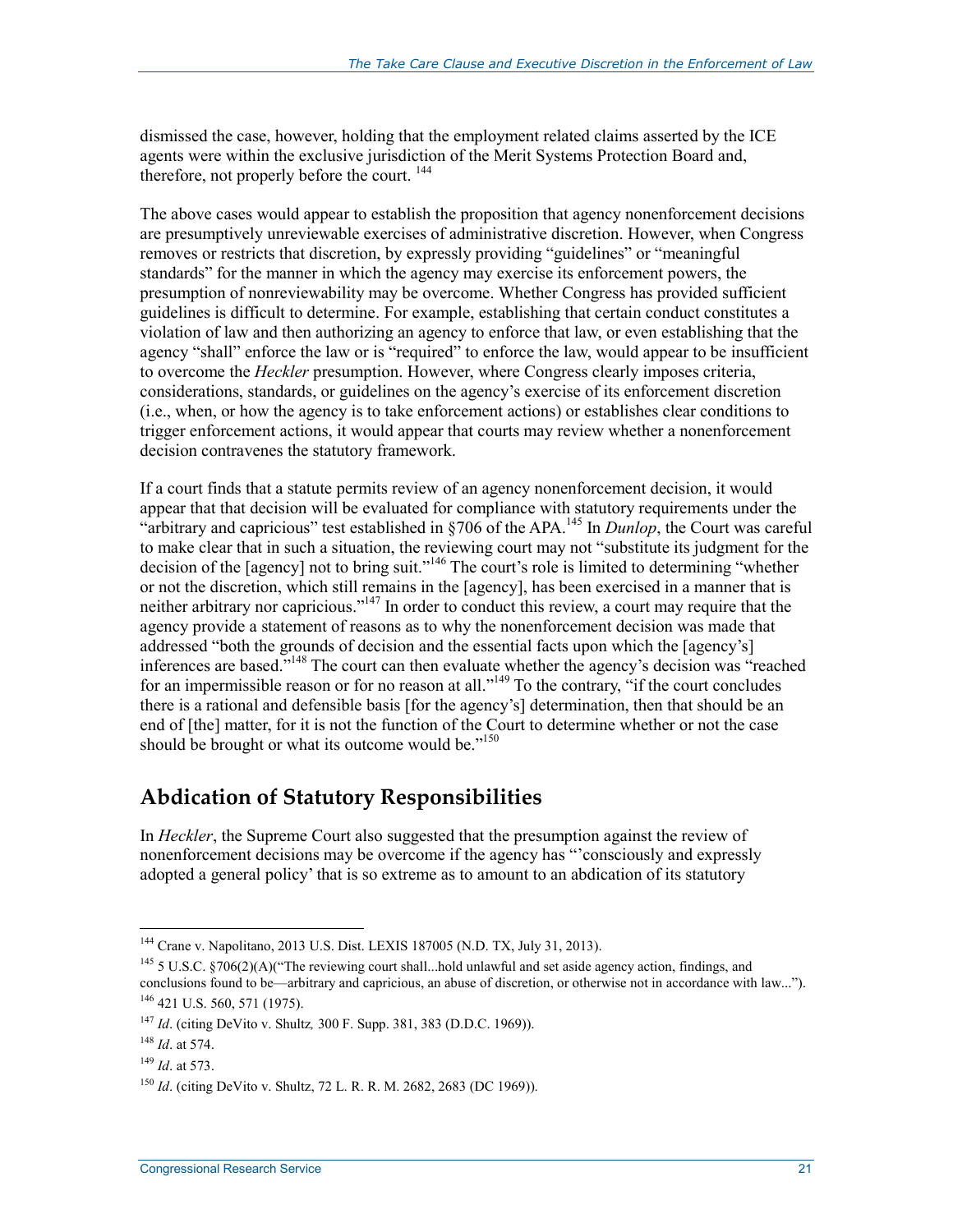responsibilities."<sup>151</sup> The Court, however, was unclear as to whether such an agency policy would in fact be reviewable, stating only that "[a]lthough we express no opinion on whether such decisions would be unreviewable under [the APA], we note that in those situations the statute conferring authority on the agency might indicate that such decisions were not "committed to agency discretion."<sup>152</sup>

In raising the "statutory abdication" argument, the Court cited to *Adams v. Richardson*, a decision from the D.C. Circuit.<sup>153</sup> *Adams* involved a challenge to the Secretary of Health, Education, and Welfare's (HEW) failure to enforce Title VI of the Civil rights Act of 1964.<sup>154</sup> The Act "authorizes" and directs" federal agencies to ensure that federal financial assistance is not provided to segregated educational institutions.<sup>155</sup> The district court had rejected the Secretary's assertion that the law provided federal agencies with "absolute discretion" with respect to whether to take action to terminate funding, holding that the agency has "the duty of accomplishing the purposes of the statute through administrative enforcement proceedings or by other legal means.<sup>7156</sup> The district court ordered the agency to commence enforcement proceedings against certain school districts within a specified time period.<sup>157</sup>

The D.C. Circuit affirmed the district court decision in language characteristic of the "statutory guidelines" exception, holding that "Title VI not only requires the agency to enforce the Act, but also sets forth specific enforcement procedures."158 The court distinguished the *Adams* nonenforcement scenario from traditional exercises of enforcement discretion, noting that in past cases, Congress had not enacted "specific legislation requiring particular action."159 The court appeared to then give great weight to the breadth of the Secretary's nonenforcement, noting:

More significantly, this suit is not brought to challenge HEW's decisions with regard to a few school districts in the course of a generally effective enforcement program. To the

The Act sets forth two alternative courses of action by which enforcement may be effected. In order to avoid unnecessary invocation of formal enforcement procedures, it includes the proviso that the institution must first be notified and given a chance to comply voluntarily. Although the Act does not provide a specific limit to the time period within which voluntary compliance may be sought, it is clear that a request for voluntary compliance, if not followed by responsive action on the part of the institution within a reasonable time, does not relieve the agency of the responsibility to enforce Title VI by one of the two alternative means contemplated by the statute. A consistent failure to do so is a dereliction of duty reviewable in the courts.

<sup>159</sup> *Id*.

<sup>&</sup>lt;u>.</u> <sup>151</sup> *Heckler*, 470 U.S. at 833 n.4 (citing Adams v. Richardson, 480 F.2d 1159 (D.C. Cir. 1973)).

<sup>152</sup> *Id*.

<sup>153 480</sup> F.2d 1159 (1973).

<sup>&</sup>lt;sup>154</sup> Rather than invoking formal enforcement procedures, the agency had been pursuing voluntary compliance. The court held that the agency's reliance on voluntary compliance was inadequate:

*Id*. at 1163.

<sup>155 42</sup> U.S.C. §2000d-1.

<sup>156</sup> Adams v. Richardson, 351 F. Supp. 636, 641 (D.D.C. 1972).

<sup>&</sup>lt;sup>157</sup> *Id.* at n.2 ("In the present case, the Court feels that ordering the Secretary of HEW to commence enforcement proceedings is not only appropriate but, indeed, required by the statute.").

<sup>158</sup> Adams v. Richardson, 480 F.2d 1159, 1162 (1973). Although affirming most of the lower court opinion, the appellate court modified the district court's order as applied to higher education facilities.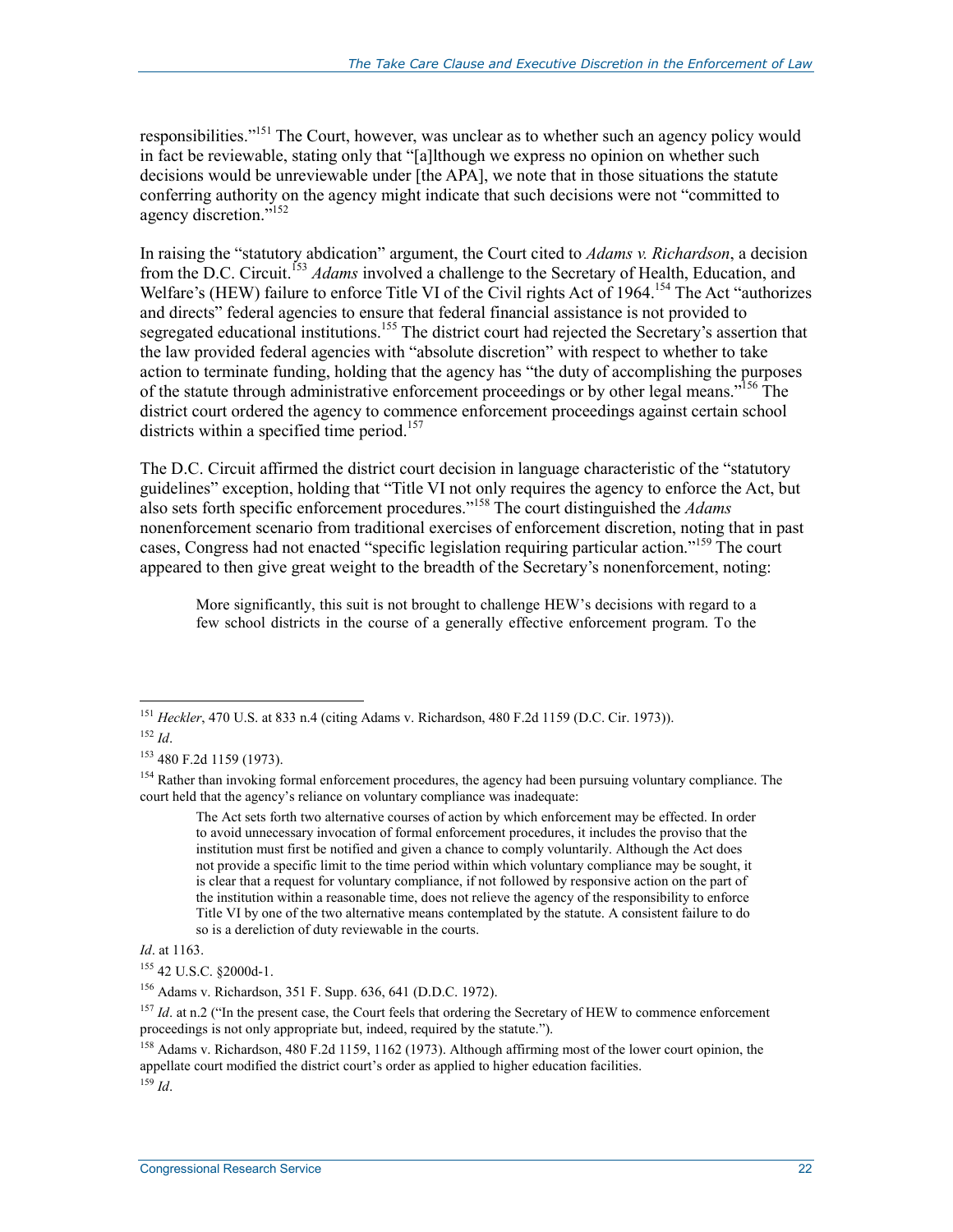contrary, appellants allege that HEW has consciously and expressly adopted a general policy which is in effect an abdication of its statutory duty.<sup>160</sup>

The court determined that HEW had consistently and unsuccessfully relied on voluntary compliance as a means of enforcing Title VI without resorting to the more formal and effective enforcement procedures available to the agency. This "consistent failure" was a "dereliction of duty reviewable in the courts."<sup>161</sup>

Although arguably applicable to any "general policy" of nonenforcement, the *Adams* opinion may be limited to certain types of enforcement. In reaching its conclusion the court stressed the "nature of the relationship between the agency and the institutions in question."<sup>162</sup> The court noted that:

HEW is actively supplying segregated institutions with federal funds, contrary to the expressed purposes of Congress. It is one thing to say the Justice Department lacks the resources necessary to locate and prosecute every civil rights violator; it is quite another to say HEW may affirmatively continue to channel federal funds to defaulting schools. The anomaly of this latter assertion fully supports the conclusion that Congress's clear statement of an affirmative enforcement duty should not be discounted.<sup>163</sup>

As such, it is not clear that the *Adams* exception would apply with equal force to more traditional enforcement actions—such as those that require the expenditure of significant agency resources in investigating and penalizing members of the public for violations of law.

Given the sparse case law associated with this exception, it is difficult to assess what level of nonenforcement constitutes an "abdication of statutory responsibilities." Presumably, if an agency announced that it would no longer enforce a provision of law against any individual at any time, regardless of the nature of the violation, a court would likely be willing to review the policy.<sup>164</sup> The Fifth Circuit, however, has stated that merely "inadequate" enforcement is insufficient to overcome the *Heckler* presumption of nonreviewability.165 In *Texas v. United States*, the state of Texas sued the United States arguing that the Attorney General had failed to control immigration

<sup>1</sup> <sup>160</sup> *Id*. The court also noted that HEW was playing an affirmative role in the violation of federal law by "actively supplying segregated institutions with federal funds." *Id*.

<sup>161</sup> *Id*. at 1163.

<sup>162</sup> *Id*. at 1162.

<sup>163</sup> *Id*.

<sup>&</sup>lt;sup>164</sup> See, e.g., *Dunlop*, 421 U.S. at 574 (1975) ("The Secretary himself suggests that the rare case that might justify review beyond the confines of the reasons statement might arise, for example, 'if the Secretary were to declare that he no longer would enforce Title IV, or otherwise completely abrogate his enforcement responsibilities. . . [or] if the Secretary prosecuted complaints in a constitutionally discriminatory manner . . . .' Other cases might be imagined where the Secretary's decision would be 'plainly beyond the bounds of the Act [or] clearly defiant of the Act.' Since it inevitably would be a matter of grave public concern were a case to arise where the complaining member's proofs sufficed to require judicial inquiry into allegations of that kind, we may hope that such cases would be rare indeed.")(citations omitted); Northern Indiana Public Service Co. v. Federal Energy Regulatory Com., 782 F.2d 730, 745, 1986 (7th Cir. 1986) ("We do not think that the Commission can essentially abandon its regulatory function of ensuring just, reasonable, and preferential rates to Natural under the guise of unreviewable agency inaction.").

<sup>&</sup>lt;sup>165</sup> In considering whether the abdication standard has been met, one legal commentator has suggested that a focus on the "sheer magnitude" of the agencies nonenforcement would be misplaced, noting that "to conclude that abdication has occurred, it may  $\lceil \cdot \rceil$  be necessary to find that the refusal to act applies in a large number of cases weighed against the total jurisdiction of the agency under the relevant statute." Cass Sunstein, *Reviewing Agency Inaction After Heckler v. Chaney*, 52 U. Chi. L. Rev. 653, 679 (1985).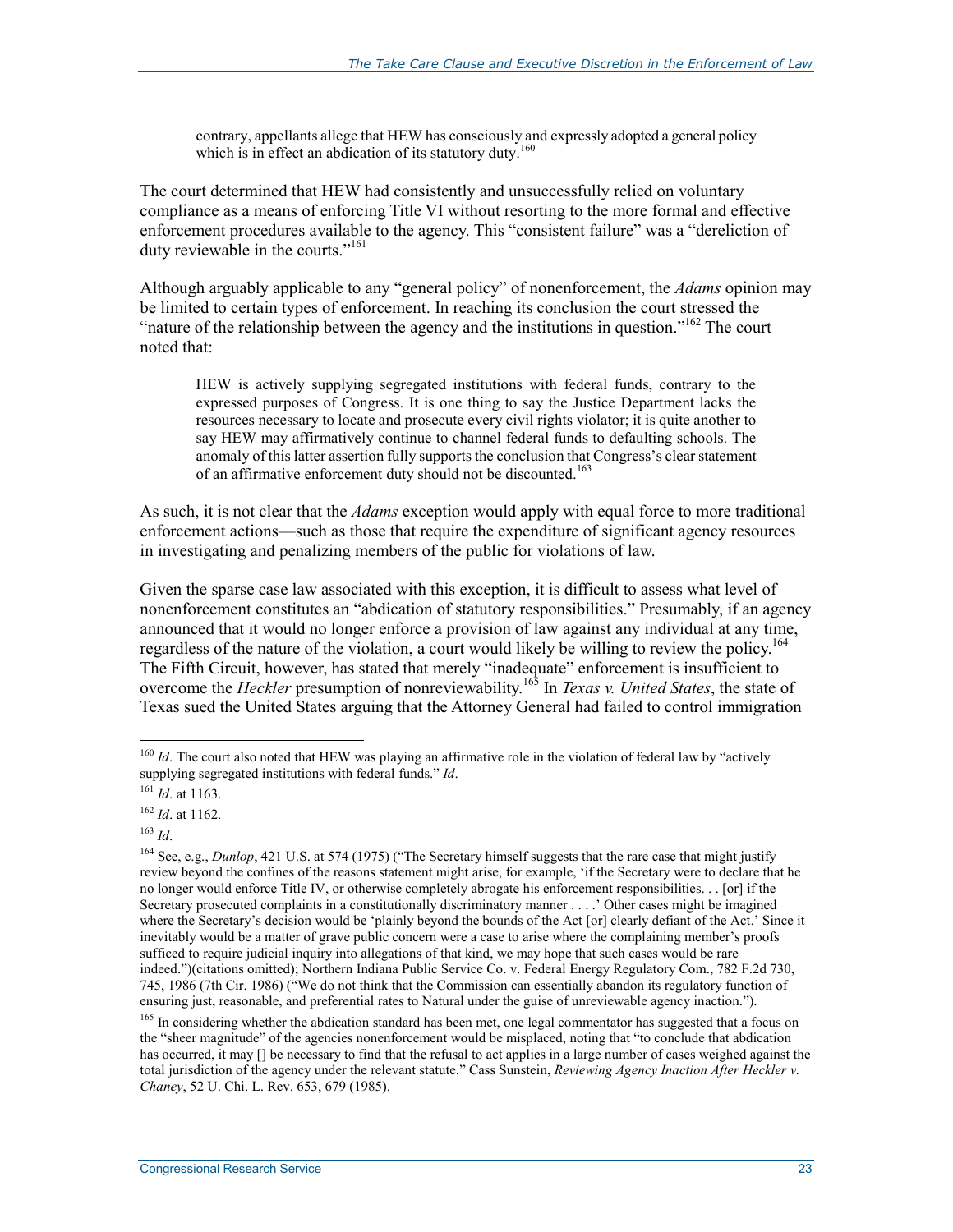as dictated by the INA, and that the failure to enforce the immigration laws had resulted in substantial costs to the state.<sup>166</sup> With respect to the enforcement claim, the court rejected "out-ofhand the State's contention that the federal defendants' alleged systemic failure to control immigration is so extreme as to constitute a reviewable abdication of duty."<sup>167</sup> In holding that nonenforcement decisions are not subject to judicial review, the court concluded:

The State does not contend that federal defendants are doing nothing to enforce the immigration laws or that they have consciously decided to abdicate their enforcement responsibilities. Real or perceived *inadequate* enforcement of immigration laws does not constitute a reviewable abdication of duty.<sup>168</sup>

Whether limited nonenforcement policies— for instance if an agency announced that it will *delay* enforcement of a particular provision for a specified period of time—could also be subject to review would appear to be less clear. For example, in *Schering Corp. v. Heckler*, the D.C. Circuit held that the FDA decision not to pursue an enforcement action against a drug manufacturer for a specific period of time fell "squarely within the confines of *Chaney*" and was therefore not reviewable.<sup>169</sup> In that case, the FDA had reached a settlement with an animal drug manufacturer in which the agency had agreed not to "initiate any enforcement action...for a period of 18 months."<sup>170</sup> A rival drug manufacturer brought a claim seeking a declaration that the settlement was invalid. The court dismissed the claim, holding that there was no "policy or pattern of nonenforcment that amounts to 'an abdication of its statutory responsibilities,'" and that the agency decision to hold enforcement in "abeyance" while it considered its position was a "paradigm case of enforcement discretion."<sup>171</sup> It should be noted that as a general matter, agency delays are notoriously difficult to enforce, even in situations where Congress has established a clear statutory deadline for mandatory action.<sup>172</sup>

# **Distinguishing Individual Nonenforcement Decisions From Nonenforcement Policies**

In light of the standards established in *Heckler* and other cases, it would appear that, absent explicit statutory language, challenges to particular prosecutorial or agency nonenforcement decisions are unlikely to meet with much success. Courts have made clear that these decisions are generally committed to the agency's or the prosecutor's discretion and are not subject to judicial

<u>.</u>

 $166$  106 F.3d 661 (5<sup>th</sup> Cir. 1997).

<sup>167</sup> *Id*. at 667.

<sup>168</sup> *Id*. See also, Myers v. U.S., 272 U.S. 52, 292 (1926)(Brandeis, J. dissenting) ("The President performs his full constitutional duty, if, with the means and instruments provided by Congress and within the limitations prescribed by it, he uses his best endeavors to secure the faithful execution of the laws enacted.").

<sup>169 779</sup> F.2d 683, 685 (D.C. Cir. 1985).

<sup>170</sup> *Id*. at 685.

<sup>&</sup>lt;sup>171</sup> *Id.* at 686-87 ("The FDA's action here was simply an exercise of its 'complete discretion . . . to decide how and when to enforce the Act.'").

<sup>172</sup> See, CRS Report R43013, *Administrative Agencies and Claims of Unreasonable Delay: Analysis of Court Treatment*, by Daniel T. Shedd.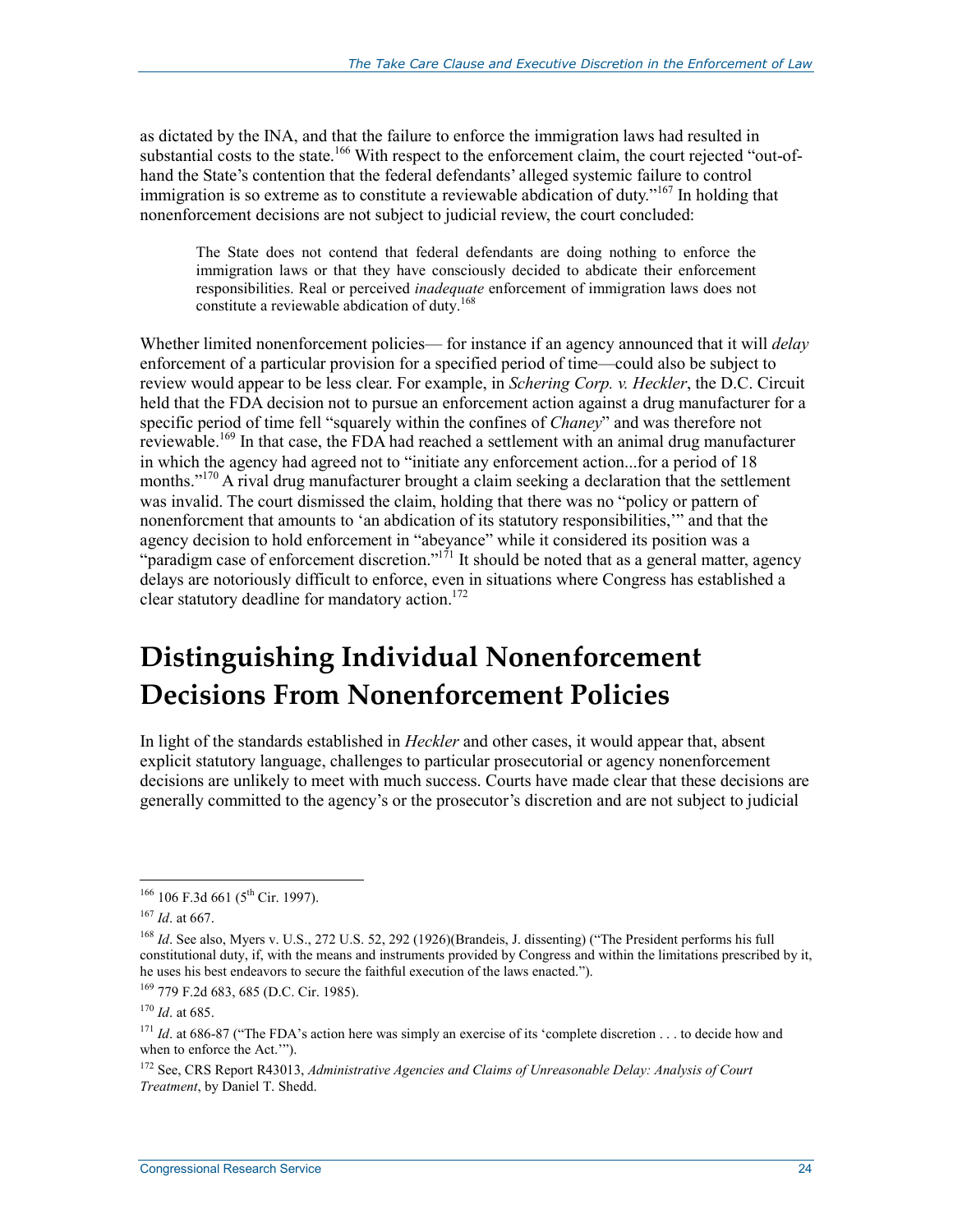review. However, the mere invocation of prosecutorial or enforcement discretion is not "to be treated as a magical incantation which automatically provides a shield for arbitrariness."<sup>173</sup>

It would appear that courts may be more willing to grant review of established agency policies of nonenforcement than more traditional, case-by-case, individual enforcement decisions. Justice Brennan emphasized this point in his *Heckler* concurrence, noting that that the presumption against reviewability applied only to "individual, isolated nonenforcement decisions."<sup>174</sup> Similarly, in *Crowley Caribbean Transportation v. Pena*, the D.C. Circuit made a clear distinction between "single-shot nonenforcement decisions" on one hand, and "an agency's statement of a general enforcement policy" on the other.<sup>175</sup> The court determined that review of an agency's "general enforcement policy" was reviewable where the agency had 1) "expressed the policy as a formal regulation," 2) "articulated [the policy] in some form of universal policy statement," or 3) otherwise "[laid] out a general policy delineating the boundary between enforcement and nonenforcement" that "purport[s] to speak to a broad class of parties."<sup>176</sup> The court articulated its reasons for finding review of general enforcement, or nonenforcement policies to be appropriate as follows:

By definition, expressions of broad enforcement policies are abstracted from the particular combinations of facts the agency would encounter in individual enforcement proceedings. As general statements, they are more likely to be direct interpretations of the commands of the substantive statute rather than the sort of mingled assessments of fact, policy, and law that drive an individual enforcement decision and that are, as *Chaney* recognizes, peculiarly within the agency's expertise and discretion. Second, an agency's pronouncement of a broad policy against enforcement poses special risks that it 'has consciously and expressly adopted a general policy that is so extreme as to amount to an abdication of its statutory responsibilities,' a situation in which the normal presumption of nonreviewability may be inappropriate. Finally, an agency will generally present a clearer (and more easily reviewable) statement of its reasons for acting when formally articulating a broadly applicable enforcement policy, whereas such statements in the context of individual decisions to forego enforcement tend to be cursory, ad hoc, or post hoc.<sup>177</sup>

Other cases similarly support the notion that courts are more willing to review nonenforcement policies than individual enforcement-based decisions in both the criminal and administrative contexts. In *Nader v. Saxbe*, the D.C. Circuit drew a clear distinction between judicial review of discretionary enforcement decisions, and judicial review of compliance with "statutory and constitutional limits to" those decisions.178 *Nader* was a suit in which a nonprofit corporation asked the court to compel the Attorney General to initiate criminal prosecutions under the Federal Corrupt Practices Act, a law that required presidential candidates and committees supporting presidential candidates to file reports on campaign contributions and expenditures. The plaintiffs argued that despite numerous allegations of violations of the law, DOJ had adopted a policy, based on prosecutorial discretion, to only respond to violations referred by the Clerk of the House

<sup>173</sup> Med. Comm. for Human Rights v. SEC, 432 F.2d 659, 673 (D.C. Cir. 1970).

<sup>174</sup> *Heckler*, 470 U.S. at 839 (Brennan, J., concurring).

<sup>175 37</sup> F.3d 671, 676 (D.C. Cir. 1994).

<sup>176</sup> *Id*. at 676-77.

<sup>&</sup>lt;sup>177</sup> *Id.* at 677 (citations omitted).

<sup>&</sup>lt;sup>178</sup> 497 F.2d 676, 679 n.19 (D.C. Cir. 1974) ("It would seem to follow that the exercise of prosecutorial discretion, like the exercise of Executive discretion generally, is subject to statutory and constitutional limits enforceable through judicial review.").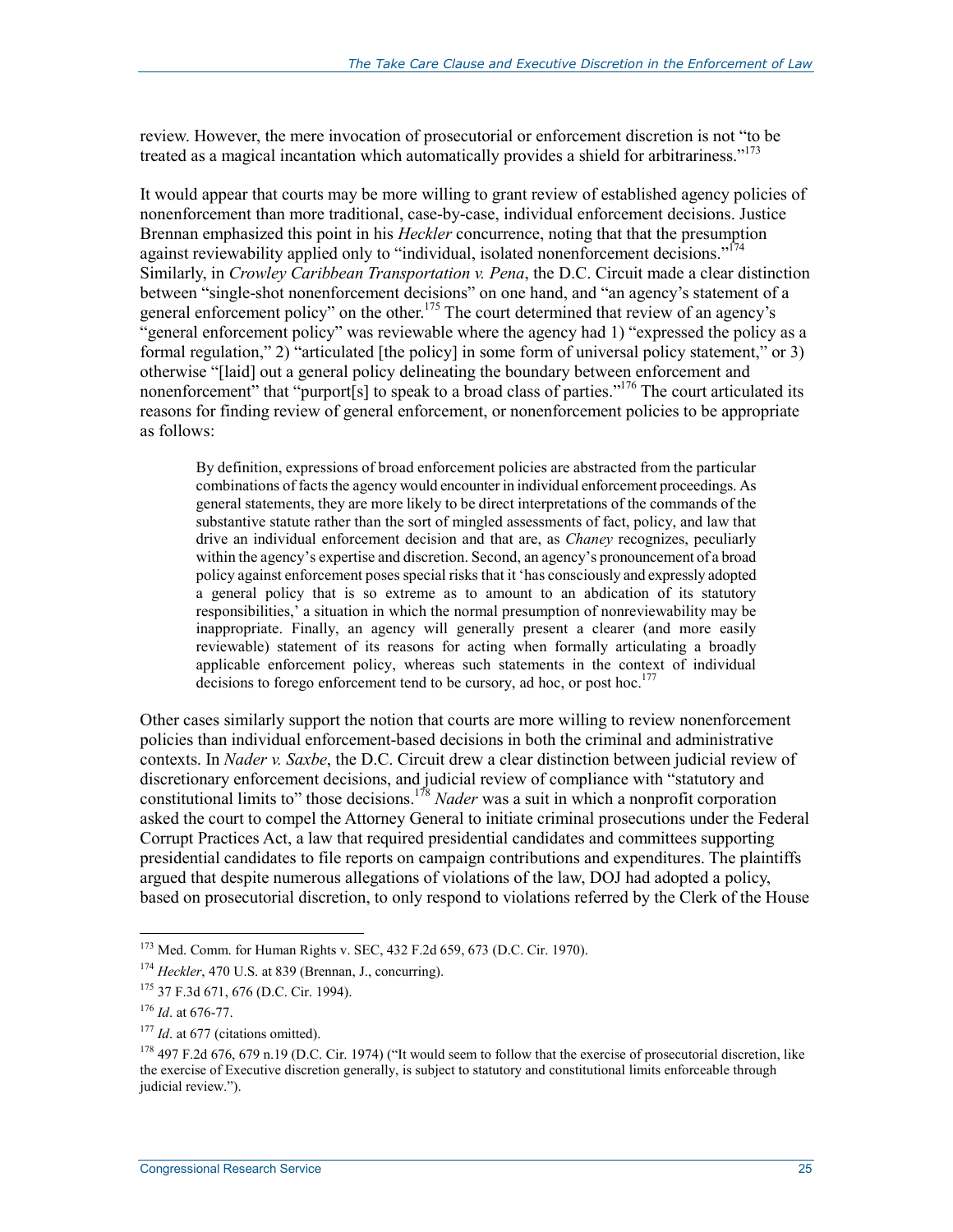or the Secretary of the Senate. Although the court found that the plaintiffs lacked standing to bring the claim, it nevertheless determined that "established precedents" do not "necessarily foreclose judicial review of [nonenforcement] policies."<sup>179</sup> The court then drew a clear distinction between the review of individual enforcement decisions and the review of broad nonenforcement policies:

The instant complaint does not ask the court to assume the essentially Executive function of deciding whether a particular alleged violator should be prosecuted. Rather, the complaint seeks a conventionally judicial determination of whether certain fixed policies allegedly followed by the Justice Department and the United States Attorney's office lie outside the constitutional and statutory limits of "prosecutorial discretion."<sup>180</sup>

One reason a court may be more receptive to reviewing a nonenforcement policy, as opposed to an individual nonenforcement decision, could relate to the remedy that would ultimately be provided if the court reached a decision favorable to the plaintiffs. The remedy to an individual nonenforcement decision would likely be a court order, perhaps in the form of a writ of mandamus, directing the agency to initiate an enforcement action. Mandamus is an "extraordinary remedy reserved for extraordinary circumstances," and will generally only be issued where there is a violation of a "clear duty to act."<sup>181</sup> While courts have granted mandamus to compel an agency to issue a rule where Congress has provided an explicit deadline, courts are generally loathe to order enforcement actions.<sup>182</sup> Indeed, the D.C. Circuit has held in the criminal context that "it is well settled that the question of whether and when prosecution is to be instituted is within the discretion of the Attorney General. Mandamus will not lie to control the exercise of this discretion.<sup>"183</sup> To the contrary, a court may have greater flexibility in crafting a remedy to an invalid agency nonenforcement policy. For instance, if a reviewing court found the agency policy to be inconsistent with the existing statutory framework, the court may simply invalidate the policy, or direct the agency to reconsider its policy, without necessarily taking additional steps or directing the agency to take any specific action.

This line of reasoning was evident in the U.S. Court of Appeals for the Eleventh Circuit opinion of *Smith v. Meese*. <sup>184</sup> *Meese* involved a claim by black voters and elected officials challenging "a policy and pattern of investigatory and prosecutory decisions," including the nonenforcement of federal civil rights laws, that allegedly had the effect of depriving the plaintiffs of their constitutional rights.<sup>185</sup> In holding that the separation of powers was not threatened by judicial review of the prosecutorial decisions, the court found it "important to note" that rather than being "asked to block or require the prosecution of any individual" the plaintiffs had instead "asked the federal court to order the defendants to stop following a deliberate policy of discriminatory

<sup>179</sup> *Id*. at 679.

<sup>&</sup>lt;sup>180</sup> *Id.* (citations omitted).

<sup>181</sup> In re Aiken County, 645 F.3d 428, 436 (D.C. Cir. 2011).

<sup>182</sup> See, Powell v. Katzenbach, 359 F.2d 234, 234-35 (D.C. Cir. 1965) (citing Confiscation Cases, 74 U.S. (7 Wall.) 454, 19 L.Ed. 196 (1868); Moses v. Katzenbach, 119 U.S.App.D.C. 352, 342 F.2d 931 (1965), affirming sub nom. Moses v. Kennedy, 219 F.Supp. 762 (D.D.C. 1963); Goldberg v. Hoffman, 225 F.2d 463 (7th Cir. 1955); Pugach v. Klein, 193 F.Supp. 630 (S.D. N.Y.1961); United States v. Brokaw, 60 F.Supp. 100 (S.D. Ill. 1945).

<sup>183</sup> *Powell*, 359 F.2d at 234.

<sup>&</sup>lt;sup>184</sup> 821 F.2d 1484 (11<sup>th</sup> Cir. 1987).

<sup>185</sup> *Id*. at 1489.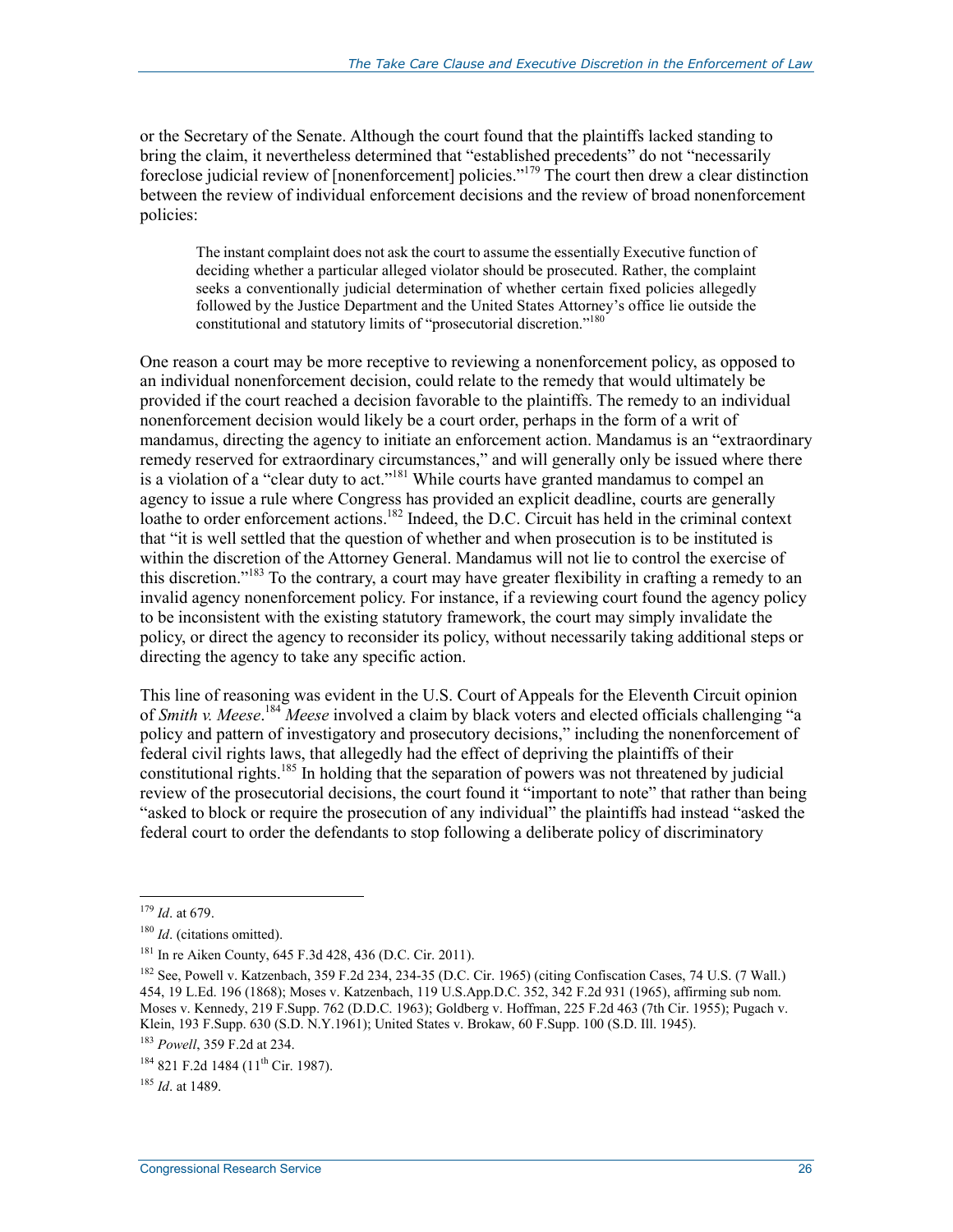investigations and prosecutions."186 The court went on to address the type of remedy that a court may be likely to grant in a challenge to nonenforcement, suggesting that

It is unlikely that the appropriate remedy would be for the district court to enjoin all voting fraud prosecutions or to require prosecutions of all possible election crimes. Instead, it is likely that the district court would order the defendants to make prosecutorial decisions based on *constitutional* factors, instead of targeting one race or one political party for investigation.<sup>187</sup>

The Executive branch likewise acknowledges that "the individual prosecutorial decision is distinguishable from instances in which courts have reviewed the legality of general executive branch policies."<sup>188</sup>

## **The Separation of Powers: Congressional Authority to Curtail Enforcement Discretion**

As the foregoing discussion makes clear, there is a default presumption that the executive branch has discretion in making a wide range of decisions relating to the discharge of its duty to enforce federal law. Congress, however, may alter the default rule by explicitly guiding or restricting the exercise of that discretion through statute. The Supreme Court has stated quite bluntly that "[a]ll constitutional questions aside, it is for *Congress* to determine how the rights which it creates shall be enforced."189 In the administrative context, this principle was reflected in *Heckler*, where the Court expressly held that Congress may establish "guidelines for the agency to follow in exercising its enforcement powers" and the "Congress may limit an agency's exercise of enforcement power if it wishes, either by setting substantive priorities, or by otherwise circumscribing an agency's power to discriminate among issues or cases it will pursue."190 Thus, Congress may restrain administrative enforcement discretion by statute, and enact laws that reduce agency officials' freedom in making enforcement, and indeed nonenforcement, decisions.

These principles arguably apply with equal force in the criminal context. <sup>191</sup> Indeed, a pair of early Supreme Court cases suggest that the exercise of prosecutorial discretion must conform to statutory restrictions.192 In *U.S. v. Morgan* the Supreme Court considered whether a Department of Agriculture hearing was a required condition precedent to a DOJ criminal prosecution under the Pure Food and Drug Act.<sup>193</sup> Under the law, if agency officials determined that a violation had occurred, the federal prosecutor was obliged "to cause appropriate proceedings to be commenced

1

193 222 U.S. 274 (1911).

<sup>186</sup> *Id*. at 1490.

<sup>187</sup> *Id*. at n.3.

<sup>&</sup>lt;sup>188</sup> 8 Op. O.L.C. 101, 126 (1984) ("In these cases the courts accepted jurisdiction to rule whether an entire enforcement program was being implemented based on an improper reading of the law.").

<sup>&</sup>lt;sup>189</sup> Switchmen's Union of North America v. National Mediation Bd., 320 U.S. 297, 301 (1943).

<sup>190</sup> *Heckler*, 470 U.S. at 833.

 $191$  The DOJ has acknowledged that "prosecutorial discretion may be regulated to a certain extent by Congress..." 8 Op. Off. Legal Counsel 101, 126 (1984).

<sup>&</sup>lt;sup>192</sup> See also, Nader v. Saxbe, 497 F. 2d 676, 679 n. 19 (D.C. Cir. 1974) ("It would seem to follow that the exercise of prosecutorial discretion, like the exercise of Executive discretion generally, is subject to statutory and constitutional limits enforceable through judicial review.").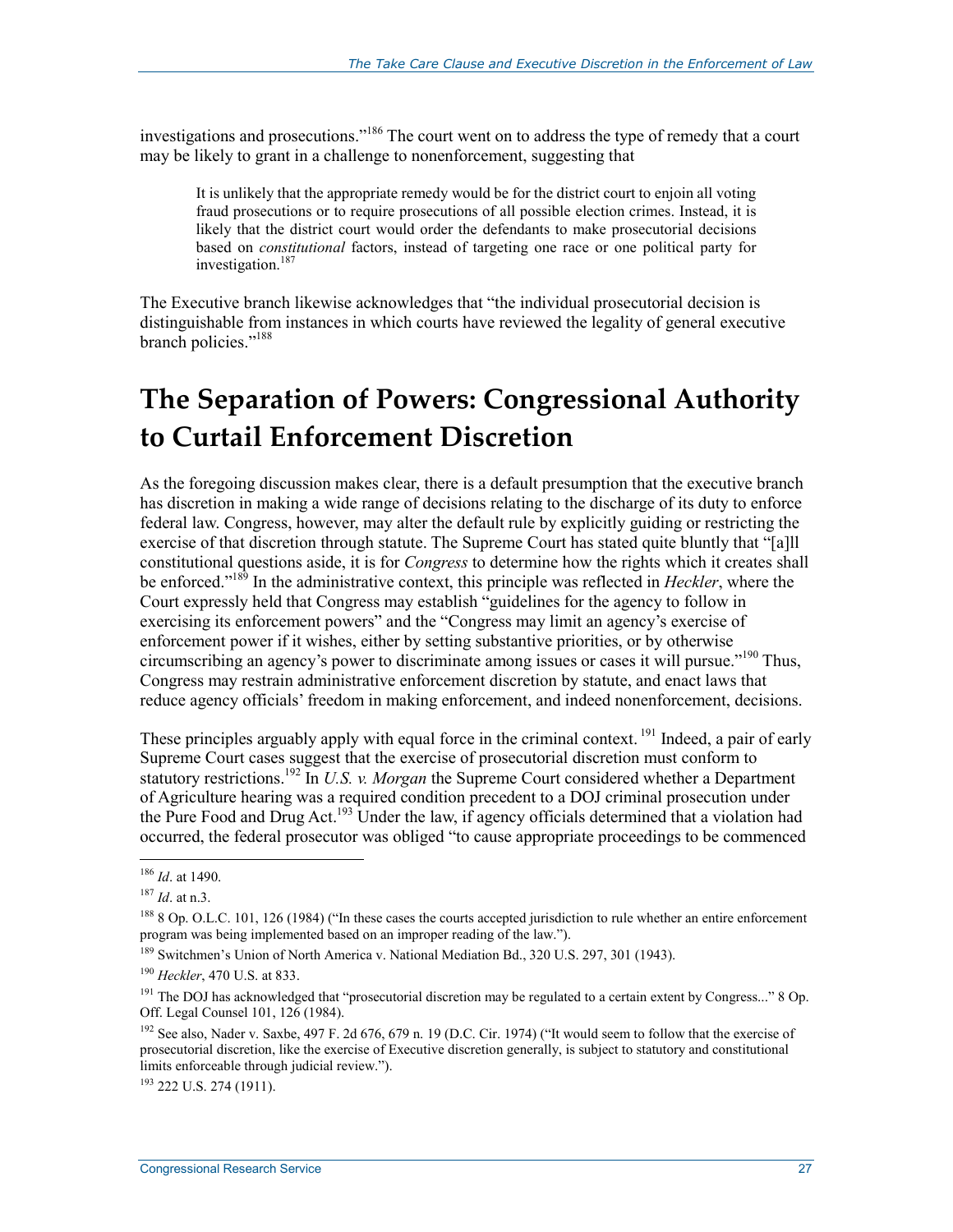and prosecuted."<sup>194</sup> Although the case did not focus on whether the law mandated prosecutions, the court nonetheless stated in dicta that the law created a "condition where the district attorney is *compelled* to prosecute without delay.<sup>"195</sup> In noting that the statute "compels [the prosecutor] to act" and that " he...is bound to accept the finding of the Department," the Court made no mention of prosecutorial discretion or the separation of powers.<sup>196</sup>

The Court suggested a similar congressional role in influencing criminal prosecutorial decisions in the *Confiscation Cases*. 197 In that decision, which has been viewed as "one of the canonical statements of executive authority over prosecution," the Supreme Court nonetheless suggested in dicta that the executive branch's control over the termination of criminal prosecutions may be subject to limits imposed by statute.<sup>198</sup> Although the case upheld the federal prosecutor's discretion to dismiss a forfeiture suit, the Court qualified that discretion by suggesting that "public prosecutions...are within the exclusive direction of the district attorney.....*except in cases*  where it is otherwise provided in some act of Congress."<sup>199</sup>

Assuming then that Congress has the authority to regulate the exercise of executive enforcement discretion, what limits exist, if any, to that authority?

There has been relatively little judicial discussion of the scope of Congress's authority to restrict the executive exercise of enforcement discretion. It is clear, however, that the judicial branch's reluctance to review executive branch prosecutorial and administrative enforcement decisions is grounded in a respect for the roles and functions of each branch of government; an acknowledgement that it would generally be improper and impractical for the court to review discretionary enforcement decisions made by executive branch officers; and the Take Care Clause, as control over the enforcement of law has been viewed as within the "special province of the Executive Branch" and an aspect of executive power that "lies at the core of the Executive's duty to see to the faithful execution of the laws."<sup>200</sup>

 $194$  Pure Food and Drug Act §5 (1906).

<sup>195</sup> *Morgan*, 222 U.S. at 281.

<sup>&</sup>lt;sup>196</sup> *Id*. Post *Morgan*, lower courts have hesitated to address whether Congress can simply remove enforcement discretion from executive branch officers by federal law, instead interpreting statutory provisions so as not to remove enforcement discretion. In *Inmates of Attica*, 477 F. 2d 375 (2<sup>nd</sup> Cir. 1973), the Second Circuit found the language of 42 U.S.C. §1987 insufficient to establish "an intent by congress to depart so significantly from the normal assumption of executive discretion." As a result, the court determined that it "therefore becomes unnecessary to decide whether, if Congress were by explicit direction and guidelines to remove all prosecutorial discretion with respect to certain crimes or in certain circumstances we would properly direct that a prosecution be undertaken." The Fifth Circuit noted similar concerns in U.S. v. Cox, 342 F.2d 167, 172 ( $5<sup>th</sup>$  Cir. 1965), warning that "[i]f it were not for the discretionary power given to the United States Attorney to prevent an indictment by withholding his signature, there might be doubt as to the constitutionality of the requirement of Rule 48 for leave of court for a dismissal of a pending prosecution." In a concurring opinion in *Nathan v. Smith*, 737 F.2d 1069, 1077 (D.C. Cir. 1984), Judge Bork similarly identified the "severity of the constitutional problem that would arise" were Congress to authorize the courts to direct the Attorney General in his law enforcement function.

<sup>197 74</sup> U.S. 454 (1869).

<sup>&</sup>lt;sup>198</sup> Price, *supra* note 1 at 715 ("Thus, in one of the canonical statements of executive authority over prosecution, the Court acknowledged congressional authority to override the executive branch's presumptive discretion to dismiss particular charges.").

<sup>199</sup> Confiscation Cases, 74 U.S. at 457.

<sup>200</sup> *Heckler,* 470 U.S. at 832 (1985); Community for Creative Non-Violence v. Pierce, 786 F.2d 1199, 1201 (D.C. Cir. 1986).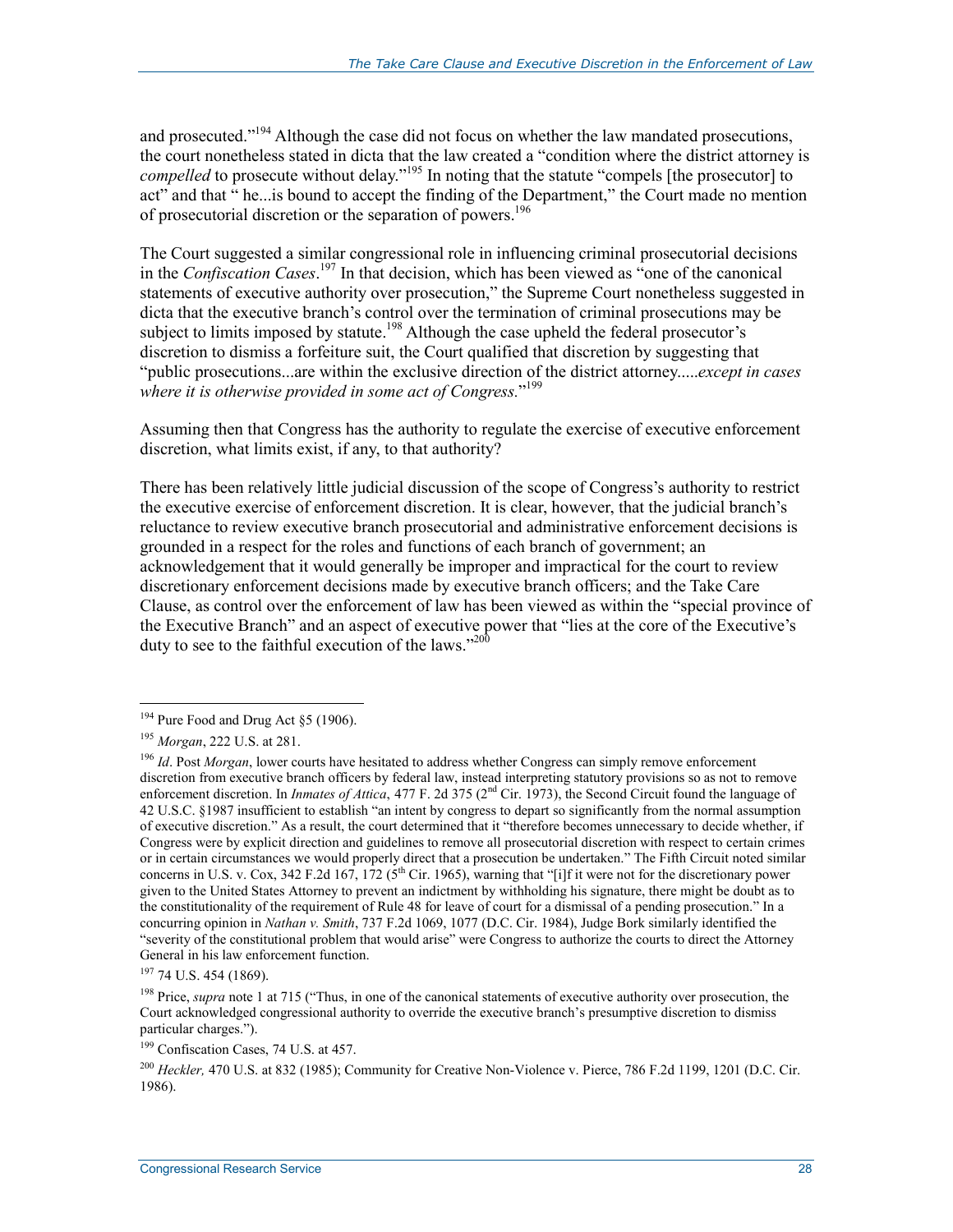However, the presumption against the review of enforcement decisions is also founded upon statutory principles, limitations on judicial review imposed by the APA, and the notion that when Congress delegates enforcement authority to the executive branch, it intends to provide the agency with the discretion that traditionally accompanies those delegations. To the extent that judicial deference to executive enforcement decisions is based on statutory principles, it would appear that Congress must be free to modify the statutory environment and alter the traditional scope of enforcement discretion. Other forms of administrative discretion, for instance, can be enlarged, reduced, or altered by Congress through statute.<sup>201</sup>

While acknowledging that Congress can guide enforcement discretion, the Supreme Court has never directly addressed the precise limits of Congress's power, nor whether Congress can remove that discretion entirely by enacting mandatory enforcement language. Nor has the Court addressed whether Congress's authority to restrict administrative enforcement discretion differs in any meaningful way from its authority to restrict criminal prosecutorial discretion. A comparison of the strong constitutionally-based language used in cases addressing the executive's discretionary authority to initiate a criminal prosecution, with the mainly statutorily-based language in *Heckler*, would appear to suggest that Congress would have wider latitude in controlling civil or administrative enforcement actions than it would over federal criminal prosecutions. Justice Marshall, for instance, felt compelled to draw a distinction between prosecutorial and administrative discretion in his concurrence in *Heckler*, noting that it was "inappropriate to rely on notions of prosecutorial discretion to hold agency action unreviewable" because "arguments about prosecutorial discretion do not necessarily translate into the context of agency refusals to act."<sup>202</sup>

The Fifth Circuit has made a similar distinction based expressly on presidential power. In *Riley v. St. Luke's Episcopal Hospital*, the circuit court found intrusions into the executive's control over criminal cases to be more worrisome than intrusions into civil litigation.203 The *Riley* court made this distinction in upholding the qui tam provision of the False Claims Act against a claim that the law unconstitutionally infringed on the executive's civil enforcement power.<sup> $204$ </sup> The circuit court held that "no function cuts more to the heart of the Executive's constitutional duty to take care that the laws are faithfully executed than criminal prosecution."205 The conduct of civil litigation, on the other hand, involved "lesser uses of traditional executive power."<sup>206</sup> Given the separate status accorded presidential control over criminal and civil matters, the court determined that:

 $^{201}$  Lincoln v. Vigil, 508 U.S. 182, 193 (1993) ("Congress may always circumscribe agency discretion to allocate resources by putting restrictions in the operative statutes..."). Congress enjoys near plenary authority over the administrative state. Indeed, a federal agency "literally has no power to act...unless and until Congress confers power upon it." La. Public Serv. Com v. FCC, 476 U.S. 355, 374 (1986); Friends of the Crystal River v. EPA, 35 F.3d 1073, 1080 (6th Cir. 1994) (noting that "agencies are creatures of statutory authority. Thus, they have no power to act . . . unless and until Congress confers power upon them.").

<sup>202</sup> *Heckler*, 470 U.S.at 847 (Marshall, J. concurring).

 $203$  Riley v. St. Luke's Episcopal Hosp., 252 F.3d 749 ( $5<sup>th</sup>$  Cir. 2001).

 $204$  The qui tam provision of the False Claims Act, which allows a private individual to institute a civil suit on behalf of the government, is discussed in greater detail *infra*.

<sup>205</sup> *Riley*, 252 F.3d at 755.

<sup>206</sup> *Id*. at 756.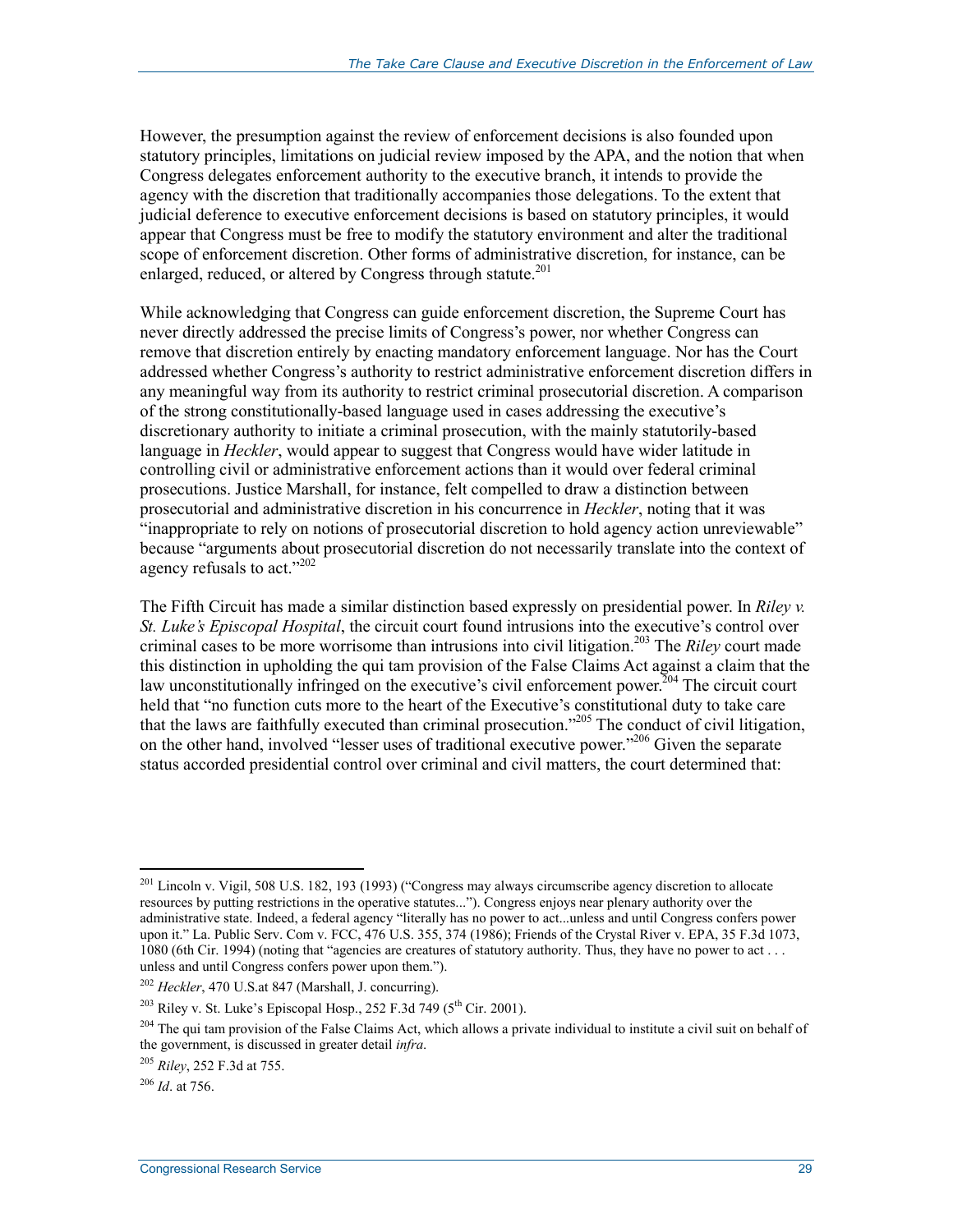the Executive must wield two different types of control in order to ensure that its constitutional duties under Article II are not impinged. Should the occasion arise, these two different types of control necessarily require the application of two different sorts of tests.<sup>207</sup>

While it would appear that Congress may have greater authority over administrative enforcement discretion, legislation that can be characterized as significantly restricting the exercise of executive branch enforcement decisions, in either the criminal, civil, or administrative context, could raise questions under the separation of powers. This is especially true considering the Supreme Court has had little opportunity to address the precise contours and outer reaches of Congress's authority to impinge on discretionary executive enforcement decisions. In the absence of clearly established judicial precedent, the executive branch has historically opposed any judicial or legislative "interference" with enforcement decisions as a violation of the Take Care  $\mathrm{C}$ lause.<sup>208</sup>

It may be helpful to first outline what would appear to be general limits to Congress's authority to intrude upon the executive's enforcement power. First, Congress may neither itself, nor through its officers, directly enforce federal law.209 To exercise both the power to make and enforce the law would be an apparent violation of the separation of powers. The Supreme Court has clearly stated that "Legislative power, as distinguished from executive power, is the authority to make laws, but not to enforce them..."<sup>210</sup> James Madison outlined this fundamental principle in Federalist 47, where he characterized the accumulation of legislative and executive power in a single entity as "the very definition of tyranny."<sup>211</sup>

Second, Congress may neither appoint, nor reserve for itself the power to remove officers engaged in the enforcement of law. The Supreme Court's appointment and removal jurisprudence makes clear that Congress's role in selecting or controlling those who execute and enforce the law is severely limited.<sup>212</sup> The President, and the President alone, must be permitted a degree of control over those engaged in enforcement.<sup>213</sup> Congress may place limits on that control, by providing such officers with "for cause" removal restrictions, but it may not remove presidential control entirely. $^{214}$ 

Third, it would appear unlikely that Congress could direct the executive to bring a criminal prosecution against a specific individual. In light of the Supreme Court's statement in *U.S. v.* 

<sup>207</sup> *Id*. at 755.

 $^{208}$  8 Op. Off. Legal Counsel 101, 115 (1984) ("neither the Judicial nor Legislative Branches may directly interfere with the prosecutorial discretion of the Executive by directing the Executive Branch to prosecute particular individuals.").

<sup>&</sup>lt;sup>209</sup> This general principle has limited exceptions. Congress, may for example, unilaterally enforce contempts against its own proceedings under the inherent contempt power. See, McGrain v. Daugherty, 273 U.S. 135 (1927).

<sup>210</sup> Springer v. Philippine Islands, 277 U.S. 189, 202 (1927).

<sup>&</sup>lt;sup>211</sup> The Federalist Papers, No. 47, at 301 (J. Madison)(C. Rossiter ed. 1961). Madison adopted Montesquieu's admonition that "[t]here can be no liberty where the legislative and executive powers are united in the same person, or body of magistrates." See, CRS Legal Sidebar, *Separating Power: Ancient Roots and Philosophical Origins*, by Todd Garvey.

<sup>&</sup>lt;sup>212</sup> See, e.g., Buckley v. Valeo, 424 U.S. 1 (1976); Bowsher v. Synar, 478 U.S. 714 (1986).

<sup>213</sup> Myers v. U.S., 272 U.S. 52 (1926). An exception to this principle was established in Young v. United States ex rel. Vuitton, 481 U.S.787 (1987). In that case, a district court appointed private attorneys as special counsel to prosecute a criminal contempt of court citation against a party that had violated a court injunction. For a discussion of the case and its application to the President's enforcement power see, Todd D. Peterson, *Prosecuting Executive Branch Officials for Contempt of Congress*, 66 N.Y.U. L. Rev. 563 (1991).

<sup>214</sup> Morrison v. Olson, 487 U.S. 654 (1988).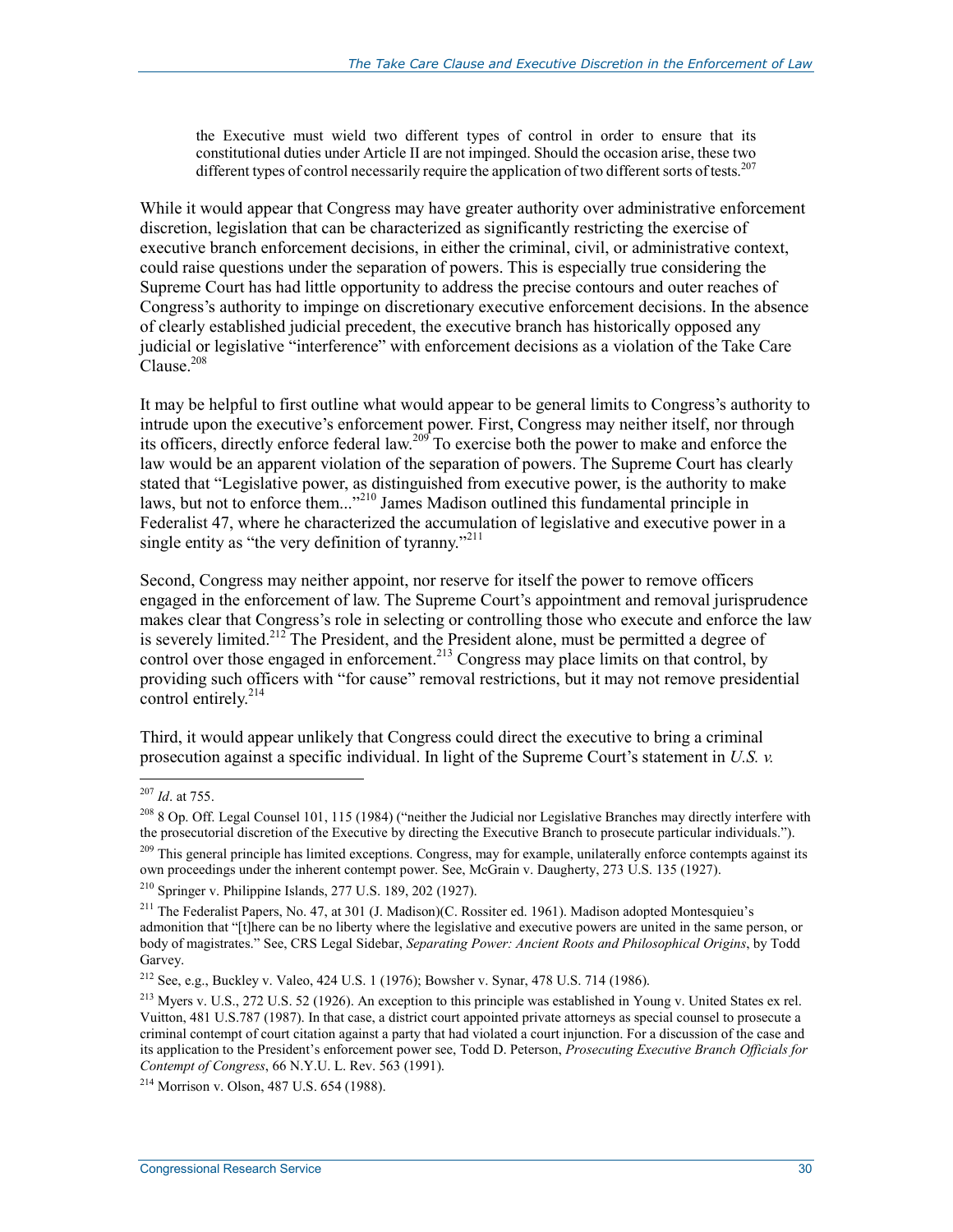*Nixon* that "the Executive Branch has exclusive authority and absolute discretion to decide whether to prosecute a case," the initiation of criminal prosecutions has been considered to be within the "special province of the executive branch" and at the heart of prosecutorial discretion.<sup>215</sup> The executive branch would presumably consider such a directive from Congress to be a significant intrusion into Presidential power.<sup>216</sup> Regardless of the validity of that position, there are other reasons why such legislation would be problematic. First, legislation that targets an individual for punishment may run afoul of the constitutional prohibition on bills of attainder.<sup>217</sup> Second, if Congress were to enact such a law, and the executive failed to comply, it is unlikely that a court would be willing to enforce the provision by issuing an order directing the executive branch to initiate a prosecution against a specific individual.<sup>218</sup>

Whether the separation of powers would be violated if Congress used less restrictive means to influence or confine the exercise of enforcement discretion, rather than to use its own officers to enforce the law or compel specific enforcement actions remains less clear. Any such legislation would presumably be evaluated under the standards established by the Supreme Court in *Morrison v. Olson*. <sup>219</sup> *Morrison*, as previously mentioned, involved a constitutional challenge to the independent counsel provisions of the Ethics in Government Act (EGA).<sup>220</sup> The EGA authorized the appointment of an independent counsel to investigate and prosecute high ranking executive branch officials for violations of certain federal laws. Under the statute, the Attorney General was required to conduct a preliminary investigation once he received "specific" and "credible" information alleging that certain executive officials had committed serious federal offenses.<sup>221</sup>

Under the now expired law, if the Attorney General determined that there were "reasonable grounds to believe that further investigation or prosecution [was] warranted" then the law stated that he "shall apply" to a special three-judge panel of the D.C. Circuit for the appointment of an independent counsel.<sup>222</sup> Once appointed, the independent counsel was granted "full power and

<sup>215 418</sup> U.S. 683, 693 (1974); *Heckler*, 470 U.S. at 832.

<sup>216</sup> See, e.g., 8 Op. Off. Legal Counsel 101, (1984).

<sup>217</sup> U.S. Const, Art I §9 cl.3 ("No Bill of Attainder or ex post facto Law shall be passed*.*"). See also, CRS Report R40826, *Bills of Attainder: The Constitutional Implications of Congress Legislating Narrowly*, by Kenneth R. Thomas. A bill of attainder generally has been described as a law "that legislatively determines guilt and inflicts punishment upon an identifiable individual without *provision of the protections of a judicial trial*." Nixon v. Administrator of General Services, 433 U.S. 425, 468 (1977) (emphasis added). Under a compelled prosecution statute, an individual would arguably only be punished *after* being found guilty in a judicial trial.

<sup>218</sup> *Inmates of Attica*, 477 F. 2d at 375 ("[F]ederal courts have traditionally and, to our knowledge, uniformly refrained from overturning...discretionary decisions of federal prosecuting authorities not to prosecute..."); Powell v. Katzenbach, 359 F.2d 234 (D.C. Cir. 1965) ("[I]t is well settled that the question of whether and when prosecution is to be instituted is within the discretion of the Attorney General. Mandamus will not lie to control the exercise of this discretion."); Pugach v. Klein, 193 F. Supp. 630, 634 (S.D. N.Y. 1961)( "All of these considerations point up the wisdom of vesting broad discretion in the United States Attorney. The federal courts are powerless to interfere with his discretionary power. The Court cannot compel him to prosecute a complaint, or even an indictment, whatever his reasons for not acting. The remedy for any dereliction of his duty lies, not with the courts, but, with the executive branch of our government and ultimately with the people.").

<sup>219 487</sup> U.S. 654 (1988).

<sup>220 28</sup> U.S.C. §§591 *et seq.*

<sup>221 28</sup> U.S.C. §591.

<sup>222 28</sup> U.S.C. §592.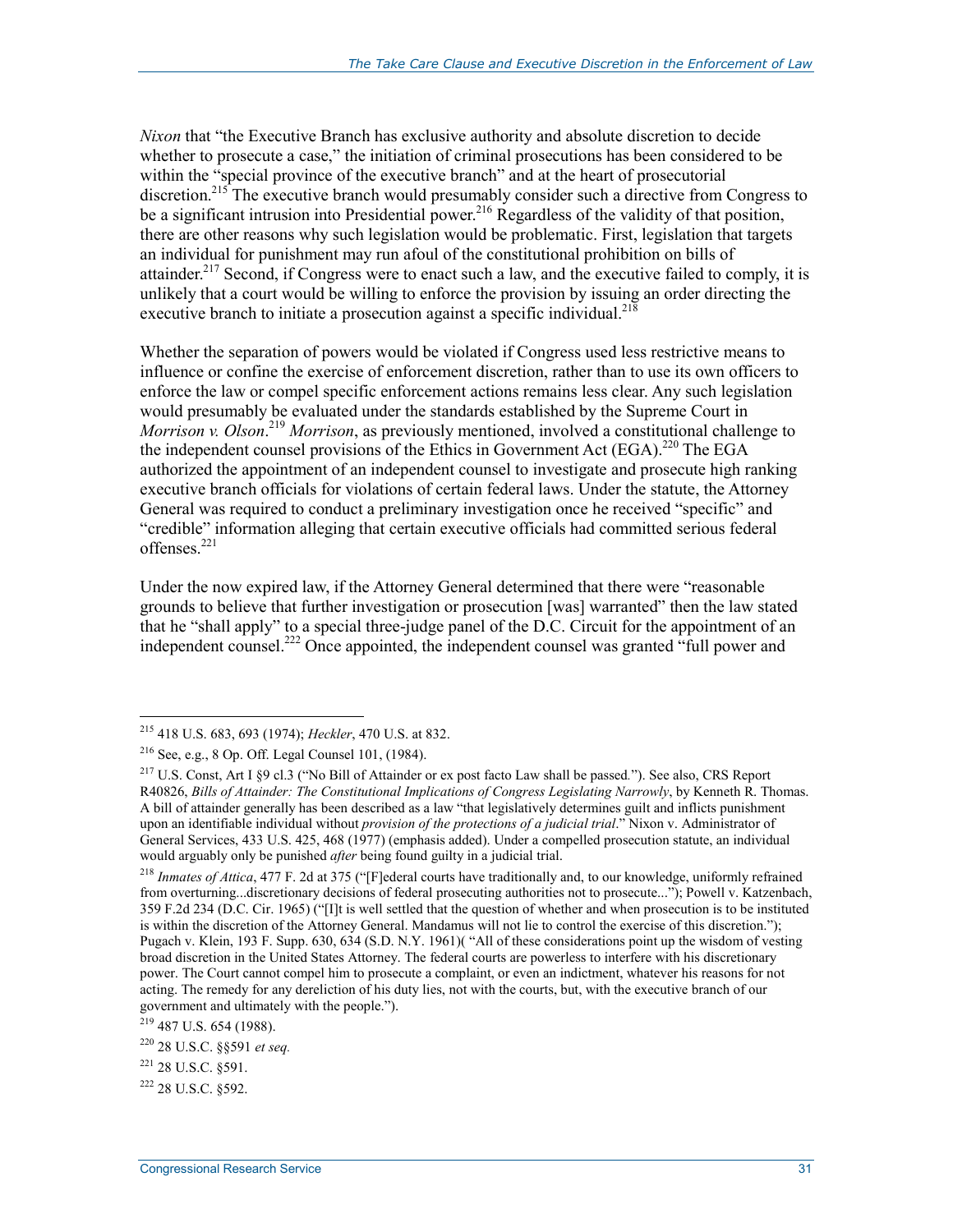independent authority to exercise all investigative and prosecutorial functions and powers of the [DOJ]" and was removable by the Attorney General "only for good cause."<sup>223</sup>

Former Assistant Attorney General Theodore Olson argued that by providing an individual, who was not under the President's control, with the authority to initiate and conduct criminal prosecutions, the law constituted an unconstitutional congressional intrusion into the President's enforcement power.<sup>224</sup> The court rejected this argument, determining that the law was consistent with the appointments clause; did not impermissibly expand the judicial function; did not infringe upon the President's removal power; and finally did not violate the separation of powers.<sup>225</sup>

With respect to the separation of powers, the Court determined that the law neither "'impermissibly undermine[s]' the powers of the Executive Branch, [n]or 'disrupts the proper balance between the coordinate branches [by] prevent[ing] the Executive Branch from accomplishing its constitutionally assigned functions."<sup>226</sup> In reaching this conclusion, the Court placed great weight on the fact that the independent counsel provisions did not "involve an attempt by Congress to increase its own powers at the expense of the Executive Branch."<sup>227</sup> Congress retained no powers of "control of supervision." Rather its role was limited to receiving reports and exercising oversight. Although the law clearly "reduce[d] the amount of control or supervision" exercised by the President over the "investigation and prosecution of a certain class of alleged criminal activity," it did not do so in an impermissible manner.<sup>228</sup> Furthermore, the President retained an adequate "degree of control over the power to initiate an investigation" because the Independent Counsel could be appointed only at the request of the Attorney General, and—"most importantly"—the Attorney General retained the power to remove the counsel for "good cause." $2^{29}$  As a result, the court concluded:

Notwithstanding the fact that the counsel is to some degree 'independent' and free from executive supervision to a greater extent than other federal prosecutors, in our view these features of the Act give the Executive Branch sufficient control over the independent counsel to ensure that the President is able to perform his constitutionally assigned duties.<sup>230</sup>

<u>.</u>

 $223$  28 U.S.C. §594; 28 U.S.C. §596. The role of Congress under the independent counsel law was very limited. Under the law, Congress could not order the appointment of a prosecutor or independent counsel, but majorities of either party within the House or Senate Judiciary Committees could have requested action by the Attorney General. 28 U.S.C. §592(g)(1). The Attorney General was not required to apply for the appointment of an independent counsel in response to such congressional request; and if the Attorney General did not make such application, he or she was directed merely to respond to Congress with the reasons an independent counsel was not appointed. 28 U.S.C.  $\S 592(g)(2)$ , (3).

<sup>224</sup> *Morrison*, 487 U.S. at 668-89.

 $^{225}$  In discussing the removal question, the Court acknowledged that "[t]here is no real dispute that the functions performed by the independent counsel are 'executive' in the sense that they are law enforcement functions that typically have been undertaken by officials within the Executive Branch." *Id*. at 691. But the court could not "see how the President's need to control the exercise of that discretion is so central to the functioning of the Executive Branch as to require as a matter of constitutional law that the counsel be terminable at will by the President." *Id*. at 691-92. The Court concluded that the "for cause" removal restrictions, did not "sufficiently deprive[] the President of control over the independent counsel" such that it would "interfere impermissibly with his constitutional obligation to ensure the faithful execution of the laws." *Id*. at 693.

<sup>226</sup> *Id*. at 695 (citing CFTC v. Schor, 478 U.S. 833, 856 (1986)); Nixon v. Administrator of General Services, 433 U.S. 425, 443 (1977).

<sup>227</sup> *Id*. at 694.

<sup>228</sup> Id. at 695.

<sup>229</sup> *Id*. at 696.

<sup>230</sup> *Id*.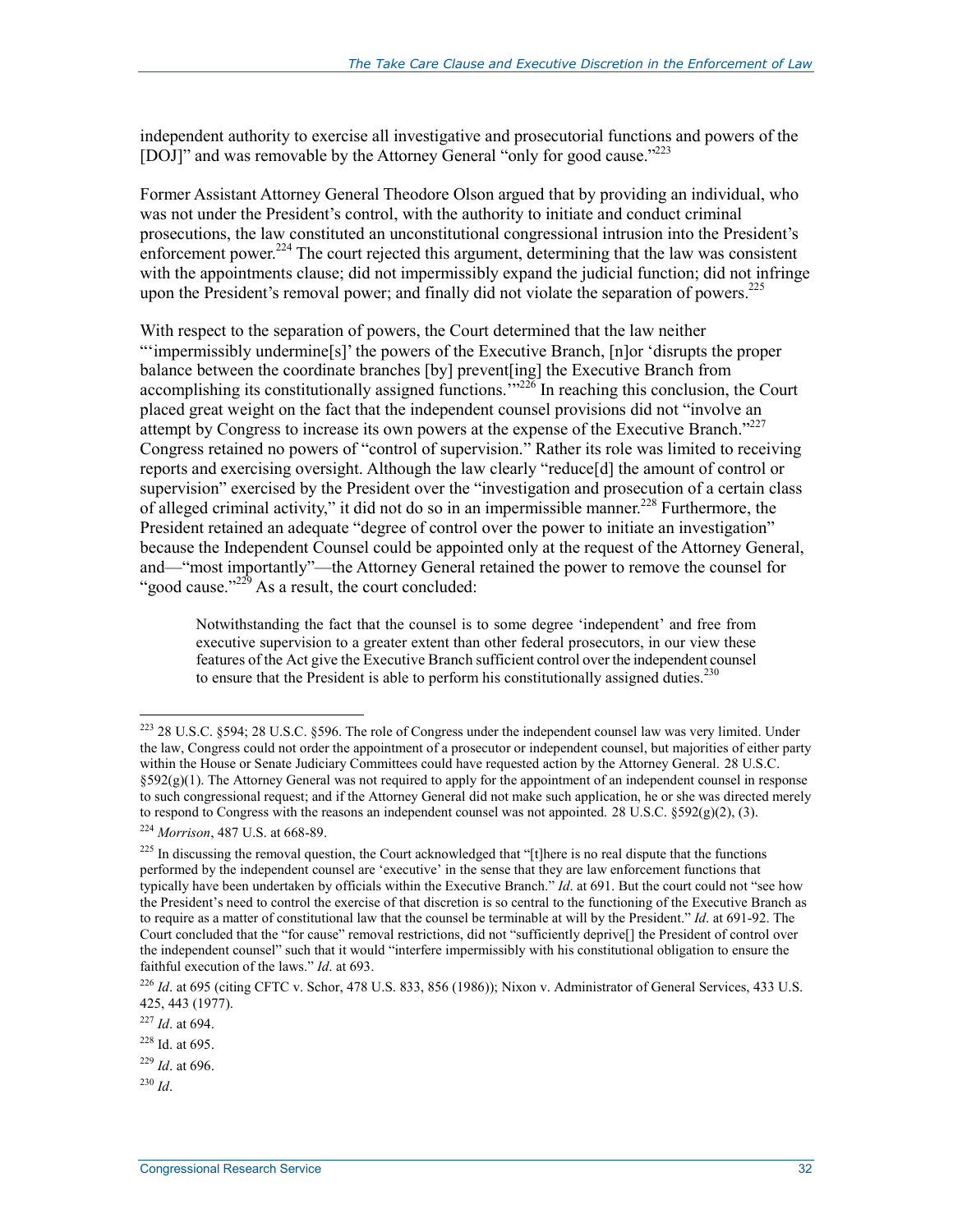Justice Scalia's dissent in *Morrison* adopted a much stronger view of executive enforcement powers, holding that the investigation and prosecution of crimes was a "quintessential" and "exclusive" executive function.<sup>231</sup> Scalia would have invalidated the independent counsel provisions, and expressly rejected the majority's conclusion that "the ability to control the decision whether to investigate and prosecute the President's closest advisers, and indeed the President himself, is not 'so central to the functioning of the Executive Branch' as to be constitutionally required to be within the President's control."<sup>232</sup> He went on to assert that:

We should say here that the President's constitutionally assigned duties include *complete* control over investigation and prosecution of violations of the law, and that the inexorable command of Article II is clear and definite: the executive power must be vested in the President of the United States.<sup>233</sup>

*Morrison* may reasonably be interpreted as rejecting the notion that the executive's power over the enforcement of law is the type of core, or exclusive presidential power that is beyond the reach of Congress. The Court explicitly acknowledged, that it was "undeniable that the Act *reduces* the amount of control or supervision that the Attorney General and, through him, the President exercises over the investigation and prosecution of a certain class of alleged criminal activity."<sup>234</sup> That reduction, however, was not in itself unconstitutional. The majority opinion would appear to authorize legislative restrictions on the exercise of executive branch enforcement discretion, so long as Congress does not violate the established limitations previously discussed or otherwise "prevent the executive branch from accomplishing its constitutionally assigned functions."<sup>235</sup>

The *Morrison* standard for evaluating intrusions into the executive's enforcement power has been applied by a number of appellate courts in upholding the qui tam provision of the False Claims Act (FCA).<sup>236</sup> This provision authorizes a private person, known as the relator, to initiate a civil proceeding "in the name of the government" for violations of the FCA.<sup>237</sup> Upon filing a qui tam action, the relator must give notice to the government disclosing all material evidence the relator has gathered.<sup>238</sup> The government then has 60 days to investigate the allegations and determine whether it wishes to take control of the enforcement action or allow the relator to continue to "conduct" the proceeding.<sup>239</sup> If the government chooses to assume responsibility for the enforcement action, the relator may continue as a party, but the DOJ may make enforcement decisions without the approval of the relator, including a decision to dismiss the case or settle the claim. $240$ 

<u>.</u>

<sup>&</sup>lt;sup>231</sup> *Id.* at 706 (Scalia, J. dissenting). An equally robust approach to prosecutorial discretion and the President's enforcement power was taken by Judge Kavanaugh in his concurring opinion in *In re Aiken County*, 725 F. 3d 255 (D.C. Cir. 2013) (connecting the President's exercise of prosecutorial discretion to the pardon power).

<sup>232</sup> *Id*. at 711.

<sup>233</sup> *Id*. at 710.

<sup>&</sup>lt;sup>234</sup> *Id.* at 695 (emphasis added).

<sup>235</sup> *Id*. at 695-96.

<sup>236</sup> For a general discussion of qui tam actions see CRS Report R40785, *Qui Tam: The False Claims Act and Related Federal Statutes*, by Charles Doyle.

<sup>237 31</sup> U.S.C. §3730.

<sup>238 31</sup> U.S.C. §3730(b).

 $239$  31 U.S.C.  $83730(c)$ .

<sup>240</sup> *Id*.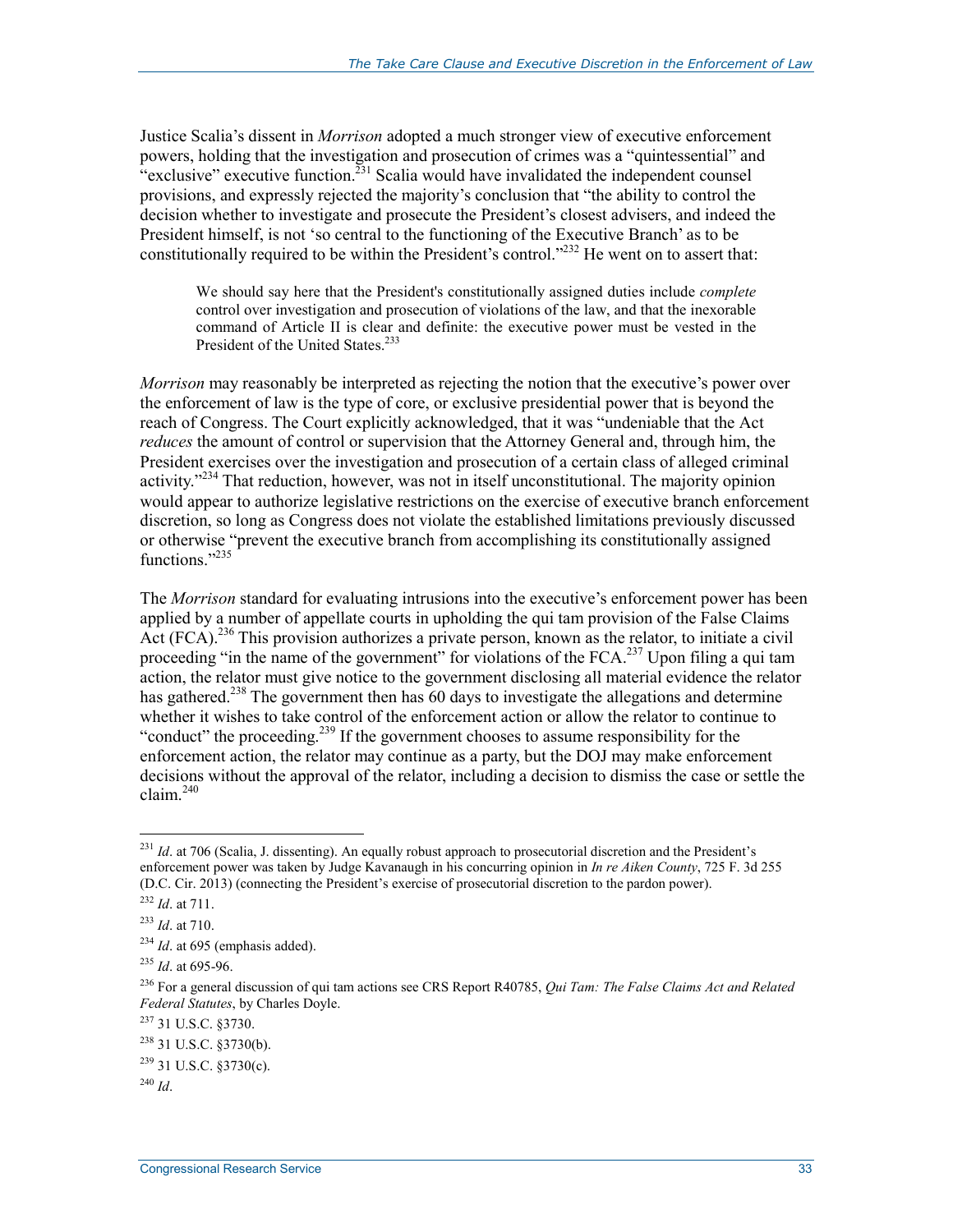In a series of appellate level cases, the government argued that by granting private parties the authority to initiate a civil action on behalf of the United States, the FCA had violated the separation of powers and unconstitutionally infringed upon the President's enforcement function. Each circuit to review the question ultimately rejected this position, holding generally that the FCA does not impermissibly "interfere" with the President's constitutional functions under the Take Care Clause.<sup>241</sup> In applying the *Morrison* standard, the courts generally focused on the degree of control that the executive branch exercises over the relator, including the government's authority to intervene, place limits on the relators participation, restrict the relators power in discovery, and ultimately to decide whether to settle or dismiss the case. As such, although the provision may "*diminish* Executive branch control over the initiation and prosecution of a defined class of civil ligation," the Executive retains "'sufficient control' over the relator's conduct to insure that the President is able to perform his constitutionally assigned duty.<sup> $242$ </sup>

#### **Legislative Options to Deter Nonenforcement**

Acknowledging the limitations imposed by the separation of powers, the precise scope of Congress's authority to counter agency policies of nonenforcement remains an open question. There may, however, be a number of ways in which Congress can use its legislative powers to encourage the executive branch to enforce laws in a manner reflective of Congress's will.<sup>243</sup> For example, it would appear that Congress may prohibit or require the consideration of certain factors in the decision to initiate an enforcement action, or affirmatively set enforcement priorities reflective of Congress's intent. With respect to permissible factors for consideration, the Court has made clear, in other contexts, that it will reject agency action where the agency has "relied on factors which Congress has not intended it to consider."<sup>244</sup> With respect to setting enforcement priorities, the Supreme Court acknowledged in *Heckler* that congress may set "substantive priorities" for an agency to follow in exercising its enforcement power.<sup>245</sup> Further support for

 $^{241}$  United States ex rel. Stone v. Rockwell International Corp., 282 F.3d 787, 805-807 (10<sup>th</sup> Cir. 2002); Riley v. St. Luke's Episcopal Hospital, 252 F.3d 749, 757 (5<sup>th</sup> Cir. 2001)(en banc) ("Any intrusion by the qui tam relator in the Executive's Article II power is comparatively modest, especially given the control mechanisms inherent in the FCA to mitigate such an intrusion and the civil context in which qui tam suits are pursued. Hence, the qui tam portions of the FCA do not violate the constitutional doctrine of separation of powers by impinging upon the Executive's constitutional duty to take care that the laws are faithfully executed under Article II of the Constitution"); United States ex rel. Taxpayers Against Fraud v. General Electric Co., 41 F.3d 1032, 1041 (6<sup>th</sup> Cir. 1995); United States ex rel. Kelly v. Boeing Co., 9 F.3d 743, 757 (9<sup>th</sup> Cir. 1993) ("Taken as a whole, and considering the removal issue in particular, the FCA affords the Executive Branch a degree of control over qui tam relators that is not distinguishable from the degree of control the *Morrison* Court found the Executive Branch exercises over independent counsels").

<sup>&</sup>lt;sup>242</sup> United States ex rel. Kelly v. Boeing Co., 9 F.3d 743, 754-55 (9<sup>th</sup> Cir. 1993)(emphasis added); United States ex rel. Taxpayers Against Fraud v. General Electric Co., 41 F.3d 1032, 1041 (6th Cir. 1994).

<sup>&</sup>lt;sup>243</sup> Congress arguably has a variety of options available to it in attempting to counter executive nonenforcement. In addition to enacting legislation that confines the discretion to determine whether to initiate an enforcement action in response to a violation of federal law, it could be argued that Congress may also utilize its power of the purse to encourage enforcement by the executive; directly reject, through the Congressional Review Act or otherwise, agency nonenforcement guidance documents; assign enforcement powers to independent agencies that are not subject to Presidential control; amend the APA to clarify that certain administrative nonenforcement decisions are *not* "committed to agency discretion" and subject to judicial review; encourage the assistance of states in the enforcement of federal law; or authorize private citizens to initiate enforcement actions on behalf of the United States. The constitutionality of these proposed alternatives will not be addressed in this report. See also, U.S. v. Windsor, 133 S. Ct. 2675, 2704-05 (2013) (Scalia, J., dissenting) ("if majorities in both Houses of Congress care enough about the matter...[Congress has] available inumerable ways to compel executive action without a lawsuit...").

 $^{244}$  Motor Vehicle Mfrs. Ass'n v. State Farm Mut. Auto. Ins. Co., 463 U.S. 29, 43 (1983).

<sup>245</sup> Heckler, 470 U.S. at 833.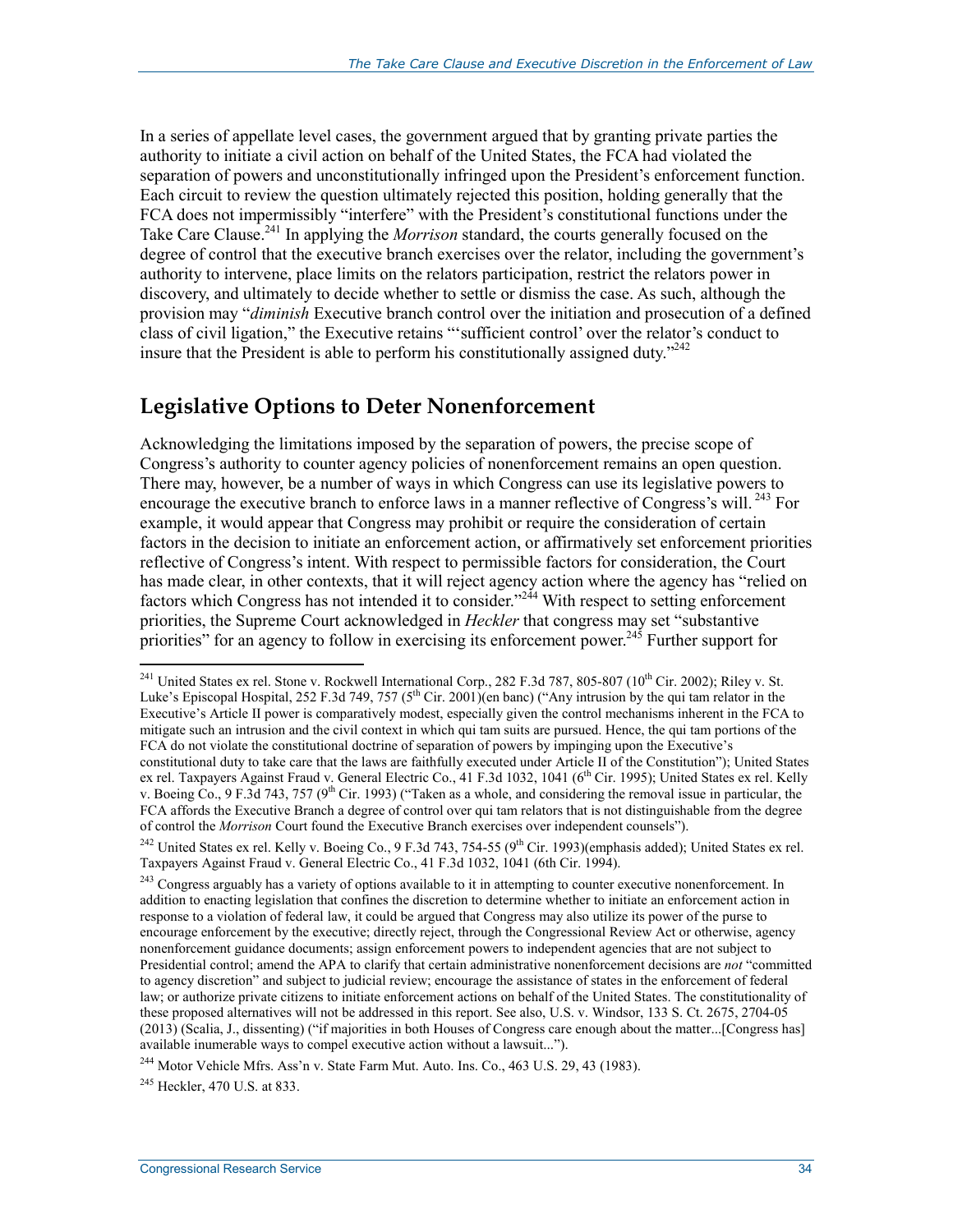Congress's prominent role in setting agency priorities appears in *TVA v. Hill*.<sup>246</sup> There, the Court stated "emphatically" that it is "the exclusive province of the Congress not only to formulate legislative policies and mandate programs and projects, but also to establish their relative priority for the Nation. Once Congress [] has decided the order of priorities in a given area, it is for the Executive to administer the laws and for the courts to enforce them when enforcement is sought."<sup>247</sup> If Congress does utilize its legislative authority to set enforcement priorities or establish factors for consideration in making enforcement decisions, it would appear to be within the judicial authority to ensure executive compliance with those explicit statutory requirements. This would especially be the case in a situation where a stated agency enforcement policy is in direct conflict with the statutory framework.

Whether Congress can *remove* the discretion to initiate an enforcement action by establishing a generally applicable statutory framework that *requires* the executive branch to enforce the law, not against specific individuals, but rather under certain factual scenarios; where certain criteria are met; or where certain aggravating factors are present; may raise concerns. This is especially true in the criminal context, where some courts have made broad statements about the nature of the executive's power to decide whether to bring a criminal prosecution.<sup>248</sup> But these statements have generally occurred in opinions that either focus the power of the *courts* (as opposed to Congress) to interfere in prosecutorial decisions, or that avoid the question of congressional authority by interpreting a statute as insufficient to curtail prosecutorial discretion.<sup>249</sup> Although no court appears to have directly addressed the issue, the Supreme Court did note in *U.S. v. Nixon* that "the Executive Branch has *exclusive* authority and *absolute discretion* to decide whether to prosecute a case.<sup>250</sup> While the value of the *Nixon* dicta is debatable,<sup>251</sup> it nevertheless suggests that congressional attempts to require prosecutions may be problematic.<sup>252</sup>

<sup>&</sup>lt;sup>246</sup> 437 U.S. 153, 174 (1978)(holding that Congress intended endangered species "to be afforded the highest of priorities.").

 $^{247}$  *Id.* at 194. The language from TVA pertained to situations when enforcement was "sought" as opposed to nonenforcement.

<sup>&</sup>lt;sup>248</sup> If a court were to compel a prosecution any number of practical questions would need to be considered:

Nor is it clear what the judiciary's role of supervision should be were it to undertake such a review. At what point would the prosecutor be entitled to call a halt to further investigation as unlikely to be productive? What evidentiary standard would be used to decide whether prosecution should be compelled? How much judgment would the United States Attorney be allowed? Would he be permitted to limit himself to a strong 'test' case rather than pursue weaker cases? What collateral factors would be permissible bases for a decision not to prosecute, e. g., the pendency of another criminal proceeding elsewhere against the same parties? What sort of review should be available in cases like the present one where the conduct complained of allegedly violates state as well as federal laws? With limited personnel and facilities at his disposal, what priority would the prosecutor be required to give to cases in which investigation or prosecution was directed by the court?

See, Inmates of Attica Correctional Facility v. Rockefeller, 477 F. 2d 375, 380 (2<sup>nd</sup> Cir. 1973) (citations omitted). 249 See *supra* note 196.

<sup>250 418</sup> U.S. 683, 693 (1974).

<sup>251</sup> See, e.g., *Heckler*, 470 U.S. at 733 (Marshall J. concurring):

The half-sentence cited from *Nixon,* which states that the Executive has "absolute discretion to decide whether to prosecute a case," 418 U. S., at 693, is the only apparent support the Court actually offers for even the limited notion that prosecutorial discretion in the criminal area is unreviewable. But that half-sentence is of course misleading, for *Nixon* held it an abuse of that discretion to attempt to exercise it contrary to validly promulgated regulations. Thus, *Nixon*

actually stands for a very different proposition than the one for which the Court cites it: faced with (continued...)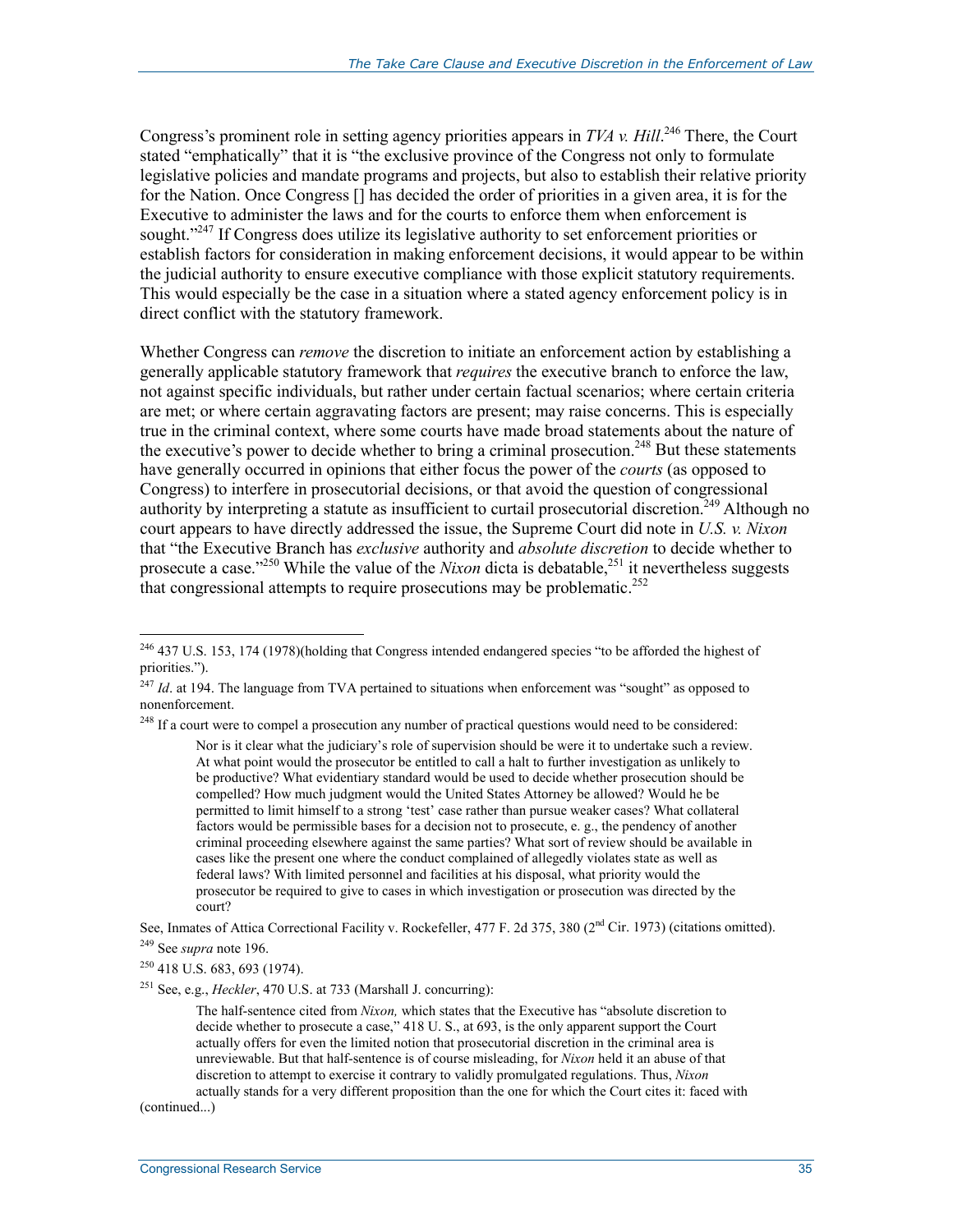The executive branch has previously determined that Congress lacks the authority to compel prosecutions in the criminal context. In its evaluation of whether the criminal contempt statute<sup>253</sup> requires the U.S. Attorney to refer a contempt citation to the grand jury, the DOJ argued that "although prosecutorial discretion may be regulated to a certain extent by Congress and in some instances by the Constitution, *the decision not to prosecute* an individual may not be controlled because it is fundamental to the executive's prerogative."254 The DOJ went on to assert that "divesting" a federal prosecutor of the discretion to decide whether to bring a prosecution would "run afoul...of the separation of powers by stripping the Executive of its proper constitutional authority and by vesting improper power in Congress."255

The DOJ position was reached four years prior to the Supreme Court's important decision on Presidential control over the enforcement of law in *Morrison.* Under *Morrison*, the standard for evaluating the separation of powers concerns associated with a law that arguably intrudes on the President's personal obligation to "take Care that the laws be faithfully executed" would appear to be whether the law "'impermissibly undermine[s]' the powers of the Executive Branch," or "prevent[s] the Executive Branch from accomplishing its constitutionally assigned functions."<sup>256</sup>

The chief considerations in the *Morrison* analysis appear to have related to "aggrandizement" and "control." The Court upheld the independent counsel provisions because Congress had not sought to aggrandize its own powers (the independent counsel was "independent" from both the President and Congress), and because the President, through the Attorney General, retained sufficient "supervision" and "control" over actions of the independent counsel.<sup>257</sup> How a court would apply these principles to a law that sought to compel a criminal prosecution upon the occurrence of certain conditions is difficult to determine. It could be argued that by mandating scenarios under which criminal prosecutions must occur, Congress is, in effect, replacing the prosecutor's discretionary decision of whether to initiate a case, with its own congressional determination. This could be seen as "controlling" the exercise of a discretionary enforcement decision, depriving the President of adequate control over federal prosecutors, and an "aggrandizement" of congressional power, as Congress would have vested power in *itself* to

<sup>(...</sup>continued)

a specific claim of abuse of prosecutorial discretion, *Nixon* makes clear that courts are not powerless to intervene.

<sup>&</sup>lt;sup>252</sup> See, Peterson, *supra* note 213 at 612 (arguing that the Constitution does not permit Congress to compel a criminal prosecution)("Congress cannot both pass the laws and decide who shall be prosecuted for their violation.").

<sup>&</sup>lt;sup>253</sup> 2 U.S.C. §194 (providing that the President of the Senate or the Speaker of the House shall certify the contempt "to the appropriate United States attorney, whose duty it shall be to bring the matter before the grand jury for its action.") 254 8 Op. Off. Legal Counsel 101, 126 (1984).

<sup>&</sup>lt;sup>255</sup> *Id.* at 127. For a discussion of the myriad issues associated with the criminal contempt provision, including judicial treatment of the U.S. Attorneys obligations under 2 U.S.C. §194 see CRS Report RL34097, *Congress's Contempt Power and the Enforcement of Congressional Subpoenas: Law, History, Practice, and Procedure*, by Todd Garvey and Alissa M. Dolan. See, Ex parte Frankfeld, 32 F. Supp 915, 916 (D.D.C. 1940) ("It seems quite apparent that Congress intended to leave no measure of discretion to either the Speaker of the House or the President of the Senate, under such circumstances, but made the certification of facts to the district attorney a mandatory proceeding, and *it left no discretion with the district attorney as to what he should do about it. He is required, under the language of the statute, to submit the facts to the grand jury.)* (emphasis added); But see, Wilson v. U.S., 369 F.2d 198 (D.C. Cir. 1966) (determining the Speakers duty under the statute to be discretionary).

<sup>256</sup> But see, Riley v. St. Luke's Episcopal Hosp., 252 F.2d 749, 755-56 (holding *Morrison* inapplicable in the civil context).

<sup>257</sup> Morrison v. Olson 487 U.S. 654, 685-97 (1988).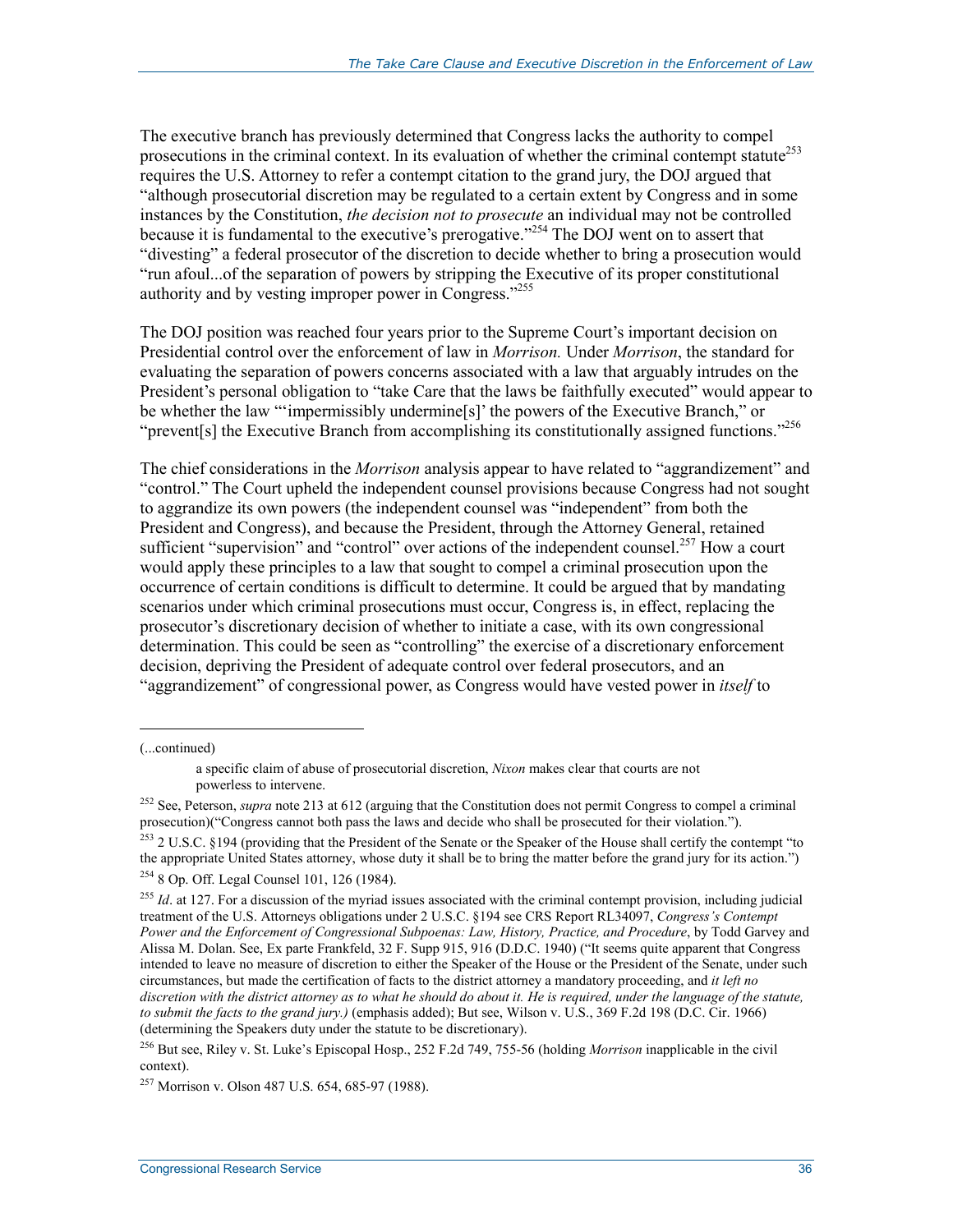determine when and whether prosecutions are to be initiated. 258 To the contrary, a court may be equally likely to decide that such a law is a permissible legislative restriction on the exercise of the initial discretionary decision of whether to initiate a prosecution that neither aggrandizes Congress's power nor subverts Presidential control, as the conduct of the prosecution, once initiated, remains entirely in the hands of the executive branch. Characterized in this manner, Congress has acted to limit, but not remove, executive control over enforcement. *Morrison* and the qui tam cases suggest that it is constitutionally permissible for Congress to "reduce" or "diminish" executive branch control over the initiation of an enforcement action.<sup>259</sup> In addition, constitutional issues may be ameliorated by ensuring that the executive branch retains significant discretion to determine whether the conditions that trigger the mandated prosecution are met.<sup>260</sup>

In the administrative context, *Heckler's* approval of the reasoning in *Dunlop* would appear to approve of legislation that creates a mandatory administrative enforcement framework.<sup>261</sup> Even so, obtaining a court order actually compelling enforcement may be difficult, as was evident in how the *Dunlop* case ultimately concluded. As previously discussed, the Supreme Court stated that the "principle of absolute prosecutorial discretion" was inapplicable in *Dunlop* because Congress had, by statute, required the Secretary to bring an enforcement action if certain "clearly defined" factors were present.262 In confirming the continued validity of *Dunlop*, the Court in *Heckler* stated that "The statute being administered quite clearly withdrew discretion from the agency and provided guidelines for exercise of its enforcement power."<sup>263</sup> The removal of discretion, the Court held, was a:

decision [] in the first instance for Congress... If it has indicated an intent to circumscribe agency enforcement discretion, and has provided meaningful standards for defining the limits of that discretion, there is 'law to apply' under [the APA] and courts may require that the agency follow that law; if it has not, then an agency refusal to institute proceedings is a decision 'committed to agency discretion by law.'264

However, the court did not order the Secretary to initiate an enforcement proceeding, but rather directed the Secretary to file a "statement of reasons" as to why no action was brought and

<u>.</u>

<sup>&</sup>lt;sup>258</sup> "It is this concern of encroachment and aggrandizement that has animated our separation-of-powers jurisprudence and aroused our vigilance against the 'hydraulic pressure inherent within each of the separate Branches to exceed the outer limits of its power.'" Mistretta v. U.S., 488 U.S. 361, 382 (1989). In *Free Enterprise Fund v. PCAOB*, the Court determined that Congress had "deprive[d] the President of adequate control over" the Public Company Accounting Oversight Board (Board) by insulating Board members from Presidential control with dual layers of "for cause" removal protections. The added layer of tenure protection "impaired" the President from "holding his subordinates accountable for their conduct." 561 U.S. 477, 130 S. Ct. 3138, 3154, 3160 (2010).

<sup>&</sup>lt;sup>259</sup> *Morrison*, at 695 ("It is undeniable that the Act reduces the amount of control or supervision that the Attorney General and, through him, the President exercises over the investigation and prosecution of a certain class of alleged criminal activity."); *United States ex rel. Kelly v. Boeing Co.*, 9 F.3d 743, 754-55 (9<sup>th</sup> Cir. 1993)("Likewise, we do not deny that the qui tam provisions of the FCA to some degree diminish Executive Branch control over the initiation and prosecution of a defined class of civil litigation.").

<sup>&</sup>lt;sup>260</sup> It is important to reiterate that if the executive branch failed to comply with such a law, it is unlikely that a court would directly order a federal prosecutor to commence a specific prosecution. Thus, while such a law may be within Congress's authority to enact, it may not be within the courts authority to enforce.

<sup>&</sup>lt;sup>261</sup> The Secretary retained significant discretion to determine whether the precondition to the required enforcement action was met. The Secretary's obligation was only triggered where he determined that there was "probable cause" to believe that a violation occurred. Dunlop v. Bachowski, 421 US. 560, 563 n.2 (1975).

<sup>262</sup> *Heckler*, 470 U.S. at 834.

<sup>263</sup> *Id*.

<sup>264</sup> *Id*. at 834-35.